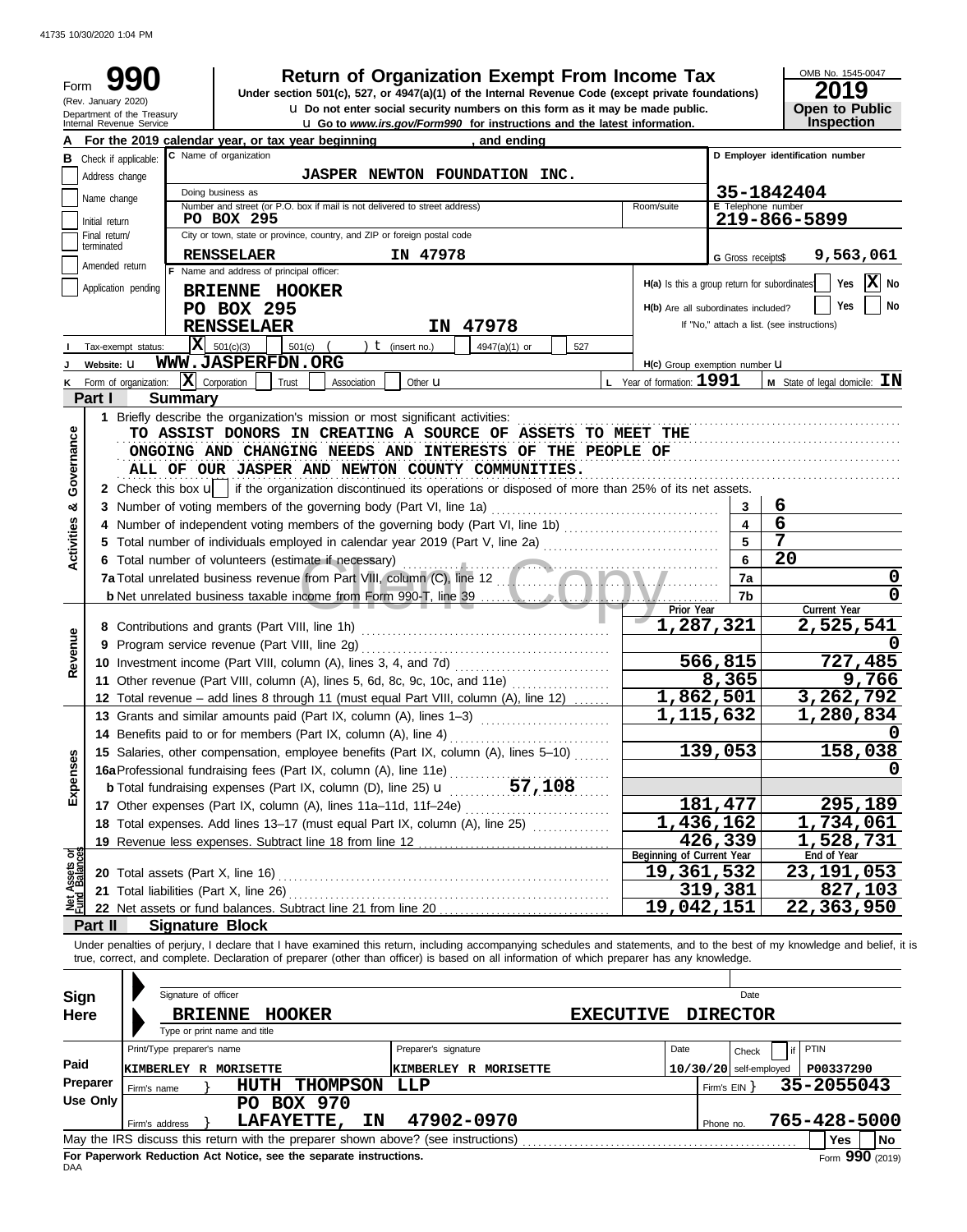| Form 990 (2019) JASPER NEWTON FOUNDATION INC.                                                                                                                                                                                                                                                                                |                                                                             | 35-1842404                                                                                                            | Page 2                                            |
|------------------------------------------------------------------------------------------------------------------------------------------------------------------------------------------------------------------------------------------------------------------------------------------------------------------------------|-----------------------------------------------------------------------------|-----------------------------------------------------------------------------------------------------------------------|---------------------------------------------------|
| <b>Statement of Program Service Accomplishments</b><br>Part III                                                                                                                                                                                                                                                              |                                                                             |                                                                                                                       |                                                   |
| 1 Briefly describe the organization's mission:<br>TO ASSIST DONORS IN CREATING A SOURCE OF ASSETS TO MEET THE<br>ONGOING AND CHANGING NEEDS AND INTERESTS OF THE PEOPLE OF<br>ALL OF OUR JASPER AND NEWTON COUNTY COMMUNITIES.                                                                                               |                                                                             |                                                                                                                       |                                                   |
| 2 Did the organization undertake any significant program services during the year which were not listed on the<br>If "Yes," describe these new services on Schedule O.<br>Did the organization cease conducting, or make significant changes in how it conducts, any program<br>3                                            |                                                                             |                                                                                                                       | Yes $\boxed{\mathbf{X}}$ No<br>$\perp$            |
| services?<br>If "Yes," describe these changes on Schedule O.<br>Describe the organization's program service accomplishments for each of its three largest program services, as measured by<br>expenses. Section 501(c)(3) and 501(c)(4) organizations are required to report the amount of grants and allocations to others, |                                                                             |                                                                                                                       | $\boxed{\phantom{1}}$ Yes $\boxed{\textbf{X}}$ No |
| the total expenses, and revenue, if any, for each program service reported.                                                                                                                                                                                                                                                  |                                                                             |                                                                                                                       |                                                   |
| 4a (Code:<br>SOLICITING, RECEIVING, MANAGING, AND DISTRIBUTING GIFTS TO MEET THE NEEDS<br>OF JASPER COUNTY CITIZENS AND ORGANIZATIONS.                                                                                                                                                                                       | ) (Expenses \$ $1,425,377$ including grants of \$ $1,280,834$ ) (Revenue \$ | <u>IVIII MARTIN MARTIN MARTIN MARTIN MARTIN MARTIN MARTIN MARTIN MARTIN MARTIN MARTIN MARTIN MARTIN MARTIN MARTIN</u> |                                                   |
|                                                                                                                                                                                                                                                                                                                              |                                                                             |                                                                                                                       |                                                   |
| N/A                                                                                                                                                                                                                                                                                                                          |                                                                             |                                                                                                                       |                                                   |
|                                                                                                                                                                                                                                                                                                                              |                                                                             |                                                                                                                       |                                                   |
|                                                                                                                                                                                                                                                                                                                              |                                                                             |                                                                                                                       |                                                   |
|                                                                                                                                                                                                                                                                                                                              |                                                                             |                                                                                                                       |                                                   |
|                                                                                                                                                                                                                                                                                                                              |                                                                             |                                                                                                                       |                                                   |
|                                                                                                                                                                                                                                                                                                                              |                                                                             |                                                                                                                       |                                                   |
|                                                                                                                                                                                                                                                                                                                              |                                                                             |                                                                                                                       |                                                   |
| 4c (Code:<br>) (Expenses \$<br>N/A                                                                                                                                                                                                                                                                                           | including grants of\$                                                       | ) (Revenue \$                                                                                                         |                                                   |
|                                                                                                                                                                                                                                                                                                                              |                                                                             |                                                                                                                       |                                                   |
|                                                                                                                                                                                                                                                                                                                              |                                                                             |                                                                                                                       |                                                   |
|                                                                                                                                                                                                                                                                                                                              |                                                                             |                                                                                                                       |                                                   |
|                                                                                                                                                                                                                                                                                                                              |                                                                             |                                                                                                                       |                                                   |
|                                                                                                                                                                                                                                                                                                                              |                                                                             |                                                                                                                       |                                                   |
|                                                                                                                                                                                                                                                                                                                              |                                                                             |                                                                                                                       |                                                   |
|                                                                                                                                                                                                                                                                                                                              |                                                                             |                                                                                                                       |                                                   |
|                                                                                                                                                                                                                                                                                                                              |                                                                             |                                                                                                                       |                                                   |
| 4d Other program services (Describe on Schedule O.)<br>(Expenses \$                                                                                                                                                                                                                                                          | including grants of\$                                                       | (Revenue \$                                                                                                           |                                                   |
| 4e Total program service expenses u                                                                                                                                                                                                                                                                                          | 425.377                                                                     |                                                                                                                       |                                                   |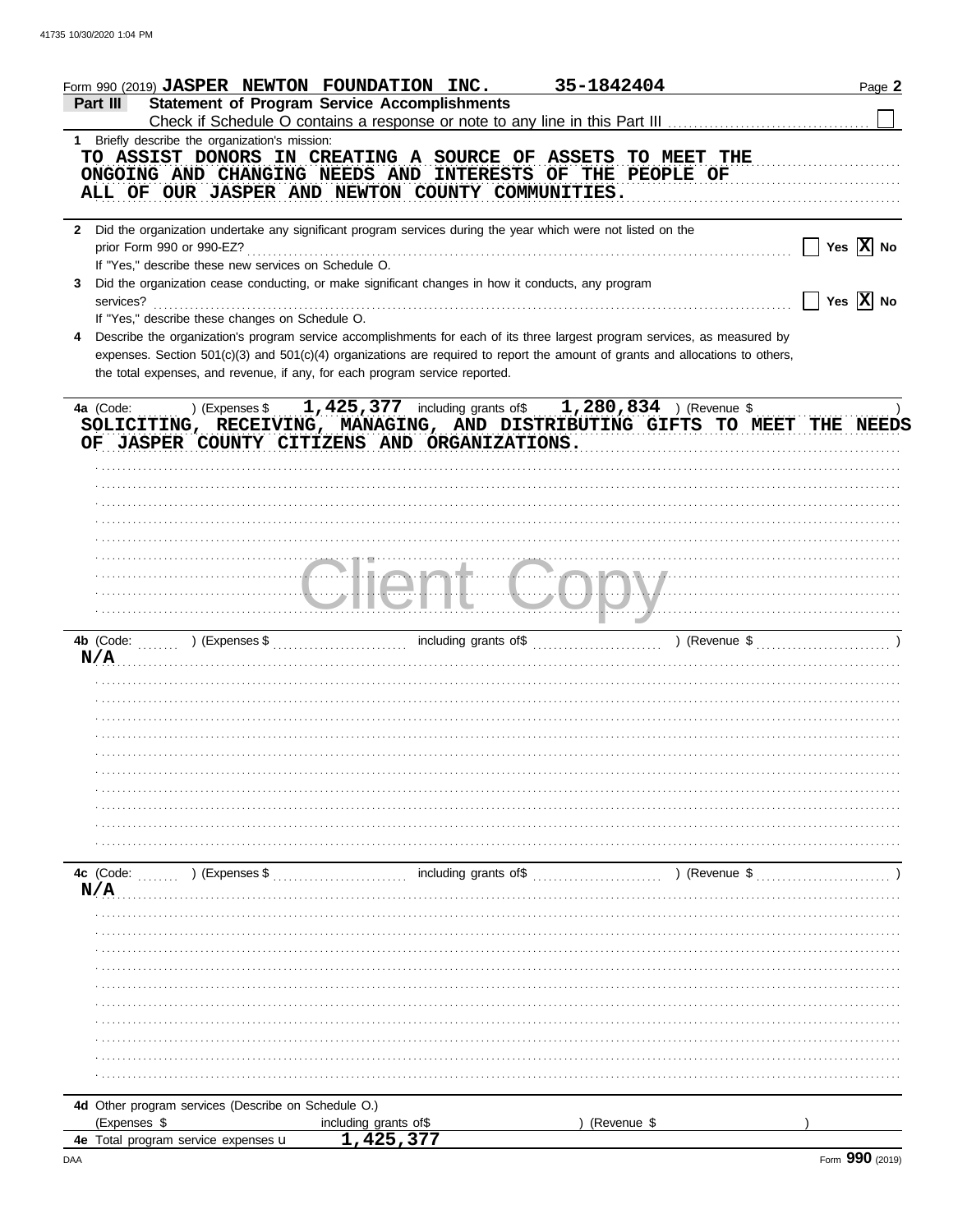| Form 990 (2019) JASPER NEWTON FOUNDATION INC.<br>35-1842404                                                       |  |            | Page 3 |  |  |
|-------------------------------------------------------------------------------------------------------------------|--|------------|--------|--|--|
| <b>Part IV</b><br><b>Checklist of Required Schedules</b>                                                          |  |            |        |  |  |
|                                                                                                                   |  | <b>Yes</b> |        |  |  |
| Is the organization described in section $501(c)(3)$ or $4947(a)(1)$ (other than a private foundation)? If "Yes," |  |            |        |  |  |
| complete Schedule A                                                                                               |  |            |        |  |  |

**2** Is the organization required to complete *Schedule B, Schedule of Contributors* (see instructions)? . . . . . . . . . . . . . . . . . . . . . . . . . . . . . .

| Did the organization engage in direct or indirect political campaign activities on behalf of or in opposition to |
|------------------------------------------------------------------------------------------------------------------|
| candidates for public office? If "Yes," complete Schedule C, Part I                                              |
| 4 Section 501(c)(3) organizations. Did the organization engage in lobbying activities, or have a section 501(h)  |
| election in effect during the tax year? If "Yes," complete Schedule C, Part II                                   |

| 5 Is the organization a section $501(c)(4)$ , $501(c)(5)$ , or $501(c)(6)$ organization that receives membership dues, |  |  |  |  |
|------------------------------------------------------------------------------------------------------------------------|--|--|--|--|
| assessments, or similar amounts as defined in Revenue Procedure 98-19? If "Yes," complete Schedule C, Part III         |  |  |  |  |

| 6 Did the organization maintain any donor advised funds or any similar funds or accounts for which donors   |
|-------------------------------------------------------------------------------------------------------------|
| have the right to provide advice on the distribution or investment of amounts in such funds or accounts? If |
| "Yes," complete Schedule D, Part I                                                                          |
|                                                                                                             |

res, complete schedule D, rate conservation easement, including easements to preserve open space, the environment, historic land areas, or historic structures? *If "Yes," complete Schedule D, Part II* . . . . . . . . . . . . . . . . . . . . . . . . . . . . . .

| 8 Did the organization maintain collections of works of art, historical treasures, or other similar assets? If "Yes,"    |
|--------------------------------------------------------------------------------------------------------------------------|
| complete Schedule D, Part III                                                                                            |
| <b>9</b> Did the organization report an amount in Part X, line 21, for escrow or custodial account liability, serve as a |

|    | debt negotiation services? If "Yes," complete Schedule D, Part IV                                            |
|----|--------------------------------------------------------------------------------------------------------------|
| 10 | Did the organization, directly or through a related organization, hold assets in donor-restricted endowments |
|    | or in quasi endowments? If "Yes," complete Schedule D, Part V                                                |

custodian for amounts not listed in Part X; or provide credit counseling, debt management, credit repair, or

| 11 If the organization's answer to any of the following questions is "Yes," then complete Schedule D, Parts VI,        |
|------------------------------------------------------------------------------------------------------------------------|
| VII, VIII, IX, or X as applicable.                                                                                     |
| <b>a</b> Did the organization report an amount for land, buildings, and equipment in Part X, line 10? If "Yes,"        |
| complete Schedule D, Part VI <b>Complete Schedule D, Part VI</b>                                                       |
| <b>b</b> Did the organization report an amount for investments—other securities in Part X, line 12, that is 5% or more |
| of its total assets reported in Part X, line 16? If "Yes," complete Schedule D, Part VII                               |
| n Did the arranization report an amount for investments program related in Part Y line 13 that is 5% or more           |

| c Did the organization report an amount for investments—program related in Part X, line 13, that is 5% or more             |
|----------------------------------------------------------------------------------------------------------------------------|
| of its total assets reported in Part X, line 16? If "Yes," complete Schedule D, Part VIII [[[[[[[[[[[[[[[[[[[[             |
| <b>d</b> Did the organization report an amount for other assets in Part X, line 15, that is 5% or more of its total assets |

**12a** Did the organization obtain separate, independent audited financial statements for the tax year? *If "Yes," complete* reported in Part X, line 16? *If "Yes," complete Schedule D, Part IX* . . . . . . . . . . . . . . . . . . . . . . . . . . . . . . . . . . . . . . . . . . . . . . . . . . . . . . . . . . . . . . . Did the organization report an amount for other liabilities in Part X, line 25? *If "Yes," complete Schedule D, Part X* . . . . . . . . . . . . . **e** Did the organization's separate or consolidated financial statements for the tax year include a footnote that addresses the organization's liability for uncertain tax positions under FIN 48 (ASC 740)? *If "Yes," complete Schedule D, Part X* . . . . . . . . . . **f**

*Schedule D, Parts XI and XII* . . . . . . . . . . . . . . . . . . . . . . . . . . . . . . . . . . . . . . . . . . . . . . . . . . . . . . . . . . . . . . . . . . . . . . . . . . . . . . . . . . . . . . . . . . . . . . . . . . . . . . . *"Yes," and if the organization answered "No" to line 12a, then completing Schedule D, Parts XI and XII is optional* Was the organization included in consolidated, independent audited financial statements for the tax year? *If* **b**

|    | $153$ , and if the organization answered those to line 12a, then completing Schedule D, I and All and All is optional | 14 Y |
|----|-----------------------------------------------------------------------------------------------------------------------|------|
|    | 13 Is the organization a school described in section $170(b)(1)(A)(ii)?$ If "Yes," complete Schedule E                | 13   |
|    | 14a Did the organization maintain an office, employees, or agents outside of the United States?                       | 14a  |
|    | <b>b</b> Did the organization have aggregate revenues or expenses of more than \$10,000 from grantmaking.             |      |
|    | fundraising, business, investment, and program service activities outside the United States, or aggregate             |      |
|    | foreign investments valued at \$100,000 or more? If "Yes," complete Schedule F, Parts I and IV                        | 14b  |
| 15 | Did the organization report on Part IX, column (A), line 3, more than \$5,000 of grants or other assistance to or     |      |
|    | for any foreign organization? If "Yes," complete Schedule F, Parts II and IV                                          | 15   |
| 16 | Did the organization report on Part IX, column (A), line 3, more than \$5,000 of aggregate grants or other            |      |
|    | assistance to or for foreign individuals? If "Yes," complete Schedule F, Parts III and IV                             | 16   |
| 17 | Did the organization report a total of more than \$15,000 of expenses for professional fundraising services on        |      |

**17** Part IX, column (A), lines 6 and 11e? *If "Yes," complete Schedule G, Part I* (see instructions) . . . . . . . . . . . . . . . . . . . . . . . . . . . . . . . . . . .

**18** Did the organization report more than \$15,000 total of fundraising event gross income and contributions on Part VIII, lines 1c and 8a? *If "Yes," complete Schedule G, Part II* . . . . . . . . . . . . . . . . . . . . . . . . . . . . . . . . . . . . . . . . . . . . . . . . . . . . . . . . . . . . . . . . .

**19** Did the organization report more than \$15,000 of gross income from gaming activities on Part VIII, line 9a? **19** *If "Yes," complete Schedule G, Part III* . . . . . . . . . . . . . . . . . . . . . . . . . . . . . . . . . . . . . . . . . . . . . . . . . . . . . . . . . . . . . . . . . . . . . . . . . . . . . . . . . . . . . . . . . . . . . **20a** Did the organization operate one or more hospital facilities? *If "Yes," complete Schedule H* . . . . . . . . . . . . . . . . . . . . . . . . . . . . . . . . . . . . . **b** If "Yes" to line 20a, did the organization attach a copy of its audited financial statements to this return? . . . . . . . . . . . . . . . . . . . . . . . . . **20a 20b 21** Did the organization report more than \$5,000 of grants or other assistance to any domestic organization or

**18**

**21**

**17**

**10**

**X**

**X**

**X**

**X**

**X**

**11a**

**11b**

**11c**

**11d 11e**

**11f**

**12a**

**12b**

**9**

**8**

**7**

**6**

**X**

**5**

**4**

**3**

**2 1**

**X**

**X**

**X**

**X**

**X**

**X**

**X**

**X**

**X**

**X X X**

**X**

**X**

**X**

**X**

**X**

**X X**

**X X**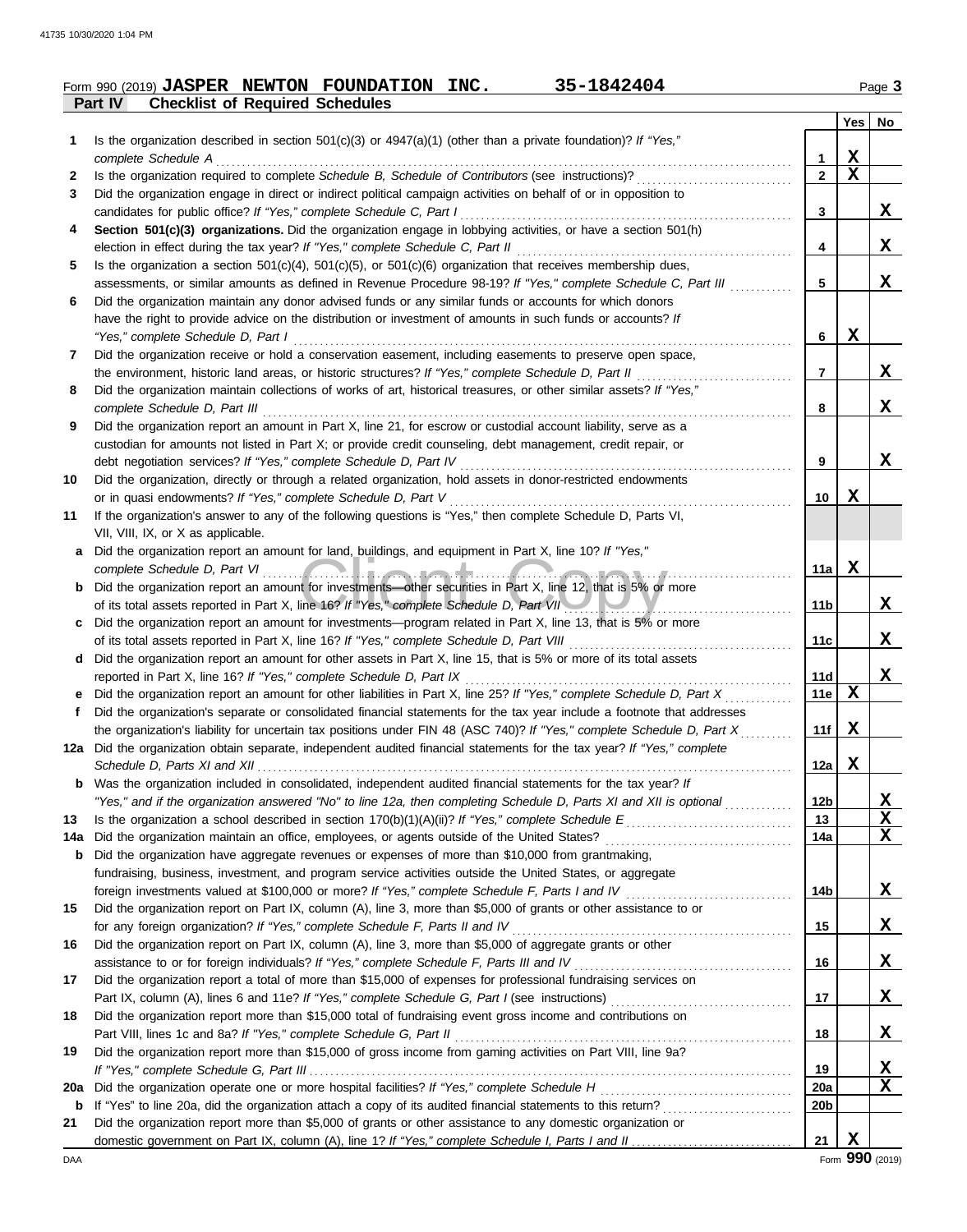|     | 35-1842404<br>Form 990 (2019) JASPER NEWTON FOUNDATION INC.                                                                                                                                  |                 |             | Page 4                  |  |  |  |  |  |  |
|-----|----------------------------------------------------------------------------------------------------------------------------------------------------------------------------------------------|-----------------|-------------|-------------------------|--|--|--|--|--|--|
|     | <b>Checklist of Required Schedules (continued)</b><br>Part IV                                                                                                                                |                 |             |                         |  |  |  |  |  |  |
|     |                                                                                                                                                                                              |                 | Yes         | No                      |  |  |  |  |  |  |
| 22  | Did the organization report more than \$5,000 of grants or other assistance to or for domestic individuals on<br>Part IX, column (A), line 2? If "Yes," complete Schedule I, Parts I and III | 22              | X           |                         |  |  |  |  |  |  |
| 23  | Did the organization answer "Yes" to Part VII, Section A, line 3, 4, or 5 about compensation of the                                                                                          |                 |             |                         |  |  |  |  |  |  |
|     | organization's current and former officers, directors, trustees, key employees, and highest compensated                                                                                      |                 |             |                         |  |  |  |  |  |  |
|     | employees? If "Yes," complete Schedule J                                                                                                                                                     | 23              |             | X                       |  |  |  |  |  |  |
|     | 24a Did the organization have a tax-exempt bond issue with an outstanding principal amount of more than                                                                                      |                 |             |                         |  |  |  |  |  |  |
|     | \$100,000 as of the last day of the year, that was issued after December 31, 2002? If "Yes," answer lines 24b                                                                                |                 |             |                         |  |  |  |  |  |  |
|     | through 24d and complete Schedule K. If "No," go to line 25a                                                                                                                                 | 24a             |             | X                       |  |  |  |  |  |  |
| b   | Did the organization invest any proceeds of tax-exempt bonds beyond a temporary period exception?                                                                                            | 24b             |             |                         |  |  |  |  |  |  |
|     | Did the organization maintain an escrow account other than a refunding escrow at any time during the year                                                                                    |                 |             |                         |  |  |  |  |  |  |
|     | to defease any tax-exempt bonds?                                                                                                                                                             | 24c             |             |                         |  |  |  |  |  |  |
| d   | Did the organization act as an "on behalf of" issuer for bonds outstanding at any time during the year?                                                                                      | 24d             |             |                         |  |  |  |  |  |  |
|     | 25a Section 501(c)(3), 501(c)(4), and 501(c)(29) organizations. Did the organization engage in an excess benefit                                                                             |                 |             |                         |  |  |  |  |  |  |
|     | transaction with a disqualified person during the year? If "Yes," complete Schedule L, Part I                                                                                                | 25a             |             | X                       |  |  |  |  |  |  |
| b   | Is the organization aware that it engaged in an excess benefit transaction with a disqualified person in a prior                                                                             |                 |             |                         |  |  |  |  |  |  |
|     | year, and that the transaction has not been reported on any of the organization's prior Forms 990 or 990-EZ?                                                                                 |                 |             | X                       |  |  |  |  |  |  |
|     | If "Yes," complete Schedule L, Part I<br>Did the organization report any amount on Part X, line 5 or 22, for receivables from or payables to any current                                     | 25 <sub>b</sub> |             |                         |  |  |  |  |  |  |
| 26  | or former officer, director, trustee, key employee, creator or founder, substantial contributor, or 35%                                                                                      |                 |             |                         |  |  |  |  |  |  |
|     | controlled entity or family member of any of these persons? If "Yes," complete Schedule L, Part II                                                                                           | 26              |             | X                       |  |  |  |  |  |  |
| 27  | Did the organization provide a grant or other assistance to any current or former officer, director, trustee, key                                                                            |                 |             |                         |  |  |  |  |  |  |
|     | employee, creator or founder, substantial contributor or employee thereof, a grant selection committee                                                                                       |                 |             |                         |  |  |  |  |  |  |
|     | member, or to a 35% controlled entity (including an employee thereof) or family member of any of these                                                                                       |                 |             |                         |  |  |  |  |  |  |
|     | persons? If "Yes," complete Schedule L, Part III                                                                                                                                             | 27              |             | X                       |  |  |  |  |  |  |
| 28  | Was the organization a party to a business transaction with one of the following parties (see Schedule L, Part                                                                               |                 |             |                         |  |  |  |  |  |  |
|     | IV instructions, for applicable filing thresholds, conditions, and exceptions):                                                                                                              |                 |             |                         |  |  |  |  |  |  |
| a   | A current or former officer, director, trustee, key employee, creator or founder, or substantial contributor? If                                                                             |                 |             |                         |  |  |  |  |  |  |
|     | "Yes," complete Schedule L, Part IV                                                                                                                                                          | 28a             |             | X                       |  |  |  |  |  |  |
| b   | A family member of any individual described in line 28a? If "Yes," complete Schedule L, Part IV                                                                                              | 28b             |             | X                       |  |  |  |  |  |  |
| c   | A 35% controlled entity of one or more individuals and/or organizations described in lines 28a or 28b? If                                                                                    |                 |             |                         |  |  |  |  |  |  |
|     | "Yes," complete Schedule L, Part IV                                                                                                                                                          | 28c             |             | <u>x</u>                |  |  |  |  |  |  |
| 29  | Did the organization receive more than \$25,000 in non-cash contributions? If "Yes," complete Schedule M                                                                                     | 29              |             | X                       |  |  |  |  |  |  |
| 30  | Did the organization receive contributions of art, historical treasures, or other similar assets, or qualified                                                                               |                 |             |                         |  |  |  |  |  |  |
|     | conservation contributions? If "Yes," complete Schedule M                                                                                                                                    | 30              |             | X                       |  |  |  |  |  |  |
| 31  | Did the organization liquidate, terminate, or dissolve and cease operations? If "Yes," complete Schedule N, Part I                                                                           | 31              |             | $\overline{\mathbf{x}}$ |  |  |  |  |  |  |
| 32  | Did the organization sell, exchange, dispose of, or transfer more than 25% of its net assets? If "Yes,"                                                                                      |                 |             |                         |  |  |  |  |  |  |
|     | complete Schedule N, Part II                                                                                                                                                                 | 32              |             | X                       |  |  |  |  |  |  |
| 33  | Did the organization own 100% of an entity disregarded as separate from the organization under Regulations                                                                                   |                 |             |                         |  |  |  |  |  |  |
|     | sections 301.7701-2 and 301.7701-3? If "Yes," complete Schedule R, Part I                                                                                                                    | 33              |             | X                       |  |  |  |  |  |  |
| 34  | Was the organization related to any tax-exempt or taxable entity? If "Yes," complete Schedule R, Part II, III,<br>or IV, and Part V, line 1                                                  | 34              |             | X                       |  |  |  |  |  |  |
| 35a | Did the organization have a controlled entity within the meaning of section 512(b)(13)?                                                                                                      | 35a             |             | $\mathbf x$             |  |  |  |  |  |  |
| b   | If "Yes" to line 35a, did the organization receive any payment from or engage in any transaction with a                                                                                      |                 |             |                         |  |  |  |  |  |  |
|     | controlled entity within the meaning of section 512(b)(13)? If "Yes," complete Schedule R, Part V, line 2                                                                                    | 35 <sub>b</sub> |             |                         |  |  |  |  |  |  |
| 36  | Section 501(c)(3) organizations. Did the organization make any transfers to an exempt non-charitable                                                                                         |                 |             |                         |  |  |  |  |  |  |
|     | related organization? If "Yes," complete Schedule R, Part V, line 2                                                                                                                          | 36              |             | X                       |  |  |  |  |  |  |
| 37  | Did the organization conduct more than 5% of its activities through an entity that is not a related organization                                                                             |                 |             |                         |  |  |  |  |  |  |
|     | and that is treated as a partnership for federal income tax purposes? If "Yes," complete Schedule R, Part VI                                                                                 | 37              |             | X                       |  |  |  |  |  |  |
| 38  | Did the organization complete Schedule O and provide explanations in Schedule O for Part VI, lines 11b and                                                                                   |                 |             |                         |  |  |  |  |  |  |
|     | 19? Note: All Form 990 filers are required to complete Schedule O.                                                                                                                           | 38              | $\mathbf x$ |                         |  |  |  |  |  |  |
|     | Statements Regarding Other IRS Filings and Tax Compliance<br>Part V                                                                                                                          |                 |             |                         |  |  |  |  |  |  |
|     |                                                                                                                                                                                              |                 |             |                         |  |  |  |  |  |  |
|     |                                                                                                                                                                                              |                 | Yes         | No.                     |  |  |  |  |  |  |
| 1a  | 11<br>Enter the number reported in Box 3 of Form 1096. Enter -0- if not applicable<br>1a                                                                                                     |                 |             |                         |  |  |  |  |  |  |
| b   | $\mathbf 0$<br>1 <sub>b</sub><br>Enter the number of Forms W-2G included in line 1a. Enter -0- if not applicable                                                                             |                 |             |                         |  |  |  |  |  |  |
| c   | Did the organization comply with backup withholding rules for reportable payments to vendors and                                                                                             |                 |             |                         |  |  |  |  |  |  |
|     |                                                                                                                                                                                              | 1c              |             |                         |  |  |  |  |  |  |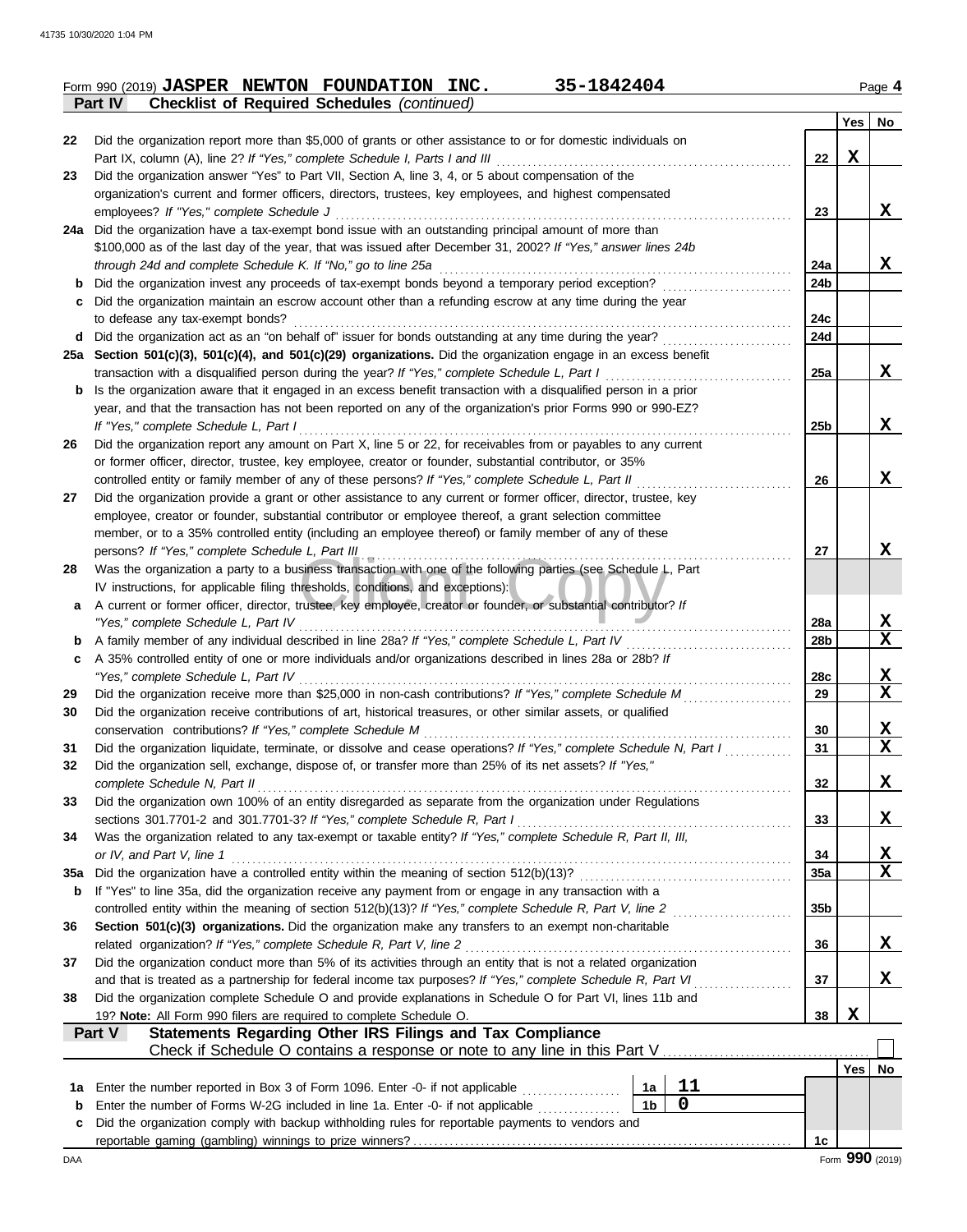|     | 35-1842404<br>Form 990 (2019) JASPER NEWTON FOUNDATION INC.                                                                        |                 |                |             | Page 5      |
|-----|------------------------------------------------------------------------------------------------------------------------------------|-----------------|----------------|-------------|-------------|
|     | Statements Regarding Other IRS Filings and Tax Compliance (continued)<br>Part V                                                    |                 |                |             |             |
|     |                                                                                                                                    |                 |                |             | Yes No      |
|     | 2a Enter the number of employees reported on Form W-3, Transmittal of Wage and Tax                                                 |                 |                |             |             |
|     | Statements, filed for the calendar year ending with or within the year covered by this return                                      | 7<br>2a         |                |             |             |
| b   | If at least one is reported on line 2a, did the organization file all required federal employment tax returns?                     |                 | 2b             | $\mathbf x$ |             |
|     | Note: If the sum of lines 1a and 2a is greater than 250, you may be required to e-file (see instructions)                          |                 |                |             |             |
| За  | Did the organization have unrelated business gross income of \$1,000 or more during the year?                                      |                 | За             |             | X           |
| b   | If "Yes," has it filed a Form 990-T for this year? If "No" to line 3b, provide an explanation on Schedule O                        |                 | 3 <sub>b</sub> |             |             |
| 4a  | At any time during the calendar year, did the organization have an interest in, or a signature or other authority over,            |                 |                |             |             |
|     | a financial account in a foreign country (such as a bank account, securities account, or other financial account)?                 |                 | 4a             |             | X           |
| b   | If "Yes," enter the name of the foreign country <b>u</b>                                                                           |                 |                |             |             |
|     | See instructions for filing requirements for FinCEN Form 114, Report of Foreign Bank and Financial Accounts (FBAR).                |                 |                |             |             |
| 5a  | Was the organization a party to a prohibited tax shelter transaction at any time during the tax year?                              |                 | 5a             |             | X           |
| b   | Did any taxable party notify the organization that it was or is a party to a prohibited tax shelter transaction?                   |                 | 5 <sub>b</sub> |             | X           |
| c   | If "Yes" to line 5a or 5b, did the organization file Form 8886-T?                                                                  |                 | 5c             |             |             |
| 6a  | Does the organization have annual gross receipts that are normally greater than \$100,000, and did the                             |                 |                |             |             |
|     | organization solicit any contributions that were not tax deductible as charitable contributions?                                   |                 | 6a             |             | X           |
| b   | If "Yes," did the organization include with every solicitation an express statement that such contributions or                     |                 |                |             |             |
|     | gifts were not tax deductible?                                                                                                     |                 | 6b             |             |             |
| 7   | Organizations that may receive deductible contributions under section 170(c).                                                      |                 |                |             |             |
| a   | Did the organization receive a payment in excess of \$75 made partly as a contribution and partly for goods                        |                 |                |             |             |
|     | and services provided to the payor?                                                                                                |                 | 7a             | $\mathbf X$ |             |
| b   |                                                                                                                                    |                 | 7b             | $\mathbf X$ |             |
| c   | Did the organization sell, exchange, or otherwise dispose of tangible personal property for which it was                           |                 |                |             |             |
|     | required to file Form 8282?                                                                                                        |                 | 7c             |             | X           |
| d   | If "Yes," indicate the number of Forms 8282 filed during the year                                                                  | 7d              |                |             |             |
| е   | Did the organization receive any funds, directly or indirectly, to pay premiums on a personal benefit contract?                    |                 | 7е             |             | X           |
| f   | Did the organization, during the year, pay premiums, directly or indirectly, on a personal benefit contract?                       |                 | 7f             |             | X           |
| g   | If the organization received a contribution of qualified intellectual property, did the organization file Form 8899 as required?   |                 | 7g             |             |             |
| h   | If the organization received a contribution of cars, boats, airplanes, or other vehicles, did the organization file a Form 1098-C? |                 | 7h             |             |             |
| 8   | Sponsoring organizations maintaining donor advised funds. Did a donor advised fund maintained by the                               |                 |                |             |             |
|     |                                                                                                                                    |                 | 8              |             | X           |
| 9   | Sponsoring organizations maintaining donor advised funds.                                                                          |                 |                |             |             |
| a   | Did the sponsoring organization make any taxable distributions under section 4966?                                                 |                 | 9a             |             | X           |
| b   | Did the sponsoring organization make a distribution to a donor, donor advisor, or related person?                                  |                 | 9b             |             | $\mathbf x$ |
| 10  | Section 501(c)(7) organizations. Enter:                                                                                            |                 |                |             |             |
|     | Initiation fees and capital contributions included on Part VIII, line 12 [10] [10] [10] [10] [10] [10] [11] [1                     | 10a             |                |             |             |
| b   | Gross receipts, included on Form 990, Part VIII, line 12, for public use of club facilities                                        | 10 <sub>b</sub> |                |             |             |
| 11  | Section 501(c)(12) organizations. Enter:                                                                                           |                 |                |             |             |
| a   | Gross income from members or shareholders                                                                                          | 11a             |                |             |             |
| b   | Gross income from other sources (Do not net amounts due or paid to other sources                                                   |                 |                |             |             |
|     | against amounts due or received from them.)                                                                                        | 11 <sub>b</sub> |                |             |             |
| 12a | Section 4947(a)(1) non-exempt charitable trusts. Is the organization filing Form 990 in lieu of Form 1041?                         |                 | 12a            |             |             |
| b   | If "Yes," enter the amount of tax-exempt interest received or accrued during the year                                              | 12 <sub>b</sub> |                |             |             |
| 13  | Section 501(c)(29) qualified nonprofit health insurance issuers.                                                                   |                 |                |             |             |
| а   | Is the organization licensed to issue qualified health plans in more than one state?                                               |                 | 13а            |             |             |
|     | Note: See the instructions for additional information the organization must report on Schedule O.                                  |                 |                |             |             |
| b   | Enter the amount of reserves the organization is required to maintain by the states in which                                       |                 |                |             |             |
|     |                                                                                                                                    | 13 <sub>b</sub> |                |             |             |
| c   | Enter the amount of reserves on hand                                                                                               | 13 <sub>c</sub> |                |             |             |
| 14a | Did the organization receive any payments for indoor tanning services during the tax year?                                         |                 | 14a            |             | X           |
| b   | If "Yes," has it filed a Form 720 to report these payments? If "No," provide an explanation on Schedule O                          |                 | 14b            |             |             |
| 15  | Is the organization subject to the section 4960 tax on payment(s) of more than \$1,000,000 in remuneration or                      |                 |                |             |             |
|     | excess parachute payment(s) during the year?                                                                                       |                 | 15             |             | X           |
|     | If "Yes," see instructions and file Form 4720, Schedule N.                                                                         |                 |                |             |             |
| 16  | Is the organization an educational institution subject to the section 4968 excise tax on net investment income?                    |                 | 16             |             | x           |
|     | If "Yes," complete Form 4720, Schedule O.                                                                                          |                 |                |             |             |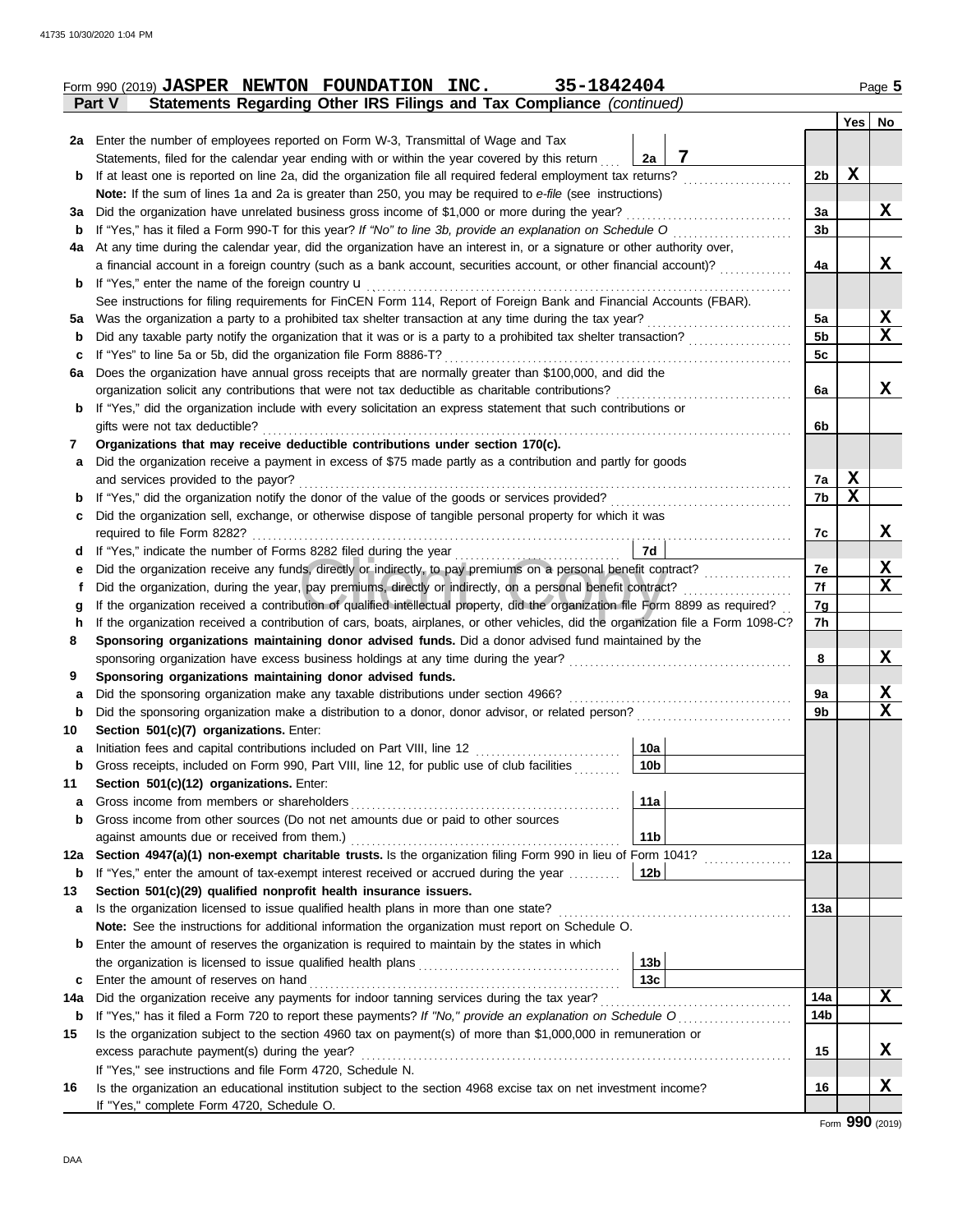# **Form 990 (2019) JASPER NEWTON FOUNDATION INC.** 35-1842404 Page 6

| <b>Part VI</b> | <b>Governance, Management, and Disclosure</b> For each "Yes" response to lines 2 through 7b below, and for a "No"         |
|----------------|---------------------------------------------------------------------------------------------------------------------------|
|                | response to line 8a, 8b, or 10b below, describe the circumstances, processes, or changes on Schedule O. See instructions. |
|                |                                                                                                                           |

|     | Section A. Governing Body and Management                                                                                            |    |   |                 |             |             |
|-----|-------------------------------------------------------------------------------------------------------------------------------------|----|---|-----------------|-------------|-------------|
|     |                                                                                                                                     |    |   |                 | Yes         | No          |
|     | 1a Enter the number of voting members of the governing body at the end of the tax year                                              | 1a | 6 |                 |             |             |
|     | If there are material differences in voting rights among members of the governing body, or                                          |    |   |                 |             |             |
|     | if the governing body delegated broad authority to an executive committee or similar                                                |    |   |                 |             |             |
|     | committee, explain on Schedule O.                                                                                                   |    |   |                 |             |             |
| b   | Enter the number of voting members included on line 1a, above, who are independent                                                  | 1b | 6 |                 |             |             |
| 2   | Did any officer, director, trustee, or key employee have a family relationship or a business relationship with                      |    |   |                 |             |             |
|     | any other officer, director, trustee, or key employee?                                                                              |    |   | $\mathbf{2}$    |             | $\mathbf x$ |
| 3   | Did the organization delegate control over management duties customarily performed by or under the direct                           |    |   |                 |             |             |
|     | supervision of officers, directors, trustees, or key employees to a management company or other person?                             |    |   | 3               |             | X           |
| 4   | Did the organization make any significant changes to its governing documents since the prior Form 990 was filed?                    |    |   | 4               |             | X           |
| 5   | Did the organization become aware during the year of a significant diversion of the organization's assets?                          |    |   | 5               |             | X           |
| 6   | Did the organization have members or stockholders?                                                                                  |    |   | 6               |             | $\mathbf x$ |
| 7a  | Did the organization have members, stockholders, or other persons who had the power to elect or appoint                             |    |   |                 |             |             |
|     | one or more members of the governing body?                                                                                          |    |   | 7a              |             | X           |
| b   | Are any governance decisions of the organization reserved to (or subject to approval by) members,                                   |    |   |                 |             |             |
|     | stockholders, or persons other than the governing body?                                                                             |    |   | 7b              |             | X.          |
| 8   | Did the organization contemporaneously document the meetings held or written actions undertaken during the year by the following:   |    |   |                 |             |             |
| а   | The governing body?                                                                                                                 |    |   | 8a              | Х           |             |
| b   | Each committee with authority to act on behalf of the governing body?                                                               |    |   | 8b              | X           |             |
| 9   | Is there any officer, director, trustee, or key employee listed in Part VII, Section A, who cannot be reached at                    |    |   |                 |             |             |
|     | the organization's mailing address? If "Yes," provide the names and addresses on Schedule O                                         |    |   | 9               |             | X           |
|     | <b>Section B. Policies</b> (This Section B requests information about policies not required by the Internal Revenue Code.           |    |   |                 |             |             |
|     |                                                                                                                                     |    |   |                 |             | Yes   No    |
| 10a | Did the organization have local chapters, branches, or affiliates?                                                                  |    |   | 10a             |             | X           |
| b   | If "Yes," did the organization have written policies and procedures governing the activities of such chapters,                      |    |   |                 |             |             |
|     | affiliates, and branches to ensure their operations are consistent with the organization's exempt purposes?                         |    |   | 10 <sub>b</sub> |             |             |
| 11a | Has the organization provided a complete copy of this Form 990 to all members of its governing body before filing the form?         |    |   | 11a             | X           |             |
| b   | Describe in Schedule O the process, if any, used by the organization to review this Form 990.                                       |    |   |                 |             |             |
| 12a | Did the organization have a written conflict of interest policy? If "No," go to line 13                                             |    |   | 12a             | $\mathbf x$ |             |
| b   | Were officers, directors, or trustees, and key employees required to disclose annually interests that could give rise to conflicts? |    |   | 12b             | X           |             |
| c   | Did the organization regularly and consistently monitor and enforce compliance with the policy? If "Yes,"                           |    |   |                 |             |             |
|     | describe in Schedule O how this was done                                                                                            |    |   | 12c             | Х           |             |
| 13  | Did the organization have a written whistleblower policy?                                                                           |    |   | 13              | X           |             |
| 14  | Did the organization have a written document retention and destruction policy?                                                      |    |   | 14              | X           |             |
| 15  | Did the process for determining compensation of the following persons include a review and approval by                              |    |   |                 |             |             |
|     | independent persons, comparability data, and contemporaneous substantiation of the deliberation and decision?                       |    |   |                 |             |             |
| a   |                                                                                                                                     |    |   | 15a             | X           |             |
| b   | Other officers or key employees of the organization                                                                                 |    |   | 15 <sub>b</sub> |             | X           |
|     | If "Yes" to line 15a or 15b, describe the process in Schedule O (see instructions).                                                 |    |   |                 |             |             |
| 16а | Did the organization invest in, contribute assets to, or participate in a joint venture or similar arrangement                      |    |   |                 |             |             |
|     | with a taxable entity during the year?                                                                                              |    |   | 16a             |             | X           |
| b   | If "Yes," did the organization follow a written policy or procedure requiring the organization to evaluate its                      |    |   |                 |             |             |
|     | participation in joint venture arrangements under applicable federal tax law, and take steps to safeguard the                       |    |   |                 |             |             |
|     |                                                                                                                                     |    |   | 16 <sub>b</sub> |             |             |
|     | <b>Section C. Disclosure</b>                                                                                                        |    |   |                 |             |             |
| 17  | List the states with which a copy of this Form 990 is required to be filed $\mathbf{u}$ IN                                          |    |   |                 |             |             |
| 18  | Section 6104 requires an organization to make its Forms 1023 (1024 or 1024-A, if applicable), 990, and 990-T (Section 501(c)        |    |   |                 |             |             |
|     | (3)s only) available for public inspection. Indicate how you made these available. Check all that apply.                            |    |   |                 |             |             |

| Own website $\Box$ Another's website $\boxed{\mathbf{X}}$ Upon request $\Box$ Other (explain on Schedule O) |  |  |
|-------------------------------------------------------------------------------------------------------------|--|--|
|-------------------------------------------------------------------------------------------------------------|--|--|

**19** Describe on Schedule O whether (and if so, how) the organization made its governing documents, conflict of interest policy, and financial statements available to the public during the tax year.

|  | 20 State the name, address, and telephone number of the person who possesses the organization's books and records u |  |  |  |  |  |  |  |  |  |  |  |  |
|--|---------------------------------------------------------------------------------------------------------------------|--|--|--|--|--|--|--|--|--|--|--|--|
|--|---------------------------------------------------------------------------------------------------------------------|--|--|--|--|--|--|--|--|--|--|--|--|

| <b>JANA DRONE</b> | 301<br>N VAN RENSSELAER ST. |              |
|-------------------|-----------------------------|--------------|
| <b>RENSSELAER</b> | 47978<br>IN                 | 219-866-5899 |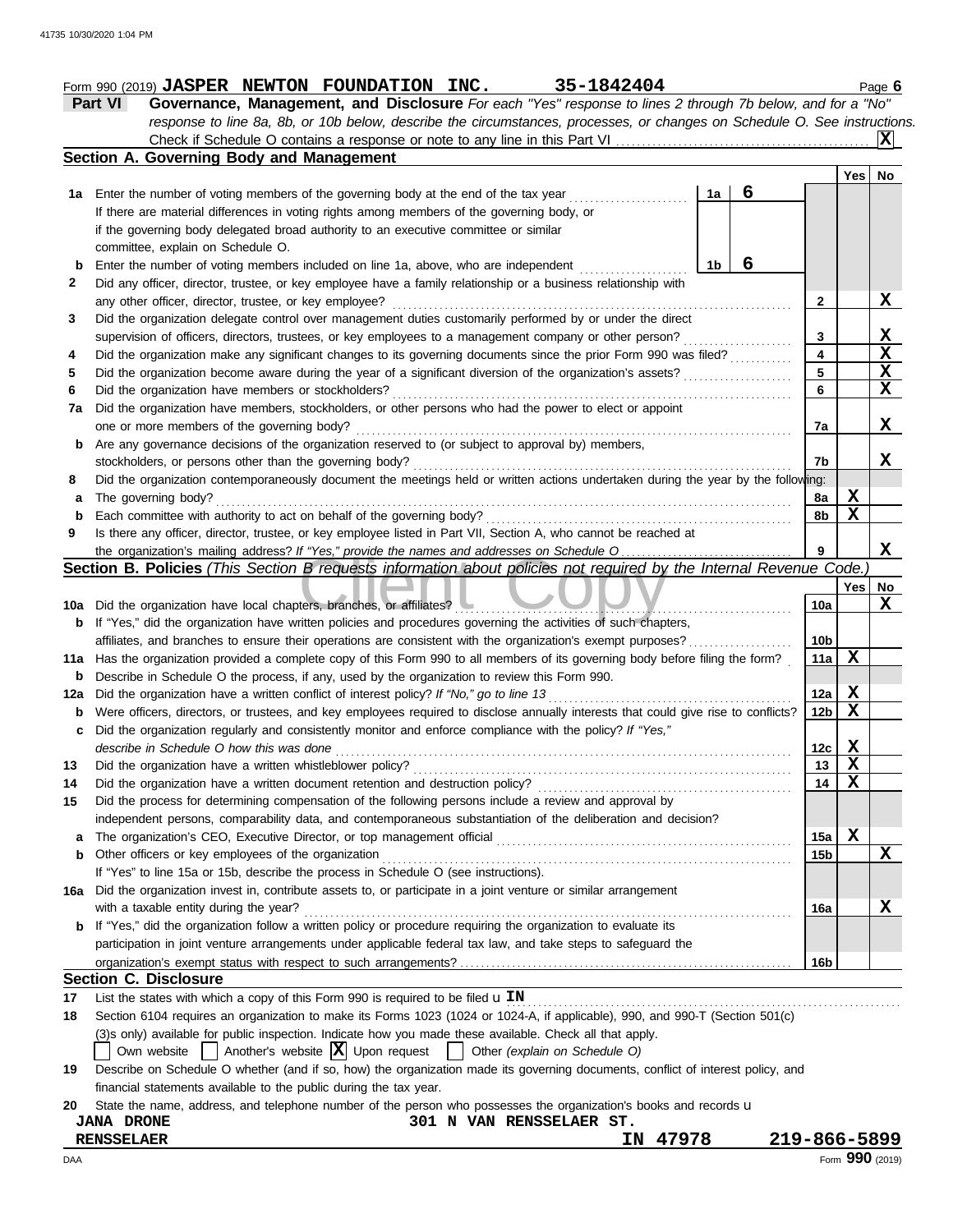# **Form 990 (2019) JASPER NEWTON FOUNDATION INC.** 35-1842404 Page 7

### **Independent Contractors Part VII Compensation of Officers, Directors, Trustees, Key Employees, Highest Compensated Employees, and**

Check if Schedule O contains a response or note to any line in this Part VII

**Section A. Officers, Directors, Trustees, Key Employees, and Highest Compensated Employees**

**1a** Complete this table for all persons required to be listed. Report compensation for the calendar year ending with or within the organization's tax year.

■ List all of the organization's **current** officers, directors, trustees (whether individuals or organizations), regardless of amount of the organization Enter -0- in columns (D), (E), and (E) if no compensation was paid compensation. Enter -0- in columns (D), (E), and (F) if no compensation was paid.

● List all of the organization's **current** key employees, if any. See instructions for definition of "key employee."

who received reportable compensation (Box 5 of Form W-2 and/or Box 7 of Form 1099-MISC) of more than \$100,000 from the organization and any related organizations. ■ List the organization's five **current** highest compensated employees (other than an officer, director, trustee, or key employee)<br>
a received reportable compensation (Box 5 of Form W-2 and/or Box 7 of Form 1099-MISC) of

■ List all of the organization's **former** officers, key employees, and highest compensated employees who received more than<br>00,000 of reportable compensation from the organization and any related organizations \$100,000 of reportable compensation from the organization and any related organizations.

■ List all of the organization's **former directors or trustees** that received, in the capacity as a former director or trustee of the<br>enization, more than \$10,000 of reportable compensation from the organization and any r organization, more than \$10,000 of reportable compensation from the organization and any related organizations. See instructions for the order in which to list the persons above.

Check this box if neither the organization nor any related organization compensated any current officer, director, or trustee.

| (A)<br>Name and title           | (B)<br>Average<br>hours<br>per week<br>(list any               | (C)<br>Position<br>(do not check more than one<br>box, unless person is both an<br>officer and a director/trustee) |                      |              |              |                                 |        | (D)<br>Reportable<br>compensation<br>from the<br>organization | (E)<br>Reportable<br>compensation<br>from related<br>organizations | (F)<br>Estimated amount<br>of other<br>compensation<br>from the |
|---------------------------------|----------------------------------------------------------------|--------------------------------------------------------------------------------------------------------------------|----------------------|--------------|--------------|---------------------------------|--------|---------------------------------------------------------------|--------------------------------------------------------------------|-----------------------------------------------------------------|
|                                 | hours for<br>related<br>organizations<br>below<br>dotted line) | Individual trustee<br>or director                                                                                  | nstitutional trustee | Officer      | Key employee | Highest compensated<br>employee | Former | (W-2/1099-MISC)                                               | (W-2/1099-MISC)                                                    | organization and<br>related organizations                       |
| (1) BRIENNE HOOKER              | 40.00                                                          |                                                                                                                    |                      |              |              |                                 |        |                                                               |                                                                    |                                                                 |
| EXECUTIVE DIRECTOR              | 0.00                                                           |                                                                                                                    |                      | $\mathbf{x}$ |              |                                 |        | 63,750                                                        | 0                                                                  | 0                                                               |
| (2) ADAM ALSON                  |                                                                |                                                                                                                    |                      |              |              |                                 |        |                                                               |                                                                    |                                                                 |
| <b>DIRECTOR</b>                 | 1.00<br>0.00                                                   | $\mathbf x$                                                                                                        |                      |              |              |                                 |        | 0                                                             | 0                                                                  | $\pmb{0}$                                                       |
| (3) CANDACE<br><b>ARMSTRONG</b> |                                                                |                                                                                                                    |                      |              |              |                                 |        |                                                               |                                                                    |                                                                 |
| CORP SECRETARY                  | 1.00<br>0.00                                                   | $\mathbf x$                                                                                                        |                      | $\mathbf x$  |              |                                 |        | 0                                                             | 0                                                                  | $\pmb{0}$                                                       |
| (4) DONNA BLANEY                |                                                                |                                                                                                                    |                      |              |              |                                 |        |                                                               |                                                                    |                                                                 |
| <b>DIRECTOR</b>                 | 1.00<br>0.00                                                   | $\mathbf x$                                                                                                        |                      |              |              |                                 |        | 0                                                             | 0                                                                  | $\mathbf 0$                                                     |
| (5) BETHANY BUSBOOM             |                                                                |                                                                                                                    |                      |              |              |                                 |        |                                                               |                                                                    |                                                                 |
|                                 | 1.00                                                           |                                                                                                                    |                      |              |              |                                 |        |                                                               |                                                                    |                                                                 |
| <b>DIRECTOR</b>                 | 0.00                                                           | $\mathbf x$                                                                                                        |                      |              |              |                                 |        | 0                                                             | 0                                                                  | $\pmb{0}$                                                       |
| (6) TIM DENO                    |                                                                |                                                                                                                    |                      |              |              |                                 |        |                                                               |                                                                    |                                                                 |
| <b>DIRECTOR</b>                 | 1.00<br>0.00                                                   | $\mathbf x$                                                                                                        |                      |              |              |                                 |        | 0                                                             | 0                                                                  | $\pmb{0}$                                                       |
| (7) SARA DEYOUNG                |                                                                |                                                                                                                    |                      |              |              |                                 |        |                                                               |                                                                    |                                                                 |
|                                 | 1.00                                                           |                                                                                                                    |                      |              |              |                                 |        |                                                               |                                                                    |                                                                 |
| <b>DIRECTOR</b>                 | 0.00                                                           | $\mathbf X$                                                                                                        |                      |              |              |                                 |        | 0                                                             | 0                                                                  | $\mathbf 0$                                                     |
| (8) DR. JACK DRONE              | 1.00                                                           |                                                                                                                    |                      |              |              |                                 |        |                                                               |                                                                    |                                                                 |
| EX OFFICIO                      | 0.00                                                           | $\mathbf x$                                                                                                        |                      | $\mathbf x$  |              |                                 |        | 0                                                             | 0                                                                  | $\pmb{0}$                                                       |
| (9) KAREN HAMSTRA               |                                                                |                                                                                                                    |                      |              |              |                                 |        |                                                               |                                                                    |                                                                 |
|                                 | 1.00                                                           |                                                                                                                    |                      |              |              |                                 |        |                                                               |                                                                    |                                                                 |
| <b>DIRECTOR</b>                 | 0.00                                                           | $\mathbf x$                                                                                                        |                      |              |              |                                 |        | 0                                                             | 0                                                                  | $\mathbf 0$                                                     |
| <b>HENSEL</b><br>$(10)$ DAVID   |                                                                |                                                                                                                    |                      |              |              |                                 |        |                                                               |                                                                    |                                                                 |
| <b>DIRECTOR</b>                 | 1.00<br>0.00                                                   | $\mathbf x$                                                                                                        |                      |              |              |                                 |        | 0                                                             | 0                                                                  | $\mathbf 0$                                                     |
| (11) ASHLEY HOPP                |                                                                |                                                                                                                    |                      |              |              |                                 |        |                                                               |                                                                    |                                                                 |
|                                 | 1.00                                                           |                                                                                                                    |                      |              |              |                                 |        |                                                               |                                                                    |                                                                 |
| VICE CHAIRMAN                   | 0.00                                                           | $\mathbf x$                                                                                                        |                      | $\mathbf x$  |              |                                 |        | 0                                                             | 0                                                                  | $\pmb{0}$                                                       |

DAA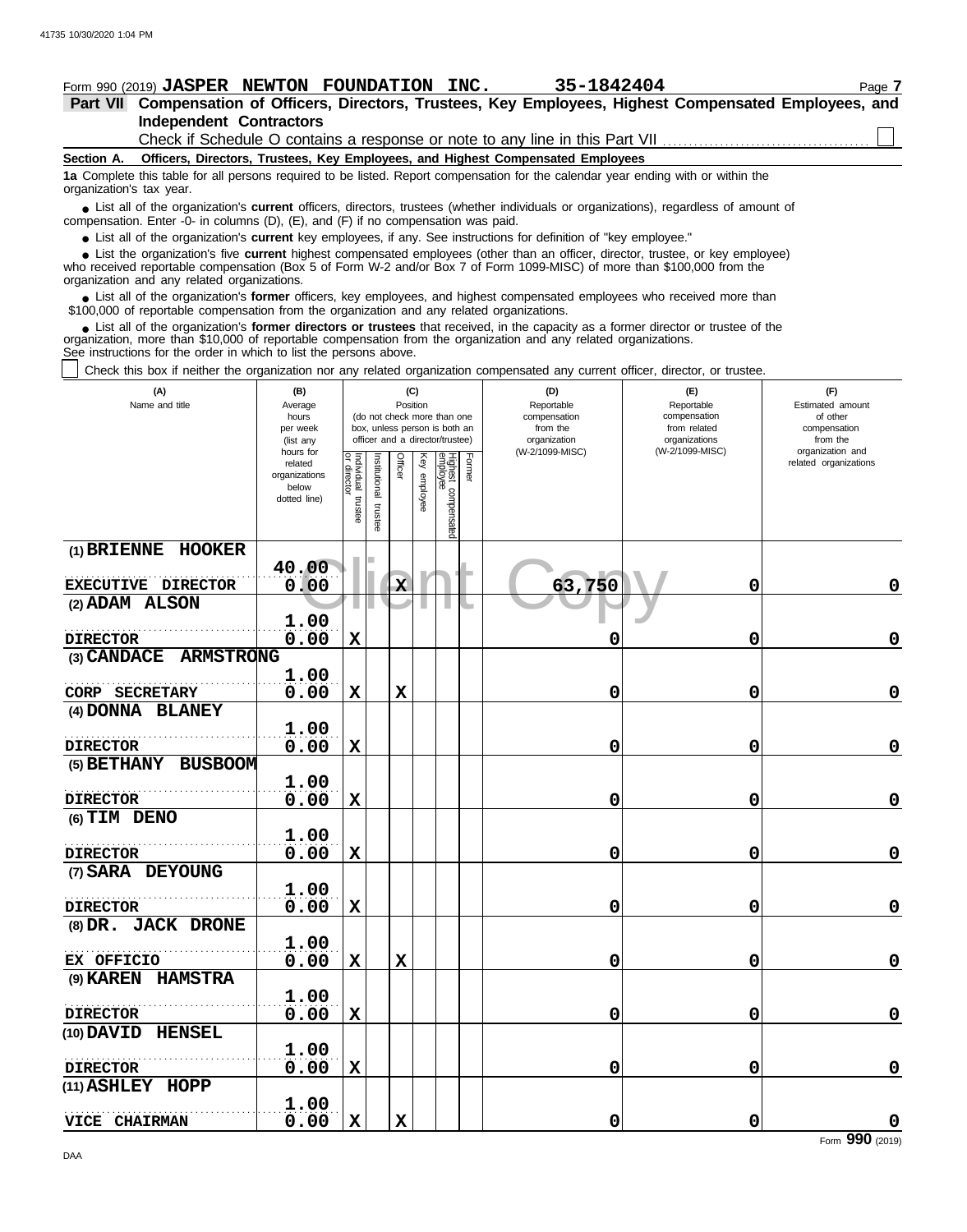41735 10/30/2020 1:04 PM

|                                         |                                    | Form 990 (2019) JASPER NEWTON FOUNDATION INC.                          |                                   |                         |         |                 |                                                                                                 |        | 35-1842404                                                                                                                                                                                                           |                                                                                                                                  | Page 8                                                          |
|-----------------------------------------|------------------------------------|------------------------------------------------------------------------|-----------------------------------|-------------------------|---------|-----------------|-------------------------------------------------------------------------------------------------|--------|----------------------------------------------------------------------------------------------------------------------------------------------------------------------------------------------------------------------|----------------------------------------------------------------------------------------------------------------------------------|-----------------------------------------------------------------|
| <b>Part VII</b>                         |                                    |                                                                        |                                   |                         |         |                 |                                                                                                 |        |                                                                                                                                                                                                                      | Section A. Officers, Directors, Trustees, Key Employees, and Highest Compensated Employees (continued)                           |                                                                 |
|                                         | (A)<br>Name and title              | (B)<br>Average<br>hours<br>per week<br>(list any                       |                                   |                         |         | (C)<br>Position | (do not check more than one<br>box, unless person is both an<br>officer and a director/trustee) |        | (D)<br>Reportable<br>compensation<br>from the<br>organization                                                                                                                                                        | (E)<br>Reportable<br>compensation<br>from related<br>organizations                                                               | (F)<br>Estimated amount<br>of other<br>compensation<br>from the |
|                                         |                                    | hours for<br>related<br>organizations<br>below<br>dotted line)         | Individual trustee<br>or director | hstitutional<br>trustee | Officer | Key employee    | Highest compensated<br>employee                                                                 | Former | (W-2/1099-MISC)                                                                                                                                                                                                      | (W-2/1099-MISC)                                                                                                                  | organization and<br>related organizations                       |
| (12)<br><b>JEFF</b>                     | <b>ISEMINGER</b>                   |                                                                        |                                   |                         |         |                 |                                                                                                 |        |                                                                                                                                                                                                                      |                                                                                                                                  |                                                                 |
| <b>DIRECTOR</b>                         |                                    | 1.00<br>0.00                                                           | $\mathbf x$                       |                         |         |                 |                                                                                                 |        | 0                                                                                                                                                                                                                    | 0                                                                                                                                | 0                                                               |
| (13)<br>DANA                            | <b>PAMPEL</b>                      |                                                                        |                                   |                         |         |                 |                                                                                                 |        |                                                                                                                                                                                                                      |                                                                                                                                  |                                                                 |
| <b>DIRECTOR</b>                         |                                    | 1.00<br>0.00                                                           | $\mathbf x$                       |                         |         |                 |                                                                                                 |        | 0                                                                                                                                                                                                                    | 0                                                                                                                                | 0                                                               |
| <b>STACE</b><br>(14)                    | PICKERING                          |                                                                        |                                   |                         |         |                 |                                                                                                 |        |                                                                                                                                                                                                                      |                                                                                                                                  |                                                                 |
| <b>DIRECTOR</b>                         |                                    | 1.00<br>0.00                                                           | $\mathbf x$                       |                         |         |                 |                                                                                                 |        | 0                                                                                                                                                                                                                    | 0                                                                                                                                | 0                                                               |
| (15)                                    | <b>PATRICK RYAN</b>                |                                                                        |                                   |                         |         |                 |                                                                                                 |        |                                                                                                                                                                                                                      |                                                                                                                                  |                                                                 |
| <b>DIRECTOR</b>                         |                                    | 1.00<br>0.00                                                           | $\mathbf x$                       |                         |         |                 |                                                                                                 |        | 0                                                                                                                                                                                                                    | 0                                                                                                                                | 0                                                               |
| (16)<br>TODD                            | <b>SAMMONS</b>                     |                                                                        |                                   |                         |         |                 |                                                                                                 |        |                                                                                                                                                                                                                      |                                                                                                                                  |                                                                 |
| <b>DIRECTOR</b>                         |                                    | 1.00<br>0.00                                                           | $\mathbf x$                       |                         |         |                 |                                                                                                 |        | 0                                                                                                                                                                                                                    | 0                                                                                                                                | 0                                                               |
| (17)<br><b>DAVID</b>                    | <b>SCHRUM</b>                      |                                                                        |                                   |                         |         |                 |                                                                                                 |        |                                                                                                                                                                                                                      |                                                                                                                                  |                                                                 |
|                                         |                                    | 1.00                                                                   |                                   |                         |         |                 |                                                                                                 |        |                                                                                                                                                                                                                      |                                                                                                                                  |                                                                 |
| CORP                                    | <b>TREASURER</b>                   | 0.00                                                                   | Х                                 |                         | X       |                 |                                                                                                 |        |                                                                                                                                                                                                                      | 0                                                                                                                                | 0                                                               |
| (18)<br><b>PATTY</b><br><b>DIRECTOR</b> |                                    | <b>STRINGFELLOW</b><br>1.00<br>0.00                                    | X                                 |                         |         |                 |                                                                                                 |        | ŋ                                                                                                                                                                                                                    | 0                                                                                                                                | 0                                                               |
| <b>JOHN</b><br>(19)                     | <b>TILLEMA</b>                     |                                                                        |                                   |                         |         |                 |                                                                                                 |        |                                                                                                                                                                                                                      |                                                                                                                                  |                                                                 |
| <b>DIRECTOR</b>                         |                                    | 1.00<br>0.00                                                           | $\mathbf X$                       |                         |         |                 |                                                                                                 |        |                                                                                                                                                                                                                      | 0                                                                                                                                | 0                                                               |
| 1b Subtotal                             |                                    |                                                                        |                                   |                         |         |                 |                                                                                                 | u      | 63,750                                                                                                                                                                                                               |                                                                                                                                  |                                                                 |
|                                         |                                    | c Total from continuation sheets to Part VII, Section A                |                                   |                         |         |                 |                                                                                                 | u      |                                                                                                                                                                                                                      |                                                                                                                                  |                                                                 |
| d<br>$\mathbf{2}$                       |                                    |                                                                        |                                   |                         |         |                 |                                                                                                 | u      | 63,750<br>Total number of individuals (including but not limited to those listed above) who received more than \$100,000 of                                                                                          |                                                                                                                                  |                                                                 |
|                                         |                                    | reportable compensation from the organization $\mathbf{u}$             |                                   |                         |         |                 |                                                                                                 |        |                                                                                                                                                                                                                      |                                                                                                                                  |                                                                 |
| 3                                       |                                    |                                                                        |                                   |                         |         |                 |                                                                                                 |        | Did the organization list any former officer, director, trustee, key employee, or highest compensated                                                                                                                |                                                                                                                                  | Yes<br>No                                                       |
|                                         |                                    | employee on line 1a? If "Yes," complete Schedule J for such individual |                                   |                         |         |                 |                                                                                                 |        |                                                                                                                                                                                                                      |                                                                                                                                  | X<br>3                                                          |
| 4                                       |                                    |                                                                        |                                   |                         |         |                 |                                                                                                 |        | For any individual listed on line 1a, is the sum of reportable compensation and other compensation from the<br>organization and related organizations greater than \$150,000? If "Yes," complete Schedule J for such |                                                                                                                                  |                                                                 |
| individual                              |                                    |                                                                        |                                   |                         |         |                 |                                                                                                 |        |                                                                                                                                                                                                                      |                                                                                                                                  | X<br>4                                                          |
| 5                                       |                                    |                                                                        |                                   |                         |         |                 |                                                                                                 |        | Did any person listed on line 1a receive or accrue compensation from any unrelated organization or individual                                                                                                        |                                                                                                                                  | X<br>5                                                          |
|                                         | Section B. Independent Contractors |                                                                        |                                   |                         |         |                 |                                                                                                 |        |                                                                                                                                                                                                                      |                                                                                                                                  |                                                                 |
| 1                                       |                                    |                                                                        |                                   |                         |         |                 |                                                                                                 |        | Complete this table for your five highest compensated independent contractors that received more than \$100,000 of                                                                                                   | compensation from the organization. Report compensation for the calendar year ending with or within the organization's tax year. |                                                                 |
|                                         |                                    | (A)<br>Name and business address                                       |                                   |                         |         |                 |                                                                                                 |        |                                                                                                                                                                                                                      | (B)<br>Description of services                                                                                                   | (C)<br>Compensation                                             |
|                                         |                                    |                                                                        |                                   |                         |         |                 |                                                                                                 |        |                                                                                                                                                                                                                      |                                                                                                                                  |                                                                 |
|                                         |                                    |                                                                        |                                   |                         |         |                 |                                                                                                 |        |                                                                                                                                                                                                                      |                                                                                                                                  |                                                                 |
|                                         |                                    |                                                                        |                                   |                         |         |                 |                                                                                                 |        |                                                                                                                                                                                                                      |                                                                                                                                  |                                                                 |
|                                         |                                    |                                                                        |                                   |                         |         |                 |                                                                                                 |        |                                                                                                                                                                                                                      |                                                                                                                                  |                                                                 |
|                                         |                                    |                                                                        |                                   |                         |         |                 |                                                                                                 |        |                                                                                                                                                                                                                      |                                                                                                                                  |                                                                 |
|                                         |                                    |                                                                        |                                   |                         |         |                 |                                                                                                 |        |                                                                                                                                                                                                                      |                                                                                                                                  |                                                                 |
|                                         |                                    |                                                                        |                                   |                         |         |                 |                                                                                                 |        |                                                                                                                                                                                                                      |                                                                                                                                  |                                                                 |

**2** Total number of independent contractors (including but not limited to those listed above) who received more than \$100,000 of compensation from the organization u

**0**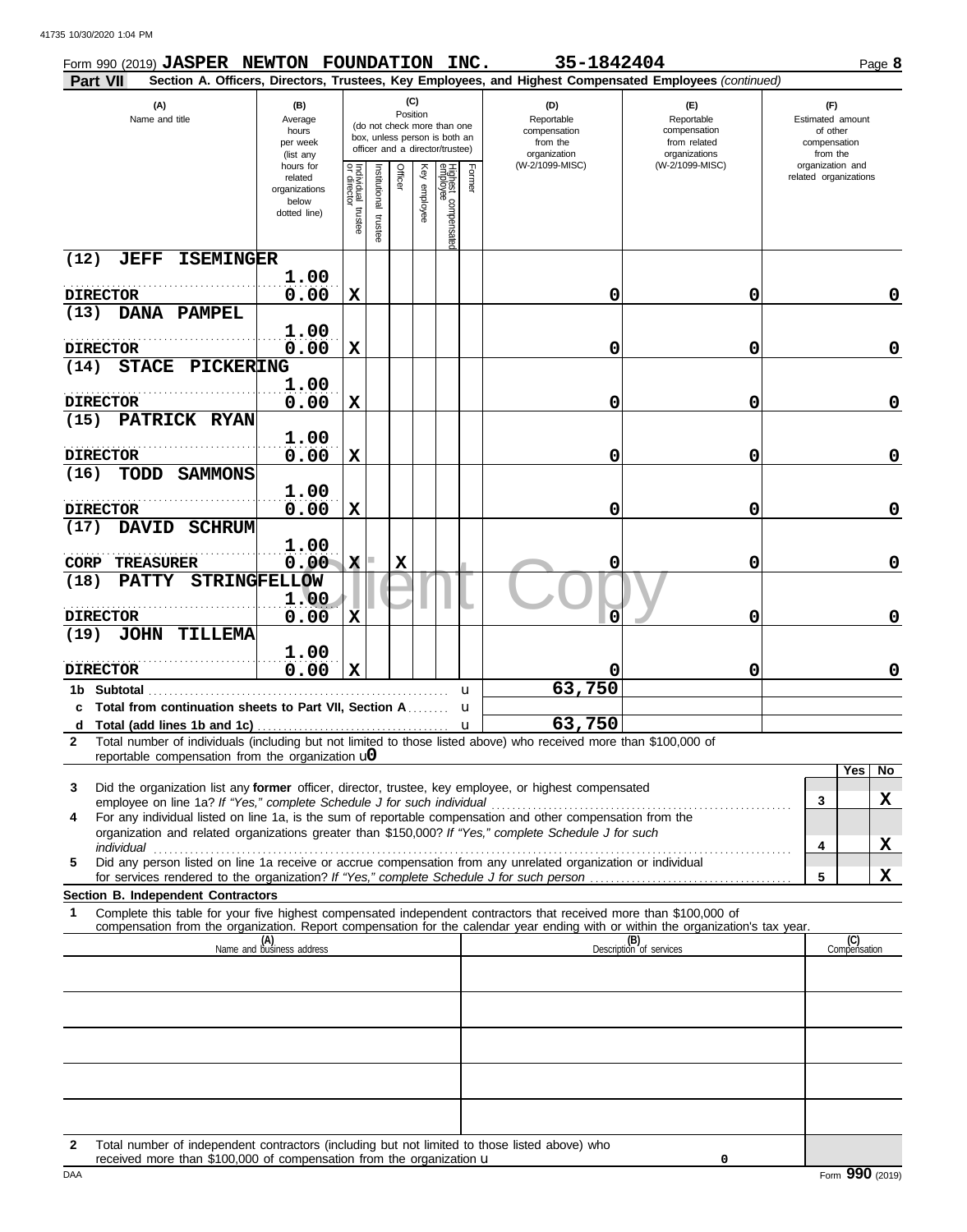# **Form 990 (2019) JASPER NEWTON FOUNDATION INC.** 35-1842404 Page 9

**Part VIII Statement of Revenue**

|                                                                  |             | Check if Schedule O contains a response or note to any line in this Part VIII |                |                  |  |                      |                      |                                              |                                      |                                                        |
|------------------------------------------------------------------|-------------|-------------------------------------------------------------------------------|----------------|------------------|--|----------------------|----------------------|----------------------------------------------|--------------------------------------|--------------------------------------------------------|
|                                                                  |             |                                                                               |                |                  |  |                      | (A)<br>Total revenue | (B)<br>Related or exempt<br>function revenue | (C)<br>Unrelated<br>business revenue | Revenue excluded<br>from tax under<br>sections 512-514 |
|                                                                  |             | 1a Federated campaigns                                                        |                | 1a               |  |                      |                      |                                              |                                      |                                                        |
|                                                                  |             | <b>b</b> Membership dues                                                      |                | 1 <sub>b</sub>   |  |                      |                      |                                              |                                      |                                                        |
|                                                                  |             | c Fundraising events                                                          |                | 1 <sub>c</sub>   |  | 4,000                |                      |                                              |                                      |                                                        |
|                                                                  |             | d Related organizations                                                       |                | 1 <sub>d</sub>   |  |                      |                      |                                              |                                      |                                                        |
| <b>Contributions, Gifts, Grants</b><br>and Other Similar Amounts |             | <b>e</b> Government grants (contributions)                                    |                | 1e               |  |                      |                      |                                              |                                      |                                                        |
|                                                                  |             | f All other contributions, gifts, grants,                                     |                |                  |  |                      |                      |                                              |                                      |                                                        |
|                                                                  |             | and similar amounts not included above                                        |                | 1f               |  | 2,521,541            |                      |                                              |                                      |                                                        |
|                                                                  |             |                                                                               |                |                  |  |                      |                      |                                              |                                      |                                                        |
|                                                                  |             | <b>g</b> Noncash contributions included in lines 1a-1f                        |                | 1g $\frac{1}{3}$ |  |                      | 2,525,541            |                                              |                                      |                                                        |
|                                                                  |             |                                                                               |                |                  |  |                      |                      |                                              |                                      |                                                        |
|                                                                  |             |                                                                               |                |                  |  | <b>Business Code</b> |                      |                                              |                                      |                                                        |
|                                                                  | 2a          |                                                                               |                |                  |  |                      |                      |                                              |                                      |                                                        |
| Program Service<br>Revenue                                       | $\mathbf b$ |                                                                               |                |                  |  |                      |                      |                                              |                                      |                                                        |
|                                                                  | с           |                                                                               |                |                  |  |                      |                      |                                              |                                      |                                                        |
|                                                                  |             |                                                                               |                |                  |  |                      |                      |                                              |                                      |                                                        |
|                                                                  |             |                                                                               |                |                  |  |                      |                      |                                              |                                      |                                                        |
|                                                                  |             | f All other program service revenue                                           |                |                  |  |                      |                      |                                              |                                      |                                                        |
|                                                                  |             |                                                                               |                |                  |  |                      |                      |                                              |                                      |                                                        |
|                                                                  | 3           | Investment income (including dividends, interest, and                         |                |                  |  |                      |                      |                                              |                                      |                                                        |
|                                                                  |             | other similar amounts)                                                        |                |                  |  | u                    | 496,075              |                                              |                                      | 496,075                                                |
|                                                                  | 4           | Income from investment of tax-exempt bond proceeds                            |                |                  |  | u                    |                      |                                              |                                      |                                                        |
|                                                                  | 5           |                                                                               |                |                  |  | u                    |                      |                                              |                                      |                                                        |
|                                                                  |             |                                                                               | $(i)$ Real     |                  |  | (ii) Personal        |                      |                                              |                                      |                                                        |
|                                                                  |             | 6a Gross rents<br>6a                                                          |                | 4,905            |  |                      |                      |                                              |                                      |                                                        |
|                                                                  |             | <b>b</b> Less: rental expenses<br>6b                                          |                |                  |  |                      |                      |                                              |                                      |                                                        |
|                                                                  |             | 6с<br><b>c</b> Rental inc. or (loss)                                          |                | 4,905            |  |                      |                      |                                              |                                      |                                                        |
|                                                                  |             | d Net rental income or (loss).<br><b>7a</b> Gross amount from                 |                |                  |  | u                    | 4,905                |                                              |                                      | 4,905                                                  |
|                                                                  |             | sales of assets                                                               | (i) Securities |                  |  | (ii) Other           |                      |                                              |                                      |                                                        |
|                                                                  |             | 7a<br>other than inventory                                                    | 6,522,193      |                  |  |                      |                      |                                              |                                      |                                                        |
| Revenue                                                          |             | <b>b</b> Less: cost or other                                                  |                |                  |  |                      |                      |                                              |                                      |                                                        |
|                                                                  |             | 7b<br>basis and sales exps.                                                   | 6,290,783      |                  |  |                      |                      |                                              |                                      |                                                        |
|                                                                  |             | 7c<br>c Gain or (loss)                                                        | 231,410        |                  |  |                      |                      |                                              |                                      |                                                        |
| <b>Other</b>                                                     |             |                                                                               |                |                  |  | $\mathbf u$          | 231,410              |                                              |                                      | 231,410                                                |
|                                                                  |             | 8a Gross income from fundraising events                                       |                |                  |  |                      |                      |                                              |                                      |                                                        |
|                                                                  |             | (not including \$                                                             | 4,000          |                  |  |                      |                      |                                              |                                      |                                                        |
|                                                                  |             | of contributions reported on line 1c).                                        |                |                  |  |                      |                      |                                              |                                      |                                                        |
|                                                                  |             | See Part IV, line 18                                                          | .              | 8a               |  | 9,100                |                      |                                              |                                      |                                                        |
|                                                                  |             | <b>b</b> Less: direct expenses                                                |                | 8b               |  | 9,486                |                      |                                              |                                      |                                                        |
|                                                                  |             | c Net income or (loss) from fundraising events                                |                |                  |  | u                    | $-386$               |                                              |                                      | $-386$                                                 |
|                                                                  |             | 9a Gross income from gaming activities.                                       |                |                  |  |                      |                      |                                              |                                      |                                                        |
|                                                                  |             | See Part IV, line 19                                                          |                | 9a               |  |                      |                      |                                              |                                      |                                                        |
|                                                                  |             | <b>b</b> Less: direct expenses                                                |                | 9b               |  |                      |                      |                                              |                                      |                                                        |
|                                                                  |             | c Net income or (loss) from gaming activities                                 |                |                  |  | u                    |                      |                                              |                                      |                                                        |
|                                                                  |             | 10a Gross sales of inventory, less                                            |                |                  |  |                      |                      |                                              |                                      |                                                        |
|                                                                  |             | returns and allowances                                                        |                | 10a              |  |                      |                      |                                              |                                      |                                                        |
|                                                                  |             | <b>b</b> Less: $cost$ of goods sold $\ldots$                                  |                | 10b              |  |                      |                      |                                              |                                      |                                                        |
|                                                                  |             | <b>c</b> Net income or (loss) from sales of inventory                         |                |                  |  | $\mathbf u$          |                      |                                              |                                      |                                                        |
|                                                                  |             |                                                                               |                |                  |  | <b>Business Code</b> |                      |                                              |                                      |                                                        |
|                                                                  | 11a         | SCHOLARSHIP & GRANT REFUND                                                    |                |                  |  | 900099               | 5,247                | 5,247                                        |                                      |                                                        |
| Miscellaneous<br>Revenue                                         | b           |                                                                               |                |                  |  |                      |                      |                                              |                                      |                                                        |
|                                                                  |             |                                                                               |                |                  |  |                      |                      |                                              |                                      |                                                        |
|                                                                  |             |                                                                               |                |                  |  |                      |                      |                                              |                                      |                                                        |
|                                                                  |             |                                                                               |                |                  |  | u                    | 5,247                |                                              |                                      |                                                        |
|                                                                  |             |                                                                               |                |                  |  | $\mathbf{u}$         | 3,262,792            | 5,247                                        | 0                                    | 732,004                                                |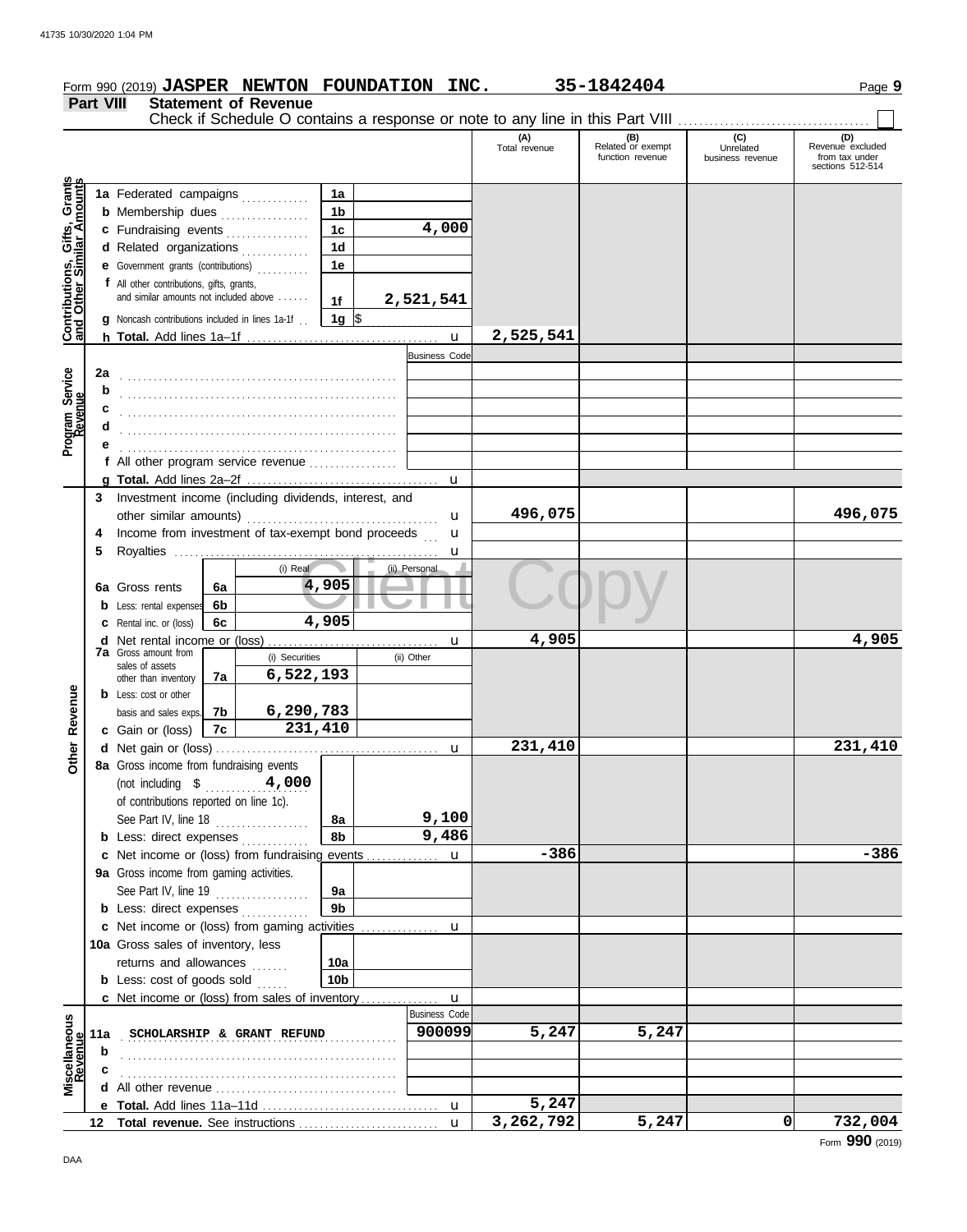### **Part IX Statement of Functional Expenses Form 990 (2019) JASPER NEWTON FOUNDATION INC. 35-1842404** Page 10

|              | Section 501(c)(3) and 501(c)(4) organizations must complete all columns. All other organizations must complete column (A).<br>Check if Schedule O contains a response or note to any line in this Part IX                                                                                                                                                                                                                                                                                           |                       |                             |                                    |                         |
|--------------|-----------------------------------------------------------------------------------------------------------------------------------------------------------------------------------------------------------------------------------------------------------------------------------------------------------------------------------------------------------------------------------------------------------------------------------------------------------------------------------------------------|-----------------------|-----------------------------|------------------------------------|-------------------------|
|              | Do not include amounts reported on lines 6b,                                                                                                                                                                                                                                                                                                                                                                                                                                                        |                       | (B)                         | (C)                                | (D)                     |
|              | 7b, 8b, 9b, and 10b of Part VIII.                                                                                                                                                                                                                                                                                                                                                                                                                                                                   | (A)<br>Total expenses | Program service<br>expenses | Management and<br>general expenses | Fundraising<br>expenses |
| 1            | Grants and other assistance to domestic organizations                                                                                                                                                                                                                                                                                                                                                                                                                                               |                       |                             |                                    |                         |
|              | and domestic governments. See Part IV, line 21                                                                                                                                                                                                                                                                                                                                                                                                                                                      | 1,023,335             | 1,023,335                   |                                    |                         |
| $\mathbf{2}$ | Grants and other assistance to domestic                                                                                                                                                                                                                                                                                                                                                                                                                                                             |                       |                             |                                    |                         |
|              | individuals. See Part IV, line 22                                                                                                                                                                                                                                                                                                                                                                                                                                                                   | 257,499               | 257,499                     |                                    |                         |
| 3            | Grants and other assistance to foreign                                                                                                                                                                                                                                                                                                                                                                                                                                                              |                       |                             |                                    |                         |
|              | organizations, foreign governments, and foreign                                                                                                                                                                                                                                                                                                                                                                                                                                                     |                       |                             |                                    |                         |
|              | individuals. See Part IV, lines 15 and 16                                                                                                                                                                                                                                                                                                                                                                                                                                                           |                       |                             |                                    |                         |
| 4            | Benefits paid to or for members                                                                                                                                                                                                                                                                                                                                                                                                                                                                     |                       |                             |                                    |                         |
| 5            | Compensation of current officers, directors,                                                                                                                                                                                                                                                                                                                                                                                                                                                        |                       |                             |                                    |                         |
|              | trustees, and key employees                                                                                                                                                                                                                                                                                                                                                                                                                                                                         | 63,750                | 19,125                      | 19,125                             | 25,500                  |
| 6            | Compensation not included above to disqualified                                                                                                                                                                                                                                                                                                                                                                                                                                                     |                       |                             |                                    |                         |
|              | persons (as defined under section 4958(f)(1)) and                                                                                                                                                                                                                                                                                                                                                                                                                                                   |                       |                             |                                    |                         |
|              | persons described in section 4958(c)(3)(B)                                                                                                                                                                                                                                                                                                                                                                                                                                                          |                       |                             |                                    |                         |
| 7            | Other salaries and wages                                                                                                                                                                                                                                                                                                                                                                                                                                                                            | 81,413                | 34,991                      | 46,422                             |                         |
| 8            | Pension plan accruals and contributions (include                                                                                                                                                                                                                                                                                                                                                                                                                                                    |                       |                             |                                    |                         |
|              | section 401(k) and 403(b) employer contributions)                                                                                                                                                                                                                                                                                                                                                                                                                                                   |                       |                             |                                    |                         |
| 9            | Other employee benefits                                                                                                                                                                                                                                                                                                                                                                                                                                                                             | 1,770                 |                             | 1,770                              |                         |
| 10           | Payroll taxes                                                                                                                                                                                                                                                                                                                                                                                                                                                                                       | $\overline{11,105}$   | 4,140                       | 5,014                              | 1,951                   |
| 11           | Fees for services (nonemployees):                                                                                                                                                                                                                                                                                                                                                                                                                                                                   |                       |                             |                                    |                         |
|              | a Management                                                                                                                                                                                                                                                                                                                                                                                                                                                                                        |                       |                             |                                    |                         |
|              |                                                                                                                                                                                                                                                                                                                                                                                                                                                                                                     |                       |                             |                                    |                         |
|              |                                                                                                                                                                                                                                                                                                                                                                                                                                                                                                     | 116,420               |                             | 116,420                            |                         |
|              | <b>d</b> Lobbying                                                                                                                                                                                                                                                                                                                                                                                                                                                                                   |                       |                             |                                    |                         |
|              | e Professional fundraising services. See Part IV, line 17                                                                                                                                                                                                                                                                                                                                                                                                                                           |                       |                             |                                    |                         |
|              | Investment management fees                                                                                                                                                                                                                                                                                                                                                                                                                                                                          | 23,473                | 23,473                      | $\mathcal{L}$                      |                         |
|              | g Other. (If line 11g amount exceeds 10% of line 25, column                                                                                                                                                                                                                                                                                                                                                                                                                                         |                       |                             |                                    |                         |
|              | (A) amount, list line 11g expenses on Schedule O.)                                                                                                                                                                                                                                                                                                                                                                                                                                                  |                       |                             |                                    |                         |
|              | 12 Advertising and promotion                                                                                                                                                                                                                                                                                                                                                                                                                                                                        | 17,465                |                             |                                    | <u>17,465</u>           |
| 13           |                                                                                                                                                                                                                                                                                                                                                                                                                                                                                                     | 25,453                | 2,500                       | 11,906                             | 11,047                  |
| 14           | Information technology                                                                                                                                                                                                                                                                                                                                                                                                                                                                              | 11,199                |                             | 11,199                             |                         |
| 15           |                                                                                                                                                                                                                                                                                                                                                                                                                                                                                                     |                       |                             |                                    |                         |
| 16           |                                                                                                                                                                                                                                                                                                                                                                                                                                                                                                     | 19,344                |                             | 19,344                             |                         |
| 17           | Travel                                                                                                                                                                                                                                                                                                                                                                                                                                                                                              | 3,913                 |                             | 2,768                              | 1,145                   |
| 18           | Payments of travel or entertainment expenses                                                                                                                                                                                                                                                                                                                                                                                                                                                        |                       |                             |                                    |                         |
|              | for any federal, state, or local public officials                                                                                                                                                                                                                                                                                                                                                                                                                                                   |                       |                             |                                    |                         |
| 19           | Conferences, conventions, and meetings                                                                                                                                                                                                                                                                                                                                                                                                                                                              | 1,085                 |                             | 1,085                              |                         |
| 20           | $\textbf{Interest} \hspace{2em} \begin{minipage}{1em} \begin{minipage}{1em} \begin{minipage}{1em} \begin{minipage}{1em} \end{minipage} \end{minipage} \end{minipage} \begin{minipage}{1em} \begin{minipage}{1em} \begin{minipage}{1em} \begin{minipage}{1em} \end{minipage} \end{minipage} \end{minipage} \end{minipage} \begin{minipage}{1em} \begin{minipage}{1em} \begin{minipage}{1em} \begin{minipage}{1em} \end{minipage} \end{minipage} \end{minipage} \end{minipage} \begin{minipage}{1em}$ |                       |                             |                                    |                         |
| 21           | Payments to affiliates                                                                                                                                                                                                                                                                                                                                                                                                                                                                              |                       |                             |                                    |                         |
| 22           | Depreciation, depletion, and amortization                                                                                                                                                                                                                                                                                                                                                                                                                                                           | 13,155<br>1,350       |                             | <u>13,155</u><br>1,350             |                         |
| 23<br>24     | Insurance with the continuum of the continuum of the continuum of the continuum of the continuum of the continuum of the continuum of the continuum of the continuum of the continuum of the continuum of the continuum of the<br>Other expenses. Itemize expenses not covered                                                                                                                                                                                                                      |                       |                             |                                    |                         |
|              | above (List miscellaneous expenses on line 24e. If                                                                                                                                                                                                                                                                                                                                                                                                                                                  |                       |                             |                                    |                         |
|              | line 24e amount exceeds 10% of line 25, column                                                                                                                                                                                                                                                                                                                                                                                                                                                      |                       |                             |                                    |                         |
|              | (A) amount, list line 24e expenses on Schedule O.)                                                                                                                                                                                                                                                                                                                                                                                                                                                  |                       |                             |                                    |                         |
| a            | EDUCATIONAL PROGRAMS                                                                                                                                                                                                                                                                                                                                                                                                                                                                                | 60,314                | 60,314                      |                                    |                         |
| b            | <b>DUES</b>                                                                                                                                                                                                                                                                                                                                                                                                                                                                                         | 1,458                 |                             | 1,458                              |                         |
| c            | MISCELLANEOUS EXPENSES                                                                                                                                                                                                                                                                                                                                                                                                                                                                              | 560                   |                             | 560                                |                         |
| d            |                                                                                                                                                                                                                                                                                                                                                                                                                                                                                                     |                       |                             |                                    |                         |
| е            | All other expenses                                                                                                                                                                                                                                                                                                                                                                                                                                                                                  |                       |                             |                                    |                         |
| 25           | Total functional expenses. Add lines 1 through 24e                                                                                                                                                                                                                                                                                                                                                                                                                                                  | 1,734,061             | 1,425,377                   | 251,576                            | 57,108                  |
| 26           | Joint costs. Complete this line only if the                                                                                                                                                                                                                                                                                                                                                                                                                                                         |                       |                             |                                    |                         |
|              | organization reported in column (B) joint costs                                                                                                                                                                                                                                                                                                                                                                                                                                                     |                       |                             |                                    |                         |
|              | from a combined educational campaign and<br>fundraising solicitation. Check here $\mathbf{u}$   if                                                                                                                                                                                                                                                                                                                                                                                                  |                       |                             |                                    |                         |
|              | following SOP 98-2 (ASC 958-720).                                                                                                                                                                                                                                                                                                                                                                                                                                                                   |                       |                             |                                    |                         |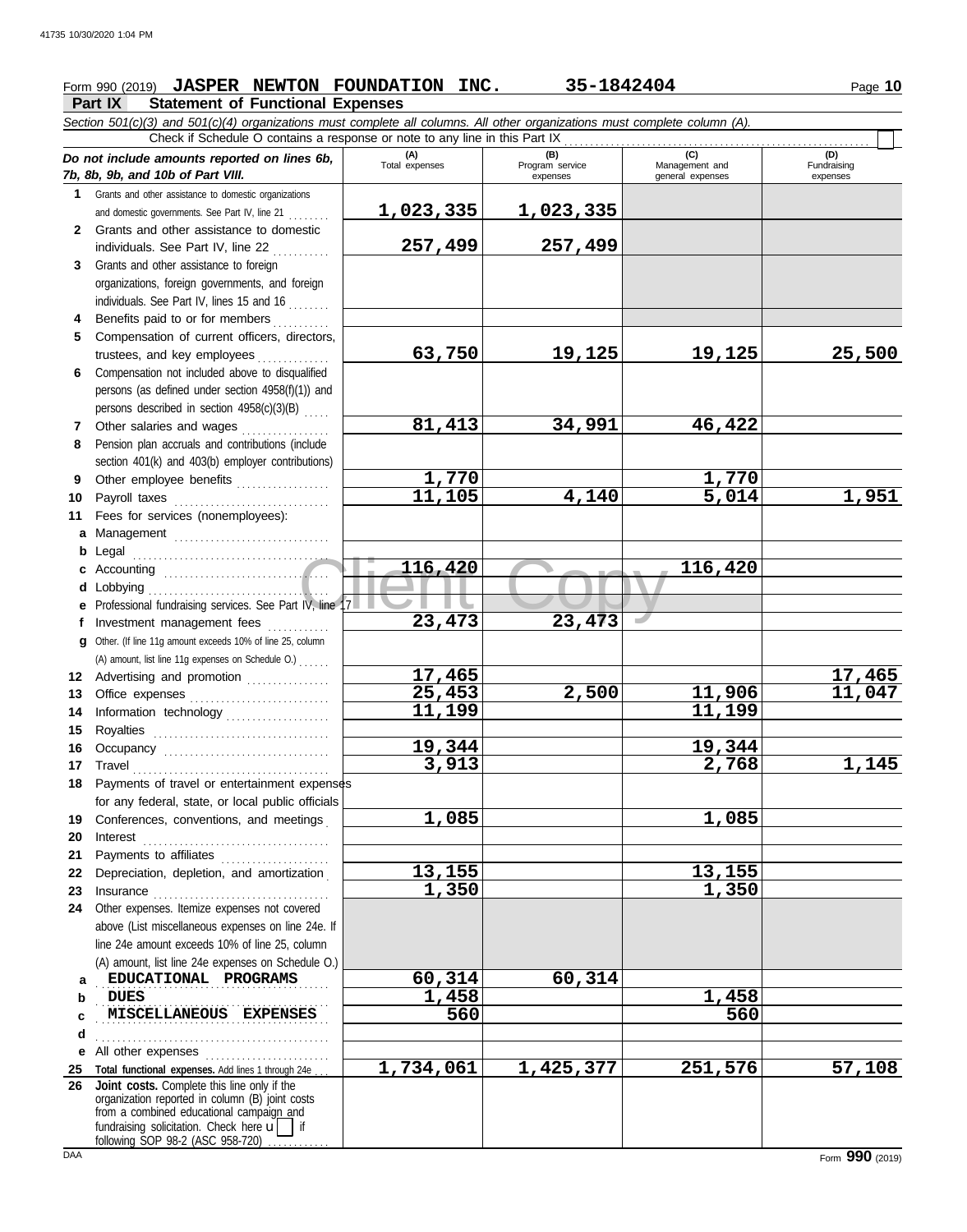#### $F$ orm 990 (2019) JASPER NEWTON FOUNDATION INC.  $35-1842404$  Page 11 **JASPER NEWTON FOUNDATION INC. 35-1842404**

|                      | Part X | <b>Balance Sheet</b>                                                                                                                                                                                                           |                 |         |                          |                |                    |
|----------------------|--------|--------------------------------------------------------------------------------------------------------------------------------------------------------------------------------------------------------------------------------|-----------------|---------|--------------------------|----------------|--------------------|
|                      |        | Check if Schedule O contains a response or note to any line in this Part X                                                                                                                                                     |                 |         |                          |                |                    |
|                      |        |                                                                                                                                                                                                                                |                 |         | (A)<br>Beginning of year |                | (B)<br>End of year |
|                      | 1      | Cash-non-interest-bearing                                                                                                                                                                                                      |                 |         | 94,099                   | $\mathbf{1}$   | 410,065            |
|                      | 2      |                                                                                                                                                                                                                                |                 |         | 5,773,077                | $\mathbf 2$    | 6,520,539          |
|                      | 3      |                                                                                                                                                                                                                                |                 |         | 332,500                  | $\mathbf{3}$   | 361,467            |
|                      | 4      |                                                                                                                                                                                                                                |                 |         |                          | 4              |                    |
|                      | 5      | Loans and other receivables from any current or former officer, director,                                                                                                                                                      |                 |         |                          |                |                    |
|                      |        | trustee, key employee, creator or founder, substantial contributor, or 35%                                                                                                                                                     |                 |         |                          |                |                    |
|                      |        | controlled entity or family member of any of these persons                                                                                                                                                                     |                 |         |                          | 5              |                    |
|                      | 6      | Loans and other receivables from other disqualified persons (as defined                                                                                                                                                        |                 |         |                          |                |                    |
|                      |        | under section 4958(f)(1)), and persons described in section $4958(c)(3)(B)$                                                                                                                                                    |                 |         |                          | 6              |                    |
| Assets               | 7      |                                                                                                                                                                                                                                |                 |         |                          | $\overline{7}$ |                    |
|                      | 8      | Inventories for sale or use                                                                                                                                                                                                    |                 |         |                          | 8              |                    |
|                      | 9      | Prepaid expenses and deferred charges                                                                                                                                                                                          |                 |         |                          | 9              |                    |
|                      |        | 10a Land, buildings, and equipment: cost or other                                                                                                                                                                              |                 |         |                          |                |                    |
|                      |        |                                                                                                                                                                                                                                |                 | 442,100 |                          |                |                    |
|                      |        | <b>b</b> Less: accumulated depreciation<br>.                                                                                                                                                                                   | 10 <sub>b</sub> | 194,292 | 244, 492                 | 10c            | 247,808            |
|                      | 11     | Investments-publicly traded securities                                                                                                                                                                                         |                 |         | 12,754,568               | 11             | 15,481,837         |
|                      | 12     |                                                                                                                                                                                                                                |                 | 12      |                          |                |                    |
|                      | 13     |                                                                                                                                                                                                                                |                 | 13      |                          |                |                    |
|                      | 14     | Intangible assets                                                                                                                                                                                                              |                 |         |                          | 14             |                    |
|                      | 15     | Other assets. See Part IV, line 11                                                                                                                                                                                             |                 |         | 162,796                  | 15             | 169,337            |
|                      | 16     | <b>Total assets.</b> Add lines 1 through 15 (must equal line 33)                                                                                                                                                               |                 |         | 19, 361, 532             | 16             | 23, 191, 053       |
|                      | 17     | Accounts payable and accrued expenses production and accrued expenses production of the set of the set of the set of the set of the set of the set of the set of the set of the set of the set of the set of the set of the se |                 |         | 2,809                    | 17             | 6,022              |
|                      | 18     | <u> Estados de la companya de la compa</u><br>Grants payable                                                                                                                                                                   |                 |         |                          | 18             |                    |
|                      | 19     |                                                                                                                                                                                                                                |                 |         |                          | 19             | 433,350            |
|                      | 20     | Tax-exempt bond liabilities                                                                                                                                                                                                    |                 | 20      |                          |                |                    |
|                      | 21     | Escrow or custodial account liability. Complete Part IV of Schedule D                                                                                                                                                          |                 |         | $\overline{\phantom{a}}$ | 21             |                    |
|                      | 22     | Loans and other payables to any current or former officer, director,                                                                                                                                                           |                 |         |                          |                |                    |
|                      |        | trustee, key employee, creator or founder, substantial contributor, or 35%                                                                                                                                                     |                 |         |                          |                |                    |
| Liabilities          |        |                                                                                                                                                                                                                                |                 |         |                          | 22             |                    |
|                      | 23     | Secured mortgages and notes payable to unrelated third parties                                                                                                                                                                 |                 |         |                          | 23             |                    |
|                      | 24     | Unsecured notes and loans payable to unrelated third parties                                                                                                                                                                   |                 |         |                          | 24             |                    |
|                      | 25     | Other liabilities (including federal income tax, payables to related third                                                                                                                                                     |                 |         |                          |                |                    |
|                      |        | parties, and other liabilities not included on lines 17-24). Complete Part X                                                                                                                                                   |                 |         |                          |                |                    |
|                      |        | of Schedule D                                                                                                                                                                                                                  |                 |         | 316,572                  | 25             | <u>387,731</u>     |
|                      | 26     |                                                                                                                                                                                                                                |                 |         | 319,381                  | - 26           | 827,103            |
|                      |        | Organizations that follow FASB ASC 958, check here $\boxed{\mathbf{X}}$                                                                                                                                                        |                 |         |                          |                |                    |
|                      |        | and complete lines 27, 28, 32, and 33.                                                                                                                                                                                         |                 |         |                          |                |                    |
|                      | 27     | Net assets without donor restrictions                                                                                                                                                                                          |                 |         | 310,218                  | 27             | <u>267,143</u>     |
| <b>Fund Balances</b> | 28     | Net assets with donor restrictions                                                                                                                                                                                             |                 |         | 18,731,933               | 28             | 22,096,807         |
|                      |        | Organizations that do not follow FASB ASC 958, check here u                                                                                                                                                                    |                 |         |                          |                |                    |
|                      |        | and complete lines 29 through 33.                                                                                                                                                                                              |                 |         |                          |                |                    |
| Net Assets or        | 29     | Capital stock or trust principal, or current funds                                                                                                                                                                             |                 |         |                          | 29             |                    |
|                      | 30     | Paid-in or capital surplus, or land, building, or equipment fund                                                                                                                                                               |                 |         |                          | 30             |                    |
|                      | 31     | Retained earnings, endowment, accumulated income, or other funds                                                                                                                                                               |                 |         |                          | 31             |                    |
|                      | 32     | Total net assets or fund balances                                                                                                                                                                                              |                 |         | 19,042,151               | 32             | 22,363,950         |
|                      | 33     |                                                                                                                                                                                                                                |                 |         | <u>19,361,532 33</u>     |                | <u>23,191,053</u>  |

Form **990** (2019)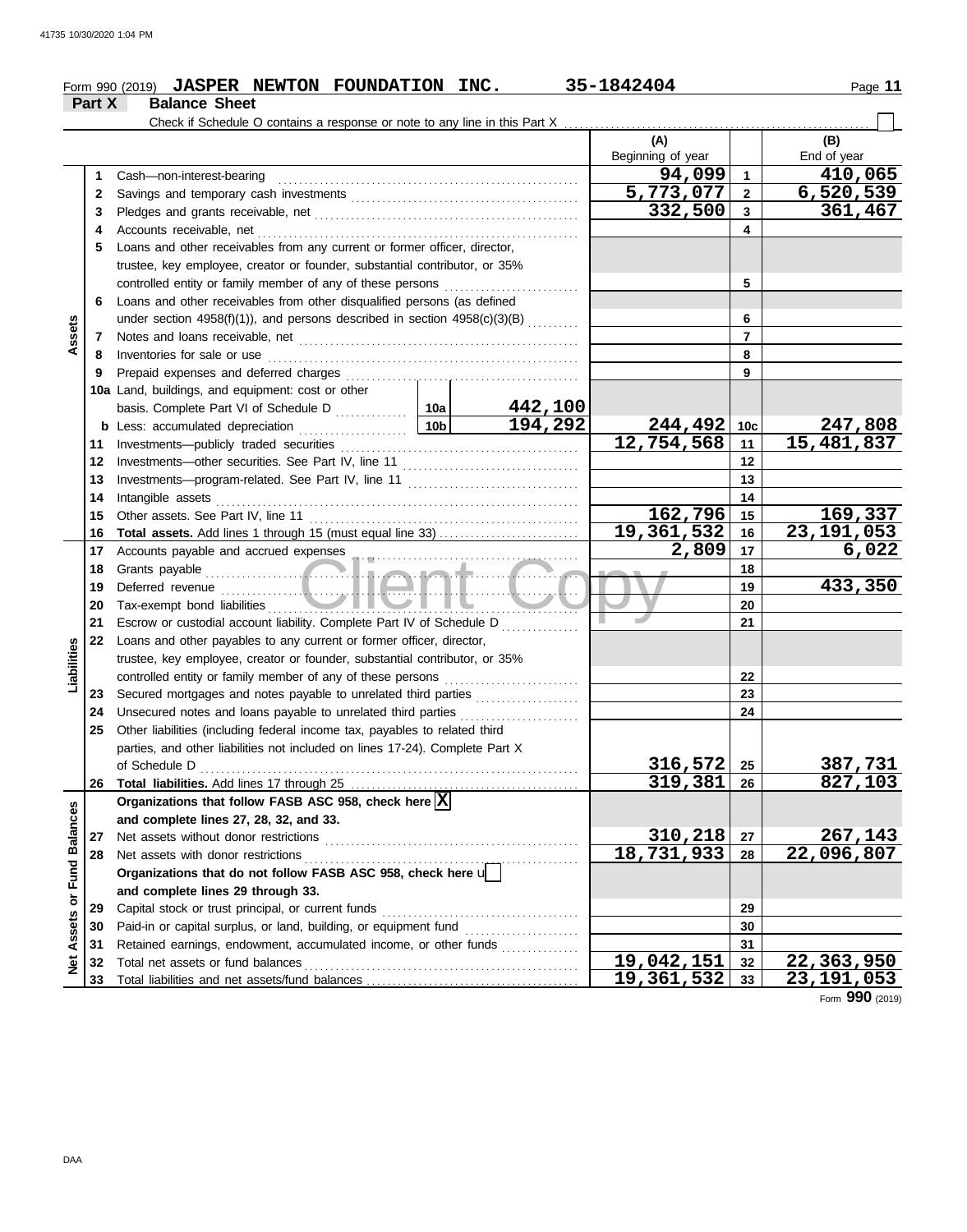|    | 35-1842404<br>Form 990 (2019) $JASPER$ NEWTON FOUNDATION INC.                                                                                                                                                                  |                         |                   | Page 12 |
|----|--------------------------------------------------------------------------------------------------------------------------------------------------------------------------------------------------------------------------------|-------------------------|-------------------|---------|
|    | <b>Reconciliation of Net Assets</b><br>Part XI                                                                                                                                                                                 |                         |                   |         |
|    |                                                                                                                                                                                                                                |                         |                   | Ixl     |
| 1  |                                                                                                                                                                                                                                | $\mathbf{1}$            | 3,262,792         |         |
| 2  |                                                                                                                                                                                                                                | $\overline{2}$          | 1,734,061         |         |
| 3  | Revenue less expenses. Subtract line 2 from line 1                                                                                                                                                                             | $\overline{\mathbf{3}}$ | 1,528,731         |         |
| 4  | Net assets or fund balances at beginning of year (must equal Part X, line 32, column (A))                                                                                                                                      | $\blacktriangle$        | <u>19,042,151</u> |         |
| 5  | Net unrealized gains (losses) on investments [11] matter contracts and the state of the state of the state of the state of the state of the state of the state of the state of the state of the state of the state of the stat | 5                       | 1,811,829         |         |
| 6  |                                                                                                                                                                                                                                | 6                       |                   |         |
| 7  | Investment expenses                                                                                                                                                                                                            | $\overline{7}$          |                   |         |
| 8  | Prior period adjustments [11, 12] and the contract of the contract of the contract of the contract of the contract of the contract of the contract of the contract of the contract of the contract of the contract of the cont | 8                       |                   |         |
| 9  | Other changes in net assets or fund balances (explain on Schedule O)                                                                                                                                                           | 9                       | $-18,761$         |         |
| 10 | Net assets or fund balances at end of year. Combine lines 3 through 9 (must equal Part X, line                                                                                                                                 |                         |                   |         |
|    | 32, column (B))                                                                                                                                                                                                                | 10                      | 22,363,950        |         |
|    | <b>Financial Statements and Reporting</b><br>Part XII                                                                                                                                                                          |                         |                   |         |
|    |                                                                                                                                                                                                                                |                         |                   |         |
|    |                                                                                                                                                                                                                                |                         | Yes               | No.     |
| 1  | $ \mathbf{X} $ Accrual<br>Accounting method used to prepare the Form 990:     Cash<br>Other                                                                                                                                    |                         |                   |         |
|    | If the organization changed its method of accounting from a prior year or checked "Other," explain in                                                                                                                          |                         |                   |         |
|    | Schedule O.                                                                                                                                                                                                                    |                         |                   |         |
|    | 2a Were the organization's financial statements compiled or reviewed by an independent accountant?                                                                                                                             |                         | 2a                | X       |
|    | If "Yes," check a box below to indicate whether the financial statements for the year were compiled or                                                                                                                         |                         |                   |         |
|    | reviewed on a separate basis, consolidated basis, or both:                                                                                                                                                                     |                         |                   |         |
|    | Consolidated basis<br>Both consolidated and separate basis<br>Separate basis<br>$\mathbf{1}$                                                                                                                                   |                         |                   |         |
|    | <b>b</b> Were the organization's financial statements audited by an independent accountant?                                                                                                                                    |                         | x<br>2b           |         |
|    | If "Yes," check a box below to indicate whether the financial statements for the year were audited on a                                                                                                                        |                         |                   |         |
|    | separate basis, consolidated basis, or both:                                                                                                                                                                                   |                         |                   |         |
|    | $ \mathbf{X} $ Separate basis $ \cdot $ Consolidated basis $ \cdot $ Both consolidated and separate basis                                                                                                                      |                         |                   |         |
|    | c If "Yes" to line 2a or 2b, does the organization have a committee that assumes responsibility for oversight of                                                                                                               |                         |                   |         |
|    | the audit, review, or compilation of its financial statements and selection of an independent accountant?                                                                                                                      |                         | $\mathbf X$<br>2с |         |
|    | If the organization changed either its oversight process or selection process during the tax year, explain on                                                                                                                  |                         |                   |         |
|    | Schedule O.                                                                                                                                                                                                                    |                         |                   |         |
|    | 3a As a result of a federal award, was the organization required to undergo an audit or audits as set forth in the                                                                                                             |                         |                   |         |
|    | Single Audit Act and OMB Circular A-133?                                                                                                                                                                                       |                         | 3a                | X       |
|    | b If "Yes," did the organization undergo the required audit or audits? If the organization did not undergo the                                                                                                                 |                         |                   |         |
|    | required audit or audits, explain why on Schedule O and describe any steps taken to undergo such audits                                                                                                                        |                         | 3 <sub>b</sub>    |         |
|    |                                                                                                                                                                                                                                |                         | nnn.              |         |

Form **990** (2019)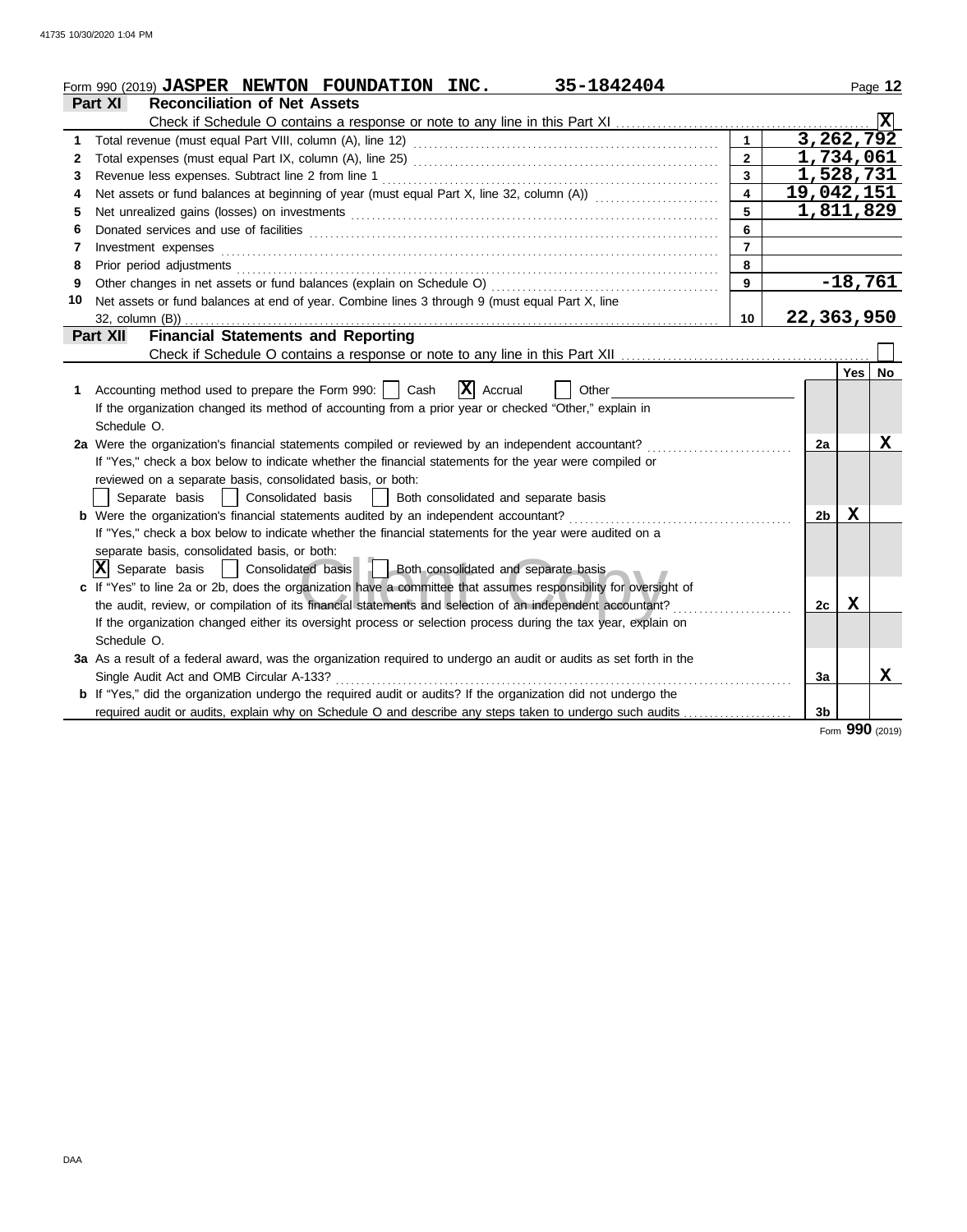|              |                 | Form 990 (2019) JASPER NEWTON FOUNDATION INC.             |                                                                |                                   |                          |         |                 |                                                                                                 |        | 35-1842404                                                                                                                                                                                                           |                                                                                                                                                                    |                                                                 |                     | Page 8 |
|--------------|-----------------|-----------------------------------------------------------|----------------------------------------------------------------|-----------------------------------|--------------------------|---------|-----------------|-------------------------------------------------------------------------------------------------|--------|----------------------------------------------------------------------------------------------------------------------------------------------------------------------------------------------------------------------|--------------------------------------------------------------------------------------------------------------------------------------------------------------------|-----------------------------------------------------------------|---------------------|--------|
|              | Part VII        |                                                           |                                                                |                                   |                          |         |                 |                                                                                                 |        |                                                                                                                                                                                                                      | Section A. Officers, Directors, Trustees, Key Employees, and Highest Compensated Employees (continued)                                                             |                                                                 |                     |        |
|              |                 | (A)<br>Name and title                                     | (B)<br>Average<br>hours<br>per week<br>(list any               |                                   |                          |         | (C)<br>Position | (do not check more than one<br>box, unless person is both an<br>officer and a director/trustee) |        | (D)<br>Reportable<br>compensation<br>from the<br>organization                                                                                                                                                        | (E)<br>Reportable<br>compensation<br>from related<br>organizations                                                                                                 | (F)<br>Estimated amount<br>of other<br>compensation<br>from the |                     |        |
|              |                 |                                                           | hours for<br>related<br>organizations<br>below<br>dotted line) | Individual trustee<br>or director | Institutional<br>trustee | Officer | Key employee    | Highest compensate<br>employee                                                                  | Former | (W-2/1099-MISC)                                                                                                                                                                                                      | (W-2/1099-MISC)                                                                                                                                                    | organization and<br>related organizations                       |                     |        |
| (20)         |                 | <b>ALAN WASHBURN</b>                                      |                                                                |                                   |                          |         |                 |                                                                                                 |        |                                                                                                                                                                                                                      |                                                                                                                                                                    |                                                                 |                     |        |
|              |                 |                                                           | 1.00                                                           |                                   |                          |         |                 |                                                                                                 |        |                                                                                                                                                                                                                      |                                                                                                                                                                    |                                                                 |                     |        |
| (21)         | <b>CHAIRMAN</b> | <b>LANA ZIMMER</b>                                        | 0.00                                                           | $\mathbf X$                       |                          | X       |                 |                                                                                                 |        | 0                                                                                                                                                                                                                    | 0                                                                                                                                                                  |                                                                 |                     | 0      |
|              |                 |                                                           | 1.00                                                           |                                   |                          |         |                 |                                                                                                 |        |                                                                                                                                                                                                                      |                                                                                                                                                                    |                                                                 |                     |        |
|              | <b>DIRECTOR</b> |                                                           | 0.00                                                           | $\mathbf X$                       |                          |         |                 |                                                                                                 |        | 0                                                                                                                                                                                                                    | 0                                                                                                                                                                  |                                                                 |                     | 0      |
|              |                 |                                                           |                                                                |                                   |                          |         |                 |                                                                                                 |        |                                                                                                                                                                                                                      |                                                                                                                                                                    |                                                                 |                     |        |
|              |                 |                                                           |                                                                |                                   |                          |         |                 |                                                                                                 |        |                                                                                                                                                                                                                      |                                                                                                                                                                    |                                                                 |                     |        |
|              |                 |                                                           |                                                                |                                   |                          |         |                 |                                                                                                 |        |                                                                                                                                                                                                                      |                                                                                                                                                                    |                                                                 |                     |        |
|              |                 |                                                           |                                                                |                                   |                          |         |                 |                                                                                                 |        |                                                                                                                                                                                                                      |                                                                                                                                                                    |                                                                 |                     |        |
|              |                 |                                                           |                                                                |                                   |                          |         |                 |                                                                                                 |        |                                                                                                                                                                                                                      |                                                                                                                                                                    |                                                                 |                     |        |
|              |                 |                                                           |                                                                |                                   |                          |         |                 |                                                                                                 |        |                                                                                                                                                                                                                      |                                                                                                                                                                    |                                                                 |                     |        |
|              |                 |                                                           |                                                                |                                   |                          |         |                 |                                                                                                 |        |                                                                                                                                                                                                                      |                                                                                                                                                                    |                                                                 |                     |        |
|              |                 |                                                           |                                                                |                                   |                          |         |                 |                                                                                                 |        |                                                                                                                                                                                                                      |                                                                                                                                                                    |                                                                 |                     |        |
|              |                 |                                                           |                                                                |                                   |                          |         |                 |                                                                                                 | u      |                                                                                                                                                                                                                      |                                                                                                                                                                    |                                                                 |                     |        |
|              |                 | Total from continuation sheets to Part VII, Section A     |                                                                |                                   |                          |         |                 |                                                                                                 | u      |                                                                                                                                                                                                                      |                                                                                                                                                                    |                                                                 |                     |        |
|              |                 |                                                           |                                                                |                                   |                          |         |                 |                                                                                                 |        |                                                                                                                                                                                                                      |                                                                                                                                                                    |                                                                 |                     |        |
| $\mathbf{2}$ |                 | reportable compensation from the organization $\mathbf u$ |                                                                |                                   |                          |         |                 |                                                                                                 |        | Total number of individuals (including but not limited to those listed above) who received more than \$100,000 of                                                                                                    |                                                                                                                                                                    |                                                                 |                     |        |
|              |                 |                                                           |                                                                |                                   |                          |         |                 |                                                                                                 |        |                                                                                                                                                                                                                      |                                                                                                                                                                    |                                                                 | Yes   No            |        |
| 3            |                 |                                                           |                                                                |                                   |                          |         |                 |                                                                                                 |        | Did the organization list any former officer, director, trustee, key employee, or highest compensated                                                                                                                |                                                                                                                                                                    | 3                                                               |                     |        |
| 4            |                 |                                                           |                                                                |                                   |                          |         |                 |                                                                                                 |        | For any individual listed on line 1a, is the sum of reportable compensation and other compensation from the<br>organization and related organizations greater than \$150,000? If "Yes," complete Schedule J for such |                                                                                                                                                                    |                                                                 |                     |        |
|              |                 |                                                           |                                                                |                                   |                          |         |                 |                                                                                                 |        |                                                                                                                                                                                                                      |                                                                                                                                                                    | 4                                                               |                     |        |
| 5            |                 |                                                           |                                                                |                                   |                          |         |                 |                                                                                                 |        | Did any person listed on line 1a receive or accrue compensation from any unrelated organization or individual                                                                                                        |                                                                                                                                                                    | 5                                                               |                     |        |
|              |                 | Section B. Independent Contractors                        |                                                                |                                   |                          |         |                 |                                                                                                 |        |                                                                                                                                                                                                                      |                                                                                                                                                                    |                                                                 |                     |        |
| 1            |                 |                                                           |                                                                |                                   |                          |         |                 |                                                                                                 |        | Complete this table for your five highest compensated independent contractors that received more than \$100,000 of                                                                                                   |                                                                                                                                                                    |                                                                 |                     |        |
|              |                 |                                                           | (A)<br>Name and business address                               |                                   |                          |         |                 |                                                                                                 |        |                                                                                                                                                                                                                      | compensation from the organization. Report compensation for the calendar year ending with or within the organization's tax year.<br>(B)<br>Description of services |                                                                 | (C)<br>Compensation |        |
|              |                 |                                                           |                                                                |                                   |                          |         |                 |                                                                                                 |        |                                                                                                                                                                                                                      |                                                                                                                                                                    |                                                                 |                     |        |
|              |                 |                                                           |                                                                |                                   |                          |         |                 |                                                                                                 |        |                                                                                                                                                                                                                      |                                                                                                                                                                    |                                                                 |                     |        |
|              |                 |                                                           |                                                                |                                   |                          |         |                 |                                                                                                 |        |                                                                                                                                                                                                                      |                                                                                                                                                                    |                                                                 |                     |        |
|              |                 |                                                           |                                                                |                                   |                          |         |                 |                                                                                                 |        |                                                                                                                                                                                                                      |                                                                                                                                                                    |                                                                 |                     |        |
|              |                 |                                                           |                                                                |                                   |                          |         |                 |                                                                                                 |        |                                                                                                                                                                                                                      |                                                                                                                                                                    |                                                                 |                     |        |
|              |                 |                                                           |                                                                |                                   |                          |         |                 |                                                                                                 |        |                                                                                                                                                                                                                      |                                                                                                                                                                    |                                                                 |                     |        |
|              |                 |                                                           |                                                                |                                   |                          |         |                 |                                                                                                 |        |                                                                                                                                                                                                                      |                                                                                                                                                                    |                                                                 |                     |        |
|              |                 |                                                           |                                                                |                                   |                          |         |                 |                                                                                                 |        |                                                                                                                                                                                                                      |                                                                                                                                                                    |                                                                 |                     |        |

**2** Total number of independent contractors (including but not limited to those listed above) who received more than \$100,000 of compensation from the organization u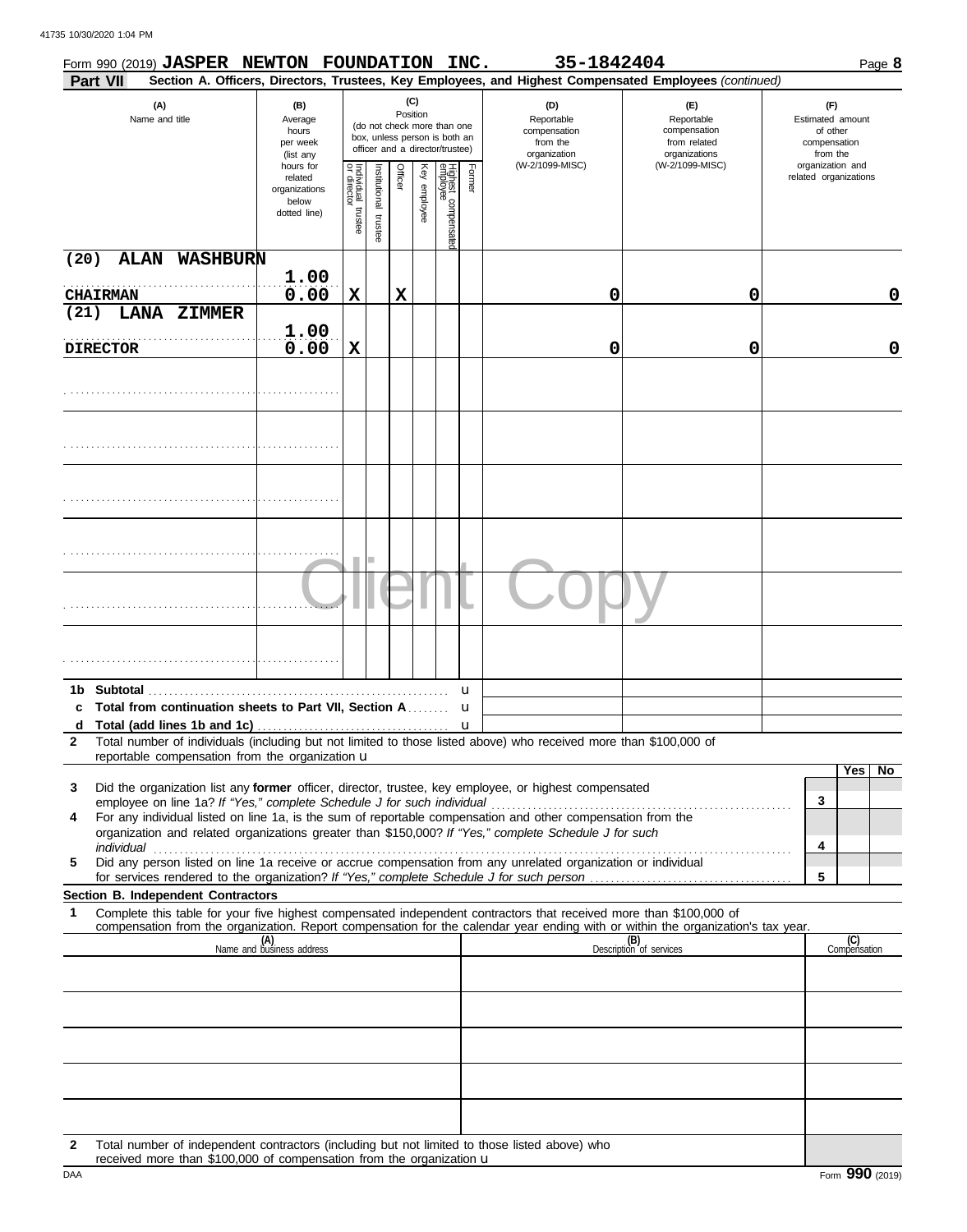|       |        | <b>SCHEDULE A</b>                     |                                                            | <b>Public Charity Status and Public Support</b>                                                                                                                                                                                                                 |     |                                                      |                                        |            | OMB No. 1545-0047                    |
|-------|--------|---------------------------------------|------------------------------------------------------------|-----------------------------------------------------------------------------------------------------------------------------------------------------------------------------------------------------------------------------------------------------------------|-----|------------------------------------------------------|----------------------------------------|------------|--------------------------------------|
|       |        | (Form 990 or 990-EZ)                  |                                                            | Complete if the organization is a section $501(c)(3)$ organization or a section $4947(a)(1)$ nonexempt charitable trust.                                                                                                                                        |     |                                                      |                                        |            | 9                                    |
|       |        | Department of the Treasury            |                                                            | La Attach to Form 990 or Form 990-EZ.                                                                                                                                                                                                                           |     |                                                      |                                        |            | Open to Public                       |
|       |        | Internal Revenue Service              |                                                            | u Go to www.irs.gov/Form990 for instructions and the latest information.                                                                                                                                                                                        |     |                                                      |                                        |            | Inspection                           |
|       |        | Name of the organization              |                                                            |                                                                                                                                                                                                                                                                 |     |                                                      |                                        |            | Employer identification number       |
|       |        |                                       |                                                            | <b>JASPER NEWTON FOUNDATION INC.</b>                                                                                                                                                                                                                            |     |                                                      |                                        | 35-1842404 |                                      |
|       | Part I |                                       |                                                            | Reason for Public Charity Status (All organizations must complete this part.) See instructions.<br>The organization is not a private foundation because it is: (For lines 1 through 12, check only one box.)                                                    |     |                                                      |                                        |            |                                      |
| 1     |        |                                       |                                                            | A church, convention of churches, or association of churches described in section 170(b)(1)(A)(i).                                                                                                                                                              |     |                                                      |                                        |            |                                      |
| 2     |        |                                       |                                                            | A school described in section 170(b)(1)(A)(ii). (Attach Schedule E (Form 990 or 990-EZ).)                                                                                                                                                                       |     |                                                      |                                        |            |                                      |
| 3     |        |                                       |                                                            | A hospital or a cooperative hospital service organization described in section 170(b)(1)(A)(iii).                                                                                                                                                               |     |                                                      |                                        |            |                                      |
| 4     |        |                                       |                                                            | A medical research organization operated in conjunction with a hospital described in section 170(b)(1)(A)(iii). Enter the hospital's name,                                                                                                                      |     |                                                      |                                        |            |                                      |
| 5     |        |                                       | city, and state: expression and state:                     | An organization operated for the benefit of a college or university owned or operated by a governmental unit described in                                                                                                                                       |     |                                                      |                                        |            |                                      |
|       |        |                                       | section 170(b)(1)(A)(iv). (Complete Part II.)              |                                                                                                                                                                                                                                                                 |     |                                                      |                                        |            |                                      |
| 6     |        |                                       |                                                            | A federal, state, or local government or governmental unit described in section 170(b)(1)(A)(v).                                                                                                                                                                |     |                                                      |                                        |            |                                      |
| 7     |        |                                       | described in section 170(b)(1)(A)(vi). (Complete Part II.) | An organization that normally receives a substantial part of its support from a governmental unit or from the general public                                                                                                                                    |     |                                                      |                                        |            |                                      |
| 8     | x      |                                       |                                                            | A community trust described in section 170(b)(1)(A)(vi). (Complete Part II.)                                                                                                                                                                                    |     |                                                      |                                        |            |                                      |
| 9     |        | university:                           |                                                            | An agricultural research organization described in section 170(b)(1)(A)(ix) operated in conjunction with a land-grant college<br>or university or a non-land-grant college of agriculture (see instructions). Enter the name, city, and state of the college or |     |                                                      |                                        |            |                                      |
| 10    |        |                                       |                                                            | An organization that normally receives: (1) more than 33 1/3% of its support from contributions, membership fees, and gross                                                                                                                                     |     |                                                      |                                        |            |                                      |
|       |        |                                       |                                                            | receipts from activities related to its exempt functions—subject to certain exceptions, and (2) no more than 33 1/3% of its<br>support from gross investment income and unrelated business taxable income (less section 511 tax) from businesses                |     |                                                      |                                        |            |                                      |
|       |        |                                       |                                                            | acquired by the organization after June 30, 1975. See section 509(a)(2). (Complete Part III.)                                                                                                                                                                   |     |                                                      |                                        |            |                                      |
| 11    |        |                                       |                                                            | An organization organized and operated exclusively to test for public safety. See section 509(a)(4).                                                                                                                                                            |     |                                                      |                                        |            |                                      |
| 12    |        |                                       |                                                            | An organization organized and operated exclusively for the benefit of, to perform the functions of, or to carry out the purposes<br>of one or more publicly supported organizations described in section 509(a)(1) or section 509(a)(2). See section 509(a)(3). |     |                                                      |                                        |            |                                      |
|       |        |                                       |                                                            | Check the box in lines 12a through 12d that describes the type of supporting organization and complete lines 12e, 12f, and 12g.                                                                                                                                 |     |                                                      |                                        |            |                                      |
|       | a      |                                       |                                                            | Type I. A supporting organization operated, supervised, or controlled by its supported organization(s), typically by giving                                                                                                                                     |     |                                                      |                                        |            |                                      |
|       |        |                                       |                                                            | the supported organization(s) the power to regularly appoint or elect a majority of the directors or trustees of the<br>supporting organization. You must complete Part IV, Sections A and B.                                                                   |     |                                                      |                                        |            |                                      |
|       | b      |                                       |                                                            | Type II. A supporting organization supervised or controlled in connection with its supported organization(s), by having                                                                                                                                         |     |                                                      |                                        |            |                                      |
|       |        |                                       |                                                            | control or management of the supporting organization vested in the same persons that control or manage the supported<br>organization(s). You must complete Part IV, Sections A and C.                                                                           |     |                                                      |                                        |            |                                      |
|       | c      |                                       |                                                            | Type III functionally integrated. A supporting organization operated in connection with, and functionally integrated with,                                                                                                                                      |     |                                                      |                                        |            |                                      |
|       | d      |                                       |                                                            | its supported organization(s) (see instructions). You must complete Part IV, Sections A, D, and E.<br>Type III non-functionally integrated. A supporting organization operated in connection with its supported organization(s)                                 |     |                                                      |                                        |            |                                      |
|       |        |                                       |                                                            | that is not functionally integrated. The organization generally must satisfy a distribution requirement and an attentiveness                                                                                                                                    |     |                                                      |                                        |            |                                      |
|       |        |                                       |                                                            | requirement (see instructions). You must complete Part IV, Sections A and D, and Part V.                                                                                                                                                                        |     |                                                      |                                        |            |                                      |
|       | е      |                                       |                                                            | Check this box if the organization received a written determination from the IRS that it is a Type I, Type II, Type III<br>functionally integrated, or Type III non-functionally integrated supporting organization.                                            |     |                                                      |                                        |            |                                      |
|       | f      |                                       | Enter the number of supported organizations                |                                                                                                                                                                                                                                                                 |     |                                                      |                                        |            |                                      |
|       | g      |                                       |                                                            | Provide the following information about the supported organization(s).                                                                                                                                                                                          |     |                                                      |                                        |            |                                      |
|       |        | (i) Name of supported<br>organization | (ii) EIN                                                   | (iii) Type of organization<br>(described on lines 1-10                                                                                                                                                                                                          |     | (iv) Is the organization<br>listed in your governing | (v) Amount of monetary<br>support (see |            | (vi) Amount of<br>other support (see |
|       |        |                                       |                                                            | above (see instructions))                                                                                                                                                                                                                                       | Yes | document?<br>No                                      | instructions)                          |            | instructions)                        |
| (A)   |        |                                       |                                                            |                                                                                                                                                                                                                                                                 |     |                                                      |                                        |            |                                      |
|       |        |                                       |                                                            |                                                                                                                                                                                                                                                                 |     |                                                      |                                        |            |                                      |
| (B)   |        |                                       |                                                            |                                                                                                                                                                                                                                                                 |     |                                                      |                                        |            |                                      |
| (C)   |        |                                       |                                                            |                                                                                                                                                                                                                                                                 |     |                                                      |                                        |            |                                      |
| (D)   |        |                                       |                                                            |                                                                                                                                                                                                                                                                 |     |                                                      |                                        |            |                                      |
| (E)   |        |                                       |                                                            |                                                                                                                                                                                                                                                                 |     |                                                      |                                        |            |                                      |
|       |        |                                       |                                                            |                                                                                                                                                                                                                                                                 |     |                                                      |                                        |            |                                      |
| Total |        |                                       |                                                            |                                                                                                                                                                                                                                                                 |     |                                                      |                                        |            |                                      |
|       |        |                                       |                                                            | For Paperwork Reduction Act Notice, see the Instructions for Form 990 or 990-F7                                                                                                                                                                                 |     |                                                      |                                        |            | Schodule A (Form 990 or 990-F7) 2019 |

**For Paperwork Reduction Act Notice, see the Instructions for Form 990 or 990-EZ.**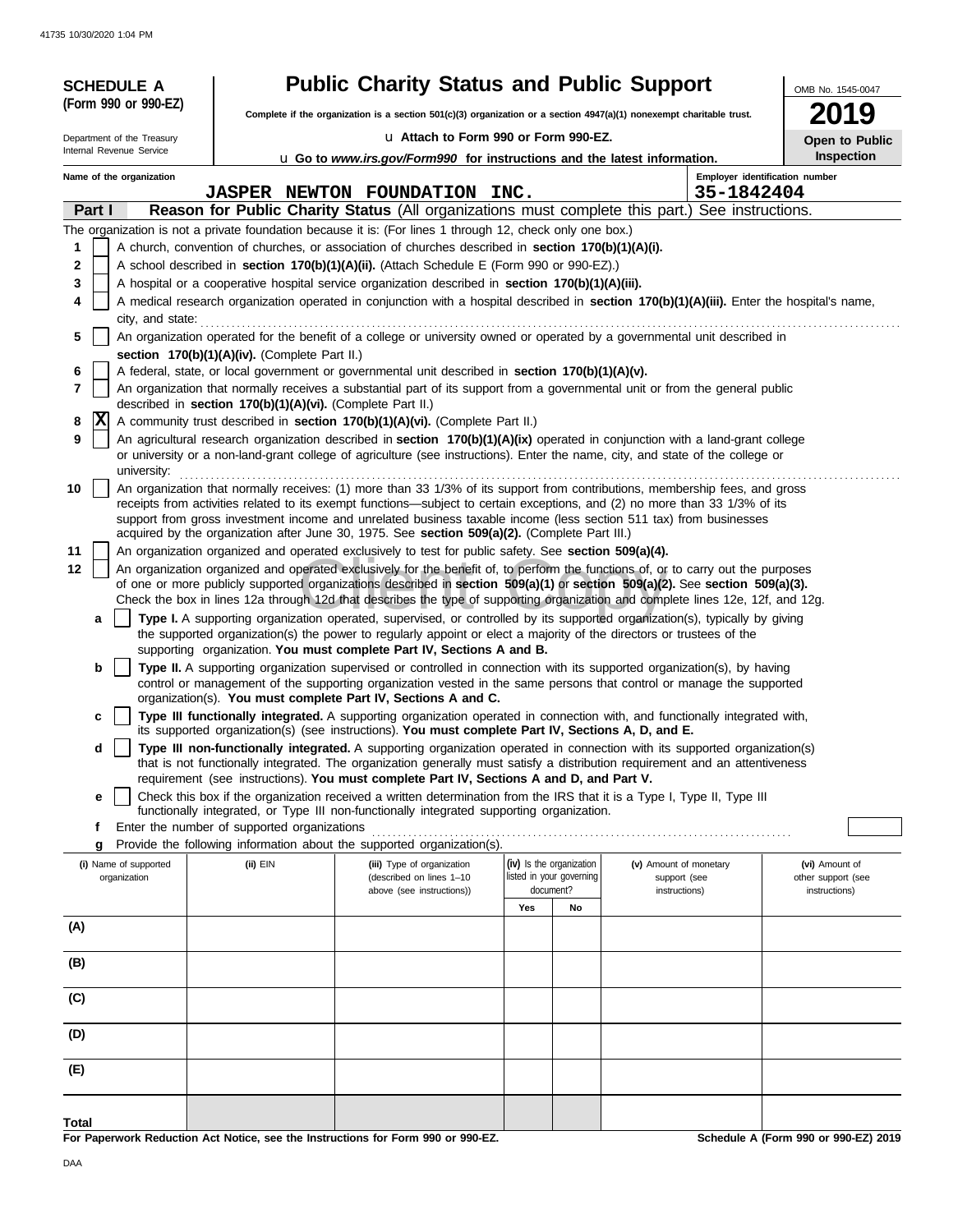582,808 426,562 473,856 55 (Explain in Part VI.) . . . . . . . . . . . . . . . . . . . governmental unit or publicly **Section A. Public Support Total support.** Add lines 7 through 10 loss from the sale of capital assets Other income. Do not include gain or is regularly carried on . . . . . . . . . . . . . . . . activities, whether or not the business Net income from unrelated business rents, royalties, and income from payments received on securities loans, Gross income from interest, dividends, line 1 that exceeds 2% of the amount supported organization) included on each person (other than a The portion of total contributions by **Total.** Add lines 1 through 3 .......... The value of services or facilities to or expended on its behalf ......... organization's benefit and either paid Tax revenues levied for the First five years. If the Form 990 is for the organization's first, second, third, fourth, or fifth tax year as a section 501(c)(3) Gross receipts from related activities, etc. (see instructions) . . . . . . . . . . . . . . . . . . . . . . . . . . . . . . . . . . . . . . . . . . . . . . . . . . . . . . . . . . . . . . . Amounts from line 4 Public support. Subtract line 5 from line 4 include any "unusual grants.") . . . . . . . . membership fees received. (Do not Gifts, grants, contributions, and Schedule A (Form 990 or 990-EZ) 2019 **JASPER NEWTON FOUNDATION INC.** 35-1842404 Page 2 **13 12 11 9 8 6 4 3 2 1 (a)** 2015 **(b)** 2016 **(c)** 2017 **(d)** 2018 **(e)** 2019 (Complete only if you checked the box on line 5, 7, or 8 of Part I or if the organization failed to qualify under **Part II Support Schedule for Organizations Described in Sections 170(b)(1)(A)(iv) and 170(b)(1)(A)(vi)** Calendar year (or fiscal year beginning in) **\u** | (a) 2015 | (b) 2016 | (c) 2017 | (d) 2018 | (e) 2019 | (f) Total furnished by a governmental unit to the organization without charge **5 Section B. Total Support 7** similar sources **10** organization, check this box and stop here **Section C. Computation of Public Support Percentage 12 14** Public support percentage for 2019 (line 6, column (f) divided by line 11, column (f)) . . . . . . . . . . . . . . . . . . . . . . . . . . . . . . . . . . . . . . Public support percentage from 2018 Schedule A, Part II, line 14 . . . . . . . . . . . . . . . . . . . . . . . . . . . . . . . . . . . . . . . . . . . . . . . . . . . . . . . . . . **15 16a 33 1/3% support test—2019.** If the organization did not check the box on line 13, and line 14 is 33 1/3% or more, check this box and stop here. The organization qualifies as a publicly supported organization ............... **b 33 1/3% support test—2018.** If the organization did not check a box on line 13 or 16a, and line 15 is 33 1/3% or more, check this box and **stop here.** The organization qualifies as a publicly supported organization . . . . . . . . . . . . . . . . . . . . . . . . . . . . . . . . . . . . . . . . . . . . . . . . . . . . . . **17a 10%-facts-and-circumstances test—2019.** If the organization did not check a box on line 13, 16a, or 16b, and line 14 is 10% or more, and if the organization meets the "facts-and-circumstances" test, check this box and **stop here.** Explain in Part VI how the organization meets the "facts-and-circumstances" test. The organization qualifies as a publicly supported **b 10%-facts-and-circumstances test—2018.** If the organization did not check a box on line 13, 16a, 16b, or 17a, and line Explain in Part VI how the organization meets the "facts-and-circumstances" test. The organization qualifies as a publicly 15 is 10% or more, and if the organization meets the "facts-and-circumstances" test, check this box and **stop here. 18 Private foundation.** If the organization did not check a box on line 13, 16a, 16b, 17a, or 17b, check this box and see **14 15 % 65.88 % 65.29** Calendar year (or fiscal year beginning in)  $\mathbf{u}$  (a) 2015 (b) 2016 (c) 2017 (d) 2018 (e) 2019 (f) Total Part III. If the organization fails to qualify under the tests listed below, please complete Part III.) **(a)** 2015 shown on line 11, column (f)  $\ldots$ organization content to the content of the content of the content of the content of the content of the content of the content of the content of the content of the content of the content of the content of the content of the supported organization . . . . . . . . . . . . . . . . . . . . . . . . . . . . . . . . . . . . . . . . . . . . . . . . . . . . . . . . . . . . . . . . . . . . . . . . . . . . . . . . . . . . . . . . . . . . . . . . . . . . . . . . . . . . . . . . . . . . . . . . . . **instructions** u **(b)** 2016 **(c)** 2017 **(d)** 2018 **(e)** 2019 **627,225 1,159,895 1,087,455 1,287,321 2,525,541 6,687,437 627,225 1,159,895 1,087,455 1,287,321 2,525,541 6,687,437 609,373 6,078,064 627,225 1,159,895 1,087,455 1,287,321 2,525,541 6,687,437 582,808 426,562 473,856 554,816 500,980 2,539,022 9,226,459 68,676 X**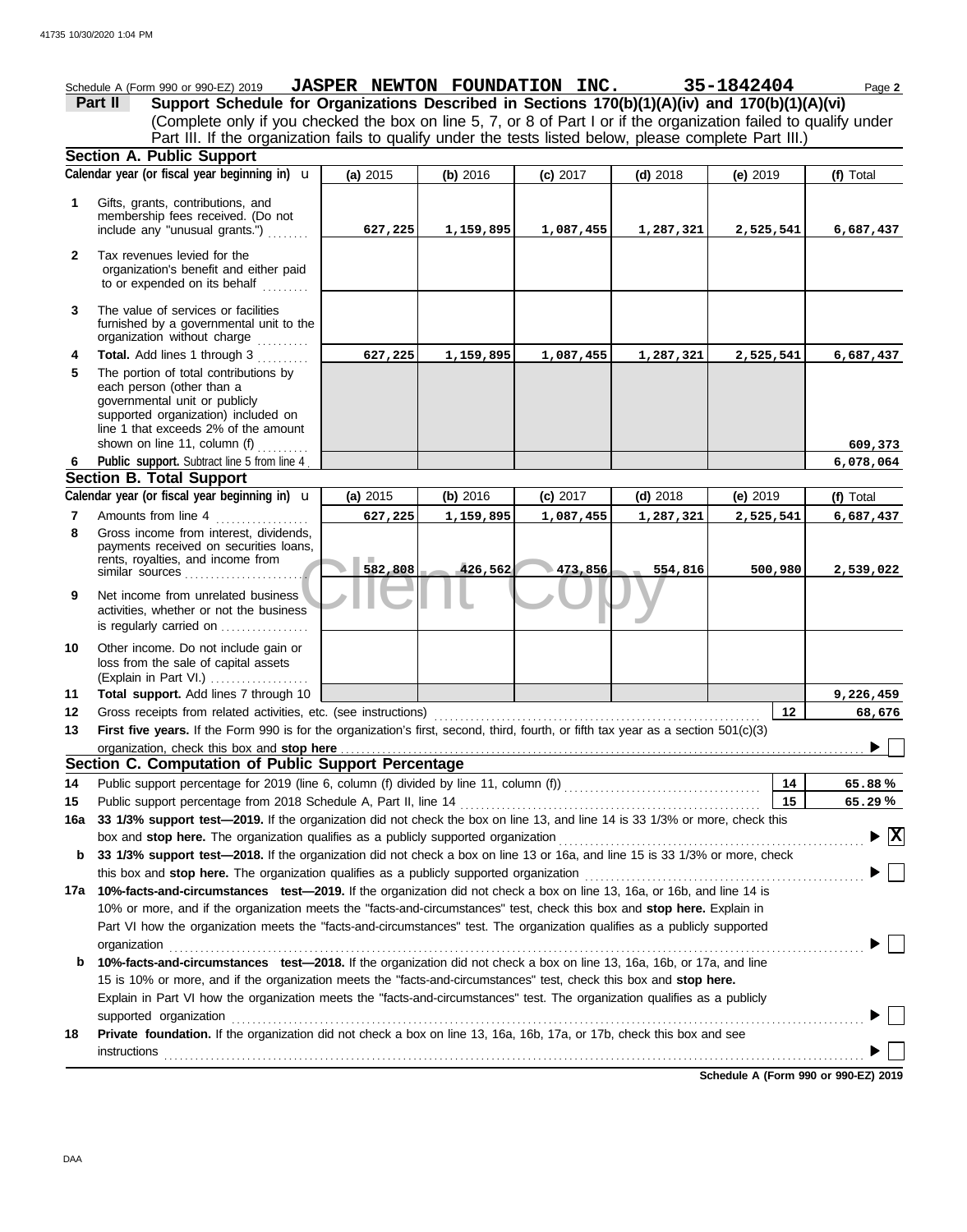|     | Schedule A (Form 990 or 990-EZ) 2019                                                                                                                                              | JASPER NEWTON FOUNDATION INC. |            |            |            | 35-1842404 | Page 3    |
|-----|-----------------------------------------------------------------------------------------------------------------------------------------------------------------------------------|-------------------------------|------------|------------|------------|------------|-----------|
|     | Support Schedule for Organizations Described in Section 509(a)(2)<br>Part III                                                                                                     |                               |            |            |            |            |           |
|     | (Complete only if you checked the box on line 10 of Part I or if the organization failed to qualify under Part II.                                                                |                               |            |            |            |            |           |
|     | If the organization fails to qualify under the tests listed below, please complete Part II.)                                                                                      |                               |            |            |            |            |           |
|     | <b>Section A. Public Support</b>                                                                                                                                                  |                               |            |            |            |            |           |
|     | Calendar year (or fiscal year beginning in) $\mathbf u$                                                                                                                           | (a) 2015                      | (b) 2016   | $(c)$ 2017 | $(d)$ 2018 | (e) $2019$ | (f) Total |
| 1   | Gifts, grants, contributions, and membership fees<br>received. (Do not include any "unusual grants.")                                                                             |                               |            |            |            |            |           |
| 2   | Gross receipts from admissions, merchandise<br>sold or services performed, or facilities<br>furnished in any activity that is related to the<br>organization's tax-exempt purpose |                               |            |            |            |            |           |
| 3   | Gross receipts from activities that are not an<br>unrelated trade or business under section 513                                                                                   |                               |            |            |            |            |           |
| 4   | Tax revenues levied for the<br>organization's benefit and either paid<br>to or expended on its behalf                                                                             |                               |            |            |            |            |           |
| 5   | The value of services or facilities<br>furnished by a governmental unit to the<br>organization without charge<br>an de la calendar                                                |                               |            |            |            |            |           |
| 6   | Total. Add lines 1 through 5<br><u>.</u>                                                                                                                                          |                               |            |            |            |            |           |
|     | 7a Amounts included on lines 1, 2, and 3<br>received from disqualified persons                                                                                                    |                               |            |            |            |            |           |
| b   | Amounts included on lines 2 and 3<br>received from other than disqualified<br>persons that exceed the greater of \$5,000<br>or 1% of the amount on line 13 for the year           |                               |            |            |            |            |           |
| c   | Add lines 7a and 7b<br>.                                                                                                                                                          |                               |            |            |            |            |           |
| 8   | Public support. (Subtract line 7c from                                                                                                                                            | ш                             |            |            |            |            |           |
|     | <b>Section B. Total Support</b>                                                                                                                                                   |                               |            |            |            |            |           |
|     | Calendar year (or fiscal year beginning in) u                                                                                                                                     | (a) 2015                      | $(b)$ 2016 | (c) 2017   | $(d)$ 2018 | (e) $2019$ | (f) Total |
| 9   | Amounts from line 6                                                                                                                                                               |                               |            |            |            |            |           |
| 10a | Gross income from interest, dividends,<br>payments received on securities loans, rents,<br>royalties, and income from similar sources.                                            |                               |            |            |            |            |           |
|     | Unrelated business taxable income (less<br>section 511 taxes) from businesses<br>acquired after June 30, 1975                                                                     |                               |            |            |            |            |           |
|     | c Add lines 10a and 10b                                                                                                                                                           |                               |            |            |            |            |           |
| 11  | Net income from unrelated business<br>activities not included in line 10b, whether<br>or not the business is regularly carried on                                                 |                               |            |            |            |            |           |
| 12  | Other income. Do not include gain or<br>loss from the sale of capital assets<br>(Explain in Part VI.)                                                                             |                               |            |            |            |            |           |
| 13  | Total support. (Add lines 9, 10c, 11,<br>and $12.$ )                                                                                                                              |                               |            |            |            |            |           |
| 14  | First five years. If the Form 990 is for the organization's first, second, third, fourth, or fifth tax year as a section 501(c)(3)<br>organization, check this box and stop here  |                               |            |            |            |            |           |
|     | Section C. Computation of Public Support Percentage                                                                                                                               |                               |            |            |            |            |           |
| 15  |                                                                                                                                                                                   |                               |            |            |            | 15         | %         |
| 16  |                                                                                                                                                                                   |                               |            |            |            | 16         | %         |
|     | Section D. Computation of Investment Income Percentage                                                                                                                            |                               |            |            |            |            |           |
| 17  |                                                                                                                                                                                   |                               |            |            |            | 17         | %         |
| 18  |                                                                                                                                                                                   |                               |            |            |            | 18         | %         |
| 19a | 33 1/3% support tests—2019. If the organization did not check the box on line 14, and line 15 is more than 33 1/3%, and line                                                      |                               |            |            |            |            |           |
|     | 17 is not more than 33 1/3%, check this box and stop here. The organization qualifies as a publicly supported organization                                                        |                               |            |            |            |            |           |
| b   | 33 1/3% support tests—2018. If the organization did not check a box on line 14 or line 19a, and line 16 is more than 33 1/3%, and                                                 |                               |            |            |            |            |           |
|     | line 18 is not more than 33 1/3%, check this box and stop here. The organization qualifies as a publicly supported organization                                                   |                               |            |            |            |            |           |
| 20  |                                                                                                                                                                                   |                               |            |            |            |            |           |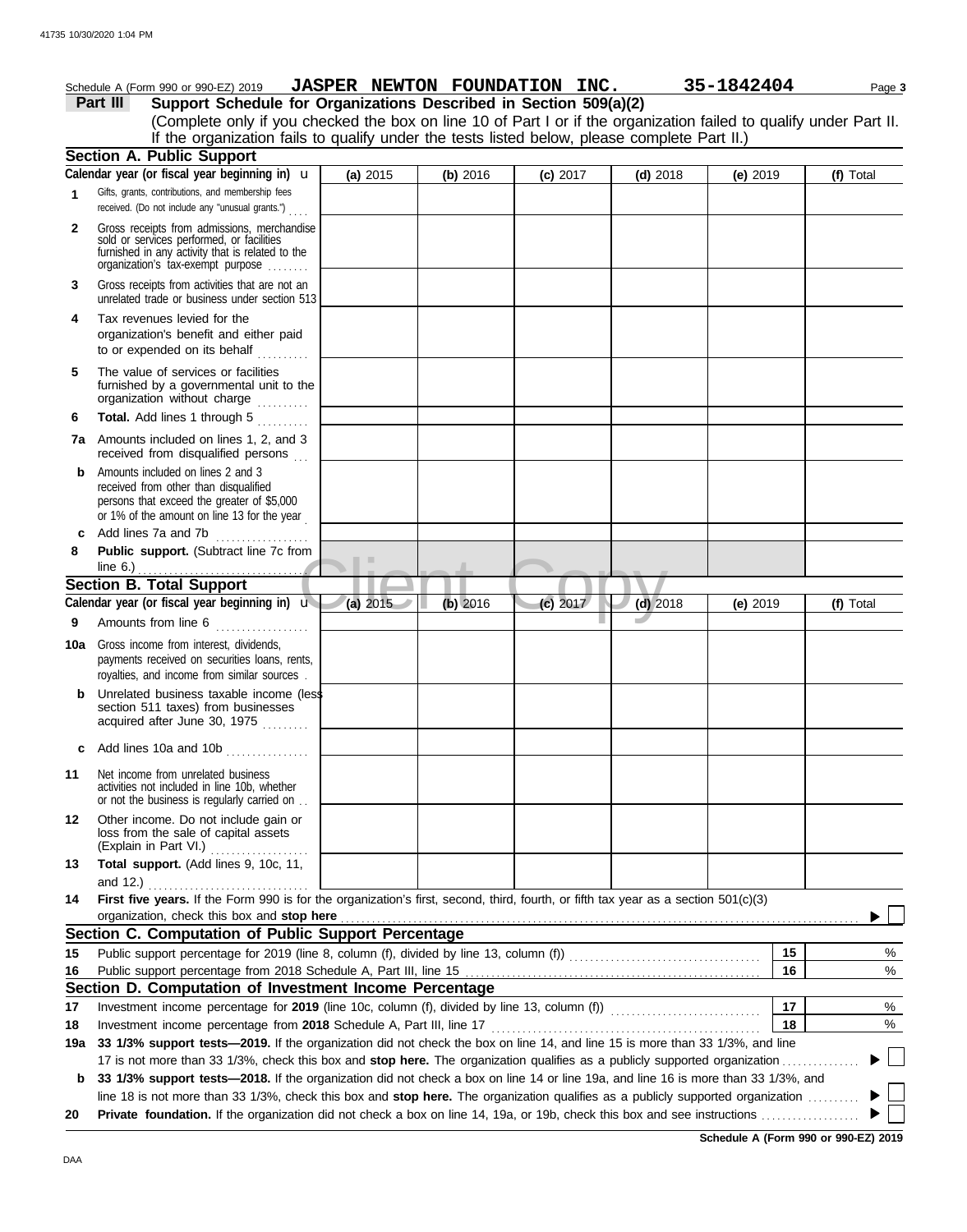|     | 35-1842404<br><b>JASPER NEWTON FOUNDATION INC.</b><br>Schedule A (Form 990 or 990-EZ) 2019                                                                                                                                     |                 |     | Page 4 |
|-----|--------------------------------------------------------------------------------------------------------------------------------------------------------------------------------------------------------------------------------|-----------------|-----|--------|
|     | <b>Supporting Organizations</b><br>Part IV                                                                                                                                                                                     |                 |     |        |
|     | (Complete only if you checked a box in line 12 on Part I. If you checked 12a of Part I, complete Sections A                                                                                                                    |                 |     |        |
|     | and B. If you checked 12b of Part I, complete Sections A and C. If you checked 12c of Part I, complete                                                                                                                         |                 |     |        |
|     | Sections A, D, and E. If you checked 12d of Part I, complete Sections A and D, and complete Part V.)                                                                                                                           |                 |     |        |
|     | Section A. All Supporting Organizations                                                                                                                                                                                        |                 |     |        |
|     |                                                                                                                                                                                                                                |                 | Yes | No     |
| 1   | Are all of the organization's supported organizations listed by name in the organization's governing                                                                                                                           |                 |     |        |
|     | documents? If "No," describe in Part VI how the supported organizations are designated. If designated by                                                                                                                       |                 |     |        |
|     | class or purpose, describe the designation. If historic and continuing relationship, explain.                                                                                                                                  | 1               |     |        |
| 2   | Did the organization have any supported organization that does not have an IRS determination of status                                                                                                                         |                 |     |        |
|     | under section 509(a)(1) or (2)? If "Yes," explain in Part VI how the organization determined that the supported                                                                                                                |                 |     |        |
|     | organization was described in section 509(a)(1) or (2).                                                                                                                                                                        | $\mathbf{2}$    |     |        |
| За  | Did the organization have a supported organization described in section 501(c)(4), (5), or (6)? If "Yes," answer                                                                                                               |                 |     |        |
|     | $(b)$ and $(c)$ below.                                                                                                                                                                                                         | За              |     |        |
| b   | Did the organization confirm that each supported organization qualified under section $501(c)(4)$ , (5), or (6) and                                                                                                            |                 |     |        |
|     | satisfied the public support tests under section 509(a)(2)? If "Yes," describe in Part VI when and how the                                                                                                                     |                 |     |        |
|     | organization made the determination.                                                                                                                                                                                           | 3b              |     |        |
| c   | Did the organization ensure that all support to such organizations was used exclusively for section $170(c)(2)(B)$                                                                                                             |                 |     |        |
|     | purposes? If "Yes," explain in Part VI what controls the organization put in place to ensure such use.                                                                                                                         | 3c              |     |        |
| 4a  | Was any supported organization not organized in the United States ("foreign supported organization")? If                                                                                                                       |                 |     |        |
|     | "Yes," and if you checked 12a or 12b in Part I, answer (b) and (c) below.                                                                                                                                                      | 4a              |     |        |
| b   | Did the organization have ultimate control and discretion in deciding whether to make grants to the foreign                                                                                                                    |                 |     |        |
|     | supported organization? If "Yes," describe in Part VI how the organization had such control and discretion                                                                                                                     |                 |     |        |
|     |                                                                                                                                                                                                                                | 4b              |     |        |
|     | despite being controlled or supervised by or in connection with its supported organizations.                                                                                                                                   |                 |     |        |
| c   | Did the organization support any foreign supported organization that does not have an IRS determination<br>under sections $501(c)(3)$ and $509(a)(1)$ or (2)? If "Yes," explain in Part VI what controls the organization used |                 |     |        |
|     |                                                                                                                                                                                                                                |                 |     |        |
|     | to ensure that all support to the foreign supported organization was used exclusively for section 170(c)(2)(B)                                                                                                                 |                 |     |        |
|     | purposes.                                                                                                                                                                                                                      | 4c              |     |        |
| 5a  | Did the organization add, substitute, or remove any supported organizations during the tax year? If "Yes,"                                                                                                                     |                 |     |        |
|     | answer (b) and (c) below (if applicable). Also, provide detail in Part VI, including (i) the names and EIN                                                                                                                     |                 |     |        |
|     | numbers of the supported organizations added, substituted, or removed; (ii) the reasons for each such action;                                                                                                                  |                 |     |        |
|     | (iii) the authority under the organization's organizing document authorizing such action; and (iv) how the action                                                                                                              |                 |     |        |
|     | was accomplished (such as by amendment to the organizing document).                                                                                                                                                            | 5a              |     |        |
| b   | Type I or Type II only. Was any added or substituted supported organization part of a class already                                                                                                                            |                 |     |        |
|     | designated in the organization's organizing document?                                                                                                                                                                          | 5b              |     |        |
| c   | Substitutions only. Was the substitution the result of an event beyond the organization's control?                                                                                                                             | 5c              |     |        |
| 6   | Did the organization provide support (whether in the form of grants or the provision of services or facilities) to                                                                                                             |                 |     |        |
|     | anyone other than (i) its supported organizations, (ii) individuals that are part of the charitable class benefited                                                                                                            |                 |     |        |
|     | by one or more of its supported organizations, or (iii) other supporting organizations that also support or                                                                                                                    |                 |     |        |
|     | benefit one or more of the filing organization's supported organizations? If "Yes," provide detail in Part VI.                                                                                                                 | 6               |     |        |
| 7   | Did the organization provide a grant, loan, compensation, or other similar payment to a substantial contributor                                                                                                                |                 |     |        |
|     | (as defined in section 4958(c)(3)(C)), a family member of a substantial contributor, or a 35% controlled entity                                                                                                                |                 |     |        |
|     | with regard to a substantial contributor? If "Yes," complete Part I of Schedule L (Form 990 or 990-EZ).                                                                                                                        | 7               |     |        |
| 8   | Did the organization make a loan to a disqualified person (as defined in section 4958) not described in line 7?                                                                                                                |                 |     |        |
|     | If "Yes," complete Part I of Schedule L (Form 990 or 990-EZ).                                                                                                                                                                  | 8               |     |        |
| 9а  | Was the organization controlled directly or indirectly at any time during the tax year by one or more                                                                                                                          |                 |     |        |
|     | disqualified persons as defined in section 4946 (other than foundation managers and organizations described                                                                                                                    |                 |     |        |
|     | in section 509(a)(1) or (2))? If "Yes," provide detail in Part VI.                                                                                                                                                             | 9а              |     |        |
| b   | Did one or more disqualified persons (as defined in line 9a) hold a controlling interest in any entity in which                                                                                                                |                 |     |        |
|     | the supporting organization had an interest? If "Yes," provide detail in Part VI.                                                                                                                                              | 9b              |     |        |
| c   | Did a disqualified person (as defined in line 9a) have an ownership interest in, or derive any personal benefit                                                                                                                |                 |     |        |
|     | from, assets in which the supporting organization also had an interest? If "Yes," provide detail in Part VI.                                                                                                                   | 9c              |     |        |
| 10a | Was the organization subject to the excess business holdings rules of section 4943 because of section                                                                                                                          |                 |     |        |
|     | 4943(f) (regarding certain Type II supporting organizations, and all Type III non-functionally integrated                                                                                                                      |                 |     |        |
|     | supporting organizations)? If "Yes," answer 10b below.                                                                                                                                                                         | 10a             |     |        |
| b   | Did the organization have any excess business holdings in the tax year? (Use Schedule C, Form 4720, to                                                                                                                         |                 |     |        |
|     | determine whether the organization had excess business holdings.)                                                                                                                                                              | 10 <sub>b</sub> |     |        |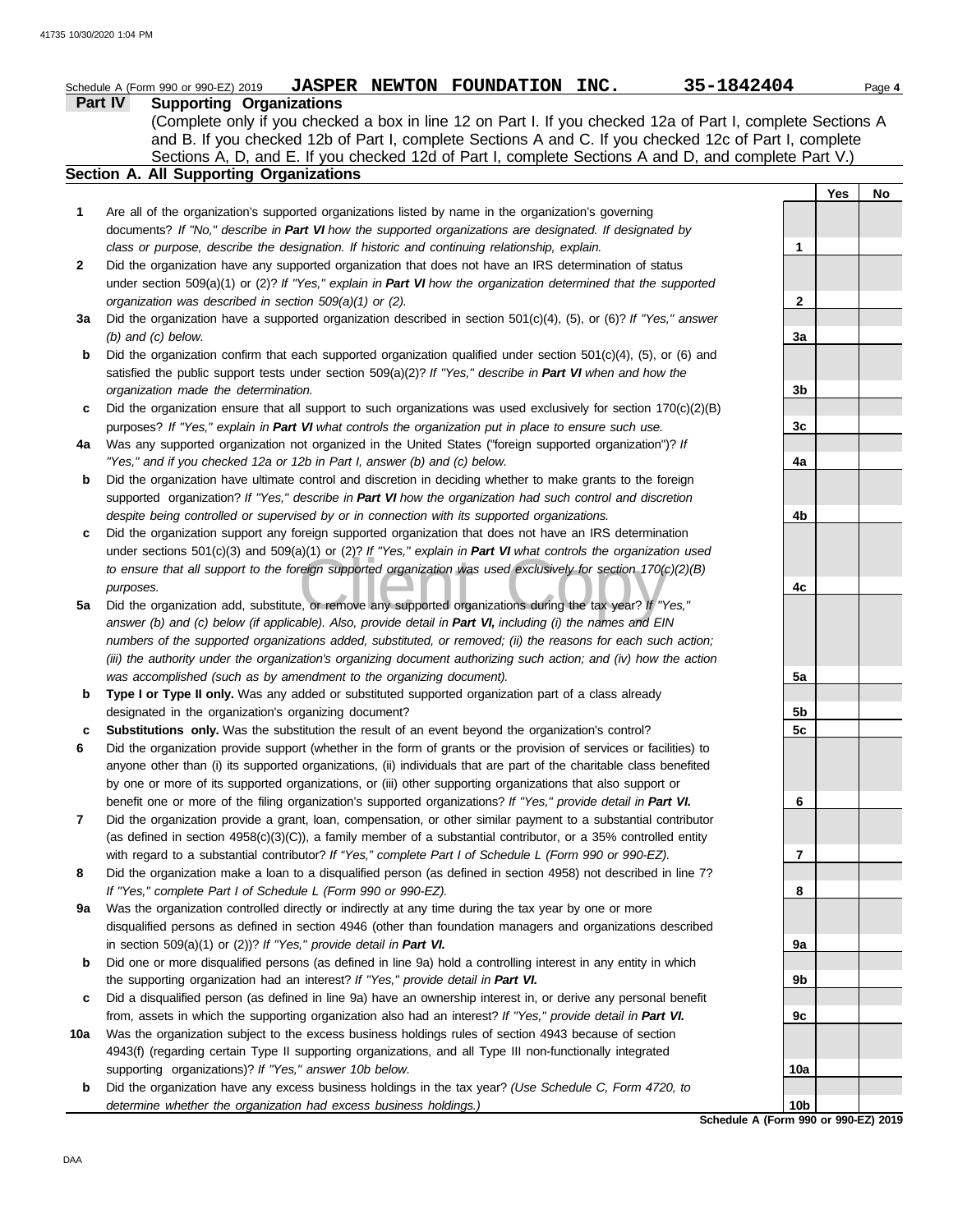|              | 35-1842404<br>JASPER NEWTON FOUNDATION INC.<br>Schedule A (Form 990 or 990-EZ) 2019                                                                                                                                  |                 |     | Page 5    |
|--------------|----------------------------------------------------------------------------------------------------------------------------------------------------------------------------------------------------------------------|-----------------|-----|-----------|
|              | Part IV<br><b>Supporting Organizations (continued)</b>                                                                                                                                                               |                 |     |           |
|              |                                                                                                                                                                                                                      |                 | Yes | <b>No</b> |
| 11<br>a      | Has the organization accepted a gift or contribution from any of the following persons?<br>A person who directly or indirectly controls, either alone or together with persons described in (b) and (c)              |                 |     |           |
|              | below, the governing body of a supported organization?                                                                                                                                                               | 11a             |     |           |
|              | <b>b</b> A family member of a person described in (a) above?                                                                                                                                                         | 11 <sub>b</sub> |     |           |
|              | c A 35% controlled entity of a person described in (a) or (b) above? If "Yes" to a, b, or c, provide detail in Part VI.                                                                                              | 11c             |     |           |
|              | <b>Section B. Type I Supporting Organizations</b>                                                                                                                                                                    |                 |     |           |
|              |                                                                                                                                                                                                                      |                 | Yes | No        |
| 1            | Did the directors, trustees, or membership of one or more supported organizations have the power to                                                                                                                  |                 |     |           |
|              | regularly appoint or elect at least a majority of the organization's directors or trustees at all times during the                                                                                                   |                 |     |           |
|              | tax year? If "No," describe in Part VI how the supported organization(s) effectively operated, supervised, or                                                                                                        |                 |     |           |
|              | controlled the organization's activities. If the organization had more than one supported organization,                                                                                                              |                 |     |           |
|              | describe how the powers to appoint and/or remove directors or trustees were allocated among the supported                                                                                                            |                 |     |           |
|              | organizations and what conditions or restrictions, if any, applied to such powers during the tax year.                                                                                                               | 1               |     |           |
| $\mathbf{2}$ | Did the organization operate for the benefit of any supported organization other than the supported                                                                                                                  |                 |     |           |
|              | organization(s) that operated, supervised, or controlled the supporting organization? If "Yes," explain in Part                                                                                                      |                 |     |           |
|              | VI how providing such benefit carried out the purposes of the supported organization(s) that operated,                                                                                                               |                 |     |           |
|              | supervised, or controlled the supporting organization.                                                                                                                                                               | 2               |     |           |
|              | Section C. Type II Supporting Organizations                                                                                                                                                                          |                 |     |           |
|              |                                                                                                                                                                                                                      |                 | Yes | No        |
| 1            | Were a majority of the organization's directors or trustees during the tax year also a majority of the directors                                                                                                     |                 |     |           |
|              | or trustees of each of the organization's supported organization(s)? If "No," describe in Part VI how control                                                                                                        |                 |     |           |
|              | or management of the supporting organization was vested in the same persons that controlled or managed                                                                                                               |                 |     |           |
|              | the supported organization(s).                                                                                                                                                                                       | 1               |     |           |
|              | Section D. All Type III Supporting Organizations                                                                                                                                                                     |                 |     |           |
|              |                                                                                                                                                                                                                      |                 | Yes | No        |
| 1            | Did the organization provide to each of its supported organizations, by the last day of the fifth month of the                                                                                                       |                 |     |           |
|              | organization's tax year, (i) a written notice describing the type and amount of support provided during the prior tax                                                                                                |                 |     |           |
|              | year, (ii) a copy of the Form 990 that was most recently filed as of the date of notification, and (iii) copies of the                                                                                               |                 |     |           |
|              | organization's governing documents in effect on the date of notification, to the extent not previously provided?                                                                                                     | 1               |     |           |
| $\mathbf{2}$ | Were any of the organization's officers, directors, or trustees either (i) appointed or elected by the supported                                                                                                     |                 |     |           |
|              | organization(s) or (ii) serving on the governing body of a supported organization? If "No," explain in Part VI how                                                                                                   | 2               |     |           |
|              | the organization maintained a close and continuous working relationship with the supported organization(s).<br>By reason of the relationship described in (2), did the organization's supported organizations have a |                 |     |           |
| 3            | significant voice in the organization's investment policies and in directing the use of the organization's                                                                                                           |                 |     |           |
|              | income or assets at all times during the tax year? If "Yes," describe in Part VI the role the organization's                                                                                                         |                 |     |           |
|              | supported organizations played in this regard.                                                                                                                                                                       | 3               |     |           |
|              | Section E. Type III Functionally-Integrated Supporting Organizations                                                                                                                                                 |                 |     |           |
| 1            | Check the box next to the method that the organization used to satisfy the Integral Part Test during the year (see instructions).                                                                                    |                 |     |           |
| a            | The organization satisfied the Activities Test. Complete line 2 below.                                                                                                                                               |                 |     |           |
| b            | The organization is the parent of each of its supported organizations. Complete line 3 below.                                                                                                                        |                 |     |           |
| c            | The organization supported a governmental entity. Describe in Part VI how you supported a government entity (see instructions).                                                                                      |                 |     |           |
|              |                                                                                                                                                                                                                      |                 |     |           |
| $\mathbf{2}$ | Activities Test. Answer (a) and (b) below.                                                                                                                                                                           |                 | Yes | No        |
| а            | Did substantially all of the organization's activities during the tax year directly further the exempt purposes of                                                                                                   |                 |     |           |
|              | the supported organization(s) to which the organization was responsive? If "Yes," then in Part VI identify                                                                                                           |                 |     |           |
|              | those supported organizations and explain how these activities directly furthered their exempt purposes,                                                                                                             |                 |     |           |
|              | how the organization was responsive to those supported organizations, and how the organization determined                                                                                                            |                 |     |           |
|              | that these activities constituted substantially all of its activities.                                                                                                                                               | 2a              |     |           |
| b            | Did the activities described in (a) constitute activities that, but for the organization's involvement, one or more                                                                                                  |                 |     |           |
|              | of the organization's supported organization(s) would have been engaged in? If "Yes," explain in Part VI the                                                                                                         |                 |     |           |

- *reasons for the organization's position that its supported organization(s) would have engaged in these activities but for the organization's involvement.*
- **3** Parent of Supported Organizations. *Answer (a) and (b) below.*
	- **a** Did the organization have the power to regularly appoint or elect a majority of the officers, directors, or trustees of each of the supported organizations? *Provide details in Part VI.*
- **b** Did the organization exercise a substantial degree of direction over the policies, programs, and activities of each of its supported organizations? *If "Yes," describe in Part VI the role played by the organization in this regard.*

**2b 3a 3b**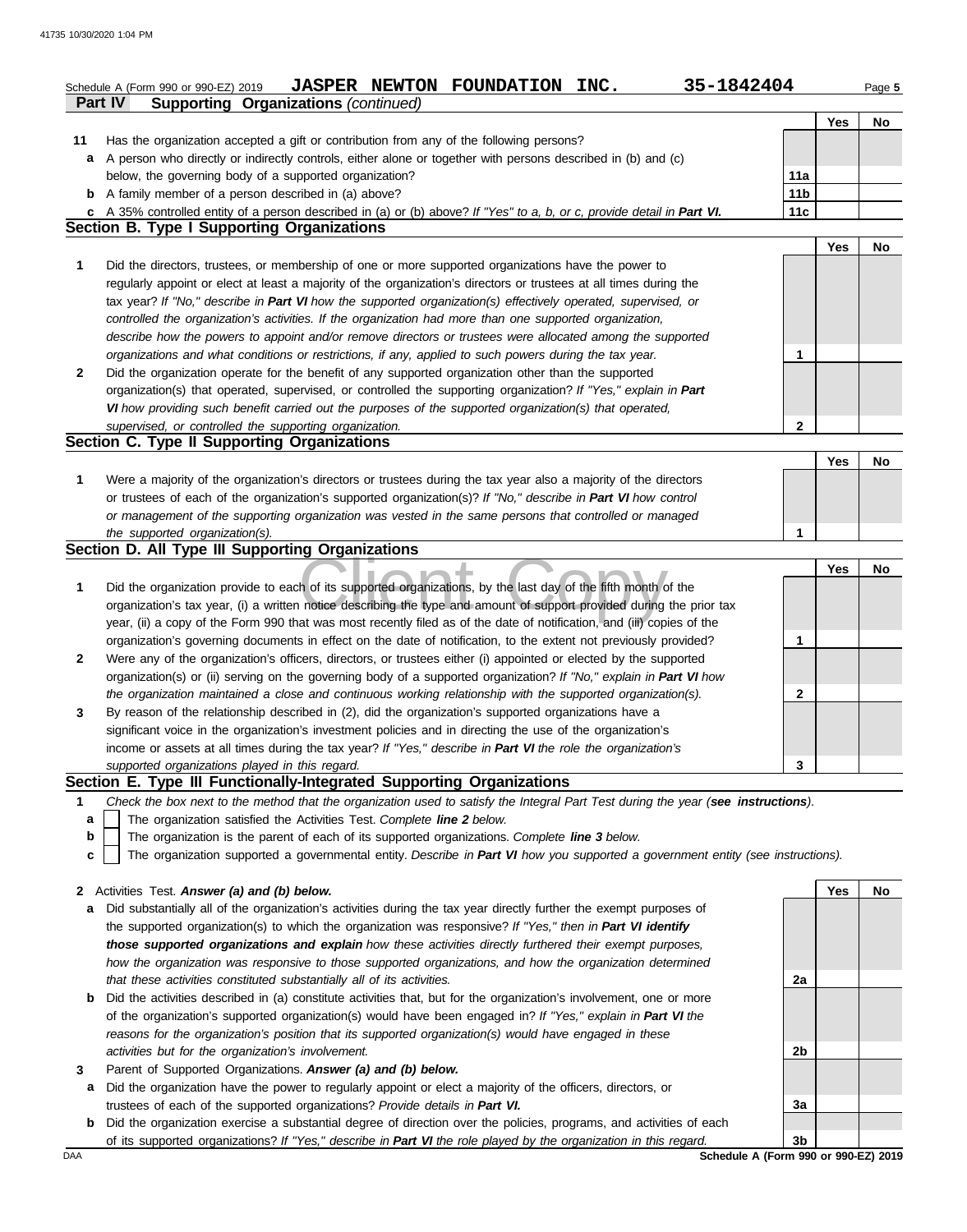#### Enter 1-1/2% of line 3 (for greater amount, **Part V Type III Non-Functionally Integrated 509(a)(3) Supporting Organizations** Schedule A (Form 990 or 990-EZ) 2019 **JASPER NEWTON FOUNDATION INC.** 35-1842404 Page 6 **1** Check here if the organization satisfied the Integral Part Test as a qualifying trust on Nov. 20, 1970 (explain in Part VI). **See instructions.** All other Type III non-functionally integrated supporting organizations must complete Sections A through E. **1** Net short-term capital gain **2 3 4** Add lines 1 through 3. **5** Depreciation and depletion **6** Portion of operating expenses paid or incurred for production or **7** Other expenses (see instructions) **8 Adjusted Net Income** (subtract lines 5, 6, and 7 from line 4) **1** Aggregate fair market value of all non-exempt-use assets (see **Section A - Adjusted Net Income** Recoveries of prior-year distributions Other gross income (see instructions) collection of gross income or for management, conservation, or maintenance of property held for production of income (see instructions) **Section B - Minimum Asset Amount** instructions for short tax year or assets held for part of year): **a** Average monthly value of securities **b** Average monthly cash balances **c** Fair market value of other non-exempt-use assets **d Total** (add lines 1a, 1b, and 1c) **e Discount** claimed for blockage or other factors (explain in detail in **Part VI**): **8 Minimum Asset Amount** (add line 7 to line 6) **7 6** Multiply line 5 by .035. **5** Net value of non-exempt-use assets (subtract line 4 from line 3) **4** Cash deemed held for exempt use. Enter 1-1/2% of line 3 (for greater amount, **3** Subtract line 2 from line 1d. **2** Acquisition indebtedness applicable to non-exempt-use assets see instructions). Recoveries of prior-year distributions **Section C - Distributable Amount 7 6 Distributable Amount.** Subtract line 5 from line 4, unless subject to **5** Income tax imposed in prior year **4** Enter greater of line 2 or line 3. **3 2** Enter 85% of line 1. **1** Adjusted net income for prior year (from Section A, line 8, Column A) Minimum asset amount for prior year (from Section B, line 8, Column A) emergency temporary reduction (see instructions). Check here if the current year is the organization's first as a non-functionally integrated Type III supporting organization (see **8 7 6 5 4 3 2 1** (A) Prior Year (B) Current Year (optional) (optional) (B) Current Year (A) Prior Year **1a 1b 1c 1d 2 3 4 5 6 7 8 3 2 1 6 5 4** Current Year

instructions).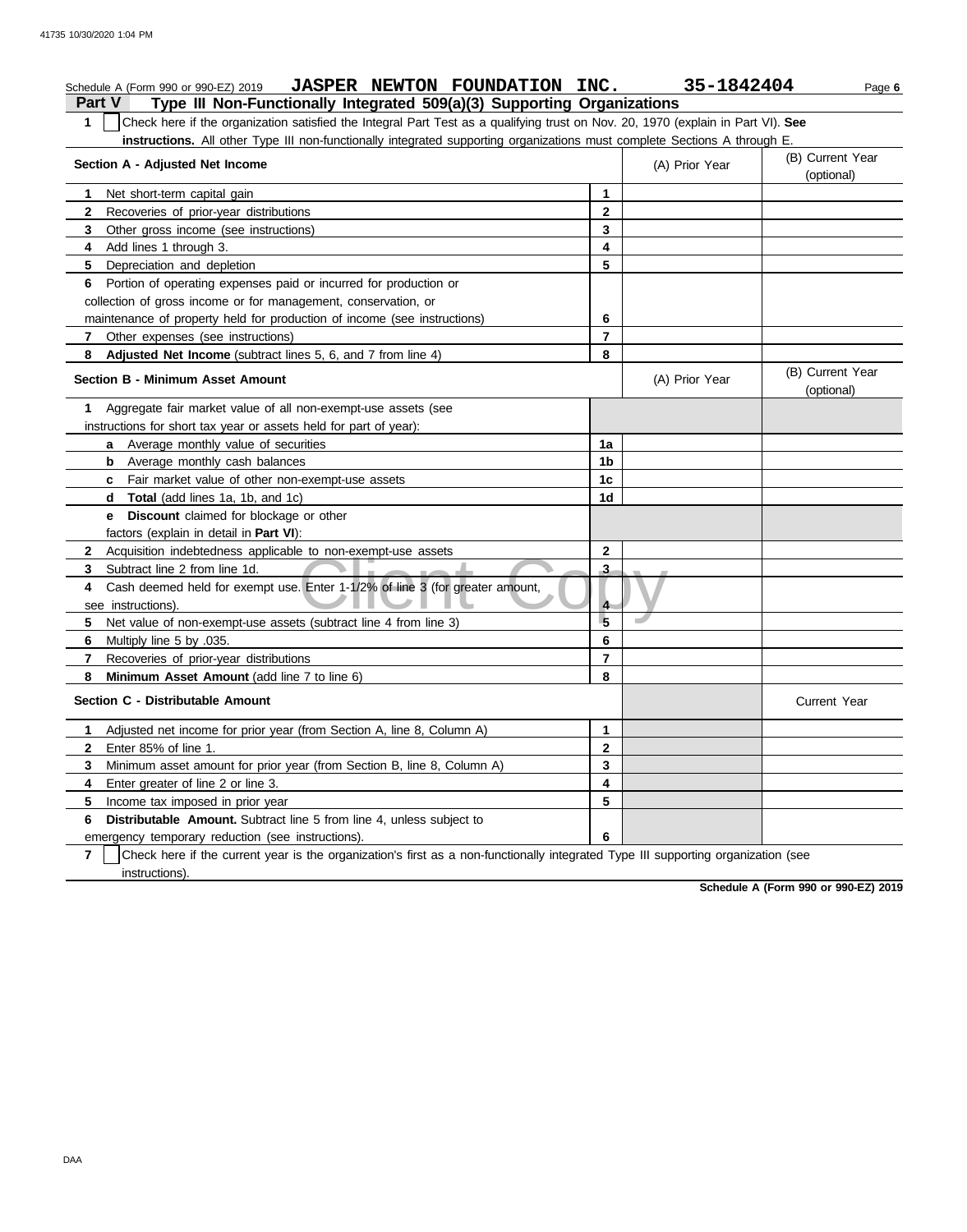### Client Copy Schedule A (Form 990 or 990-EZ) 2019 **JASPER NEWTON FOUNDATION INC.** 35-1842404 Page 7 **Part V Type III Non-Functionally Integrated 509(a)(3) Supporting Organizations** *(continued)* **Section D - Distributions Current Year 1 2 3 4 5 6 7 8 9 10** Amounts paid to supported organizations to accomplish exempt purposes Amounts paid to perform activity that directly furthers exempt purposes of supported organizations, in excess of income from activity Administrative expenses paid to accomplish exempt purposes of supported organizations Amounts paid to acquire exempt-use assets Qualified set-aside amounts (prior IRS approval required) Other distributions (describe in **Part VI**). See instructions. **Total annual distributions.** Add lines 1 through 6. Distributions to attentive supported organizations to which the organization is responsive (provide details in **Part VI**). See instructions. Distributable amount for 2019 from Section C, line 6 Line 8 amount divided by line 9 amount **Section E - Distribution Allocations** (see instructions) **Excess Distributions (i) (ii) Underdistributions Pre-2019 (iii) Distributable Amount for 2019 8** Breakdown of line 7: **7 6** Remaining underdistributions for 2019. Subtract lines 3h **5 4** Distributions for 2019 from **3 2 1 a** From 2014 . . . . . . . . . . . . . . . . . . . . . . . . . . . . . . . **b** From 2015 . . . . . . . . . . . . . . . . . . . . . . . . . . . . . . . **c** From 2016 . . . . . . . . . . . . . . . . . . . . . . . . . . . . . . . **d** From 2017 . . . . . . . . . . . . . . . . . . . . . . . . . . . . . . . . **e** From 2018 . . . . . . . . . . . . . . . . . . . . . . . . . . . . . . . . **f Total** of lines 3a through e **g** Applied to underdistributions of prior years **h** Applied to 2019 distributable amount **i** Carryover from 2014 not applied (see instructions) **j** Remainder. Subtract lines 3g, 3h, and 3i from 3f. **a** Applied to underdistributions of prior years **b** Applied to 2019 distributable amount **c** Remainder. Subtract lines 4a and 4b from 4. **a** Excess from 2015 . . . . . . . . . . . . . . . . . . . . . . . . **b** Excess from 2016 . . . . . . . . . . . . . . . . . . . . . . . . **c** Excess from 2017 . . . . . . . . . . . . . . . . . . . . . . . . . **d** Excess from 2018 . . . . . . . . . . . . . . . . . . . . . . . . . **e** Excess from 2019 . . . . . . . . . . . . . . . . . . . . . . . . . Distributable amount for 2019 from Section C, line 6 Underdistributions, if any, for years prior to 2019 (reasonable cause required-explain in **Part VI**). See Excess distributions carryover, if any, to 2019 Section D, line 7: \$ Remaining underdistributions for years prior to 2019, if any. Subtract lines 3g and 4a from line 2. For result greater than zero, explain in **Part VI**. See instructions. and 4b from line 1. For result greater than zero, explain in Part VI. See instructions. **Excess distributions carryover to 2020.** Add lines 3j and 4c. instructions.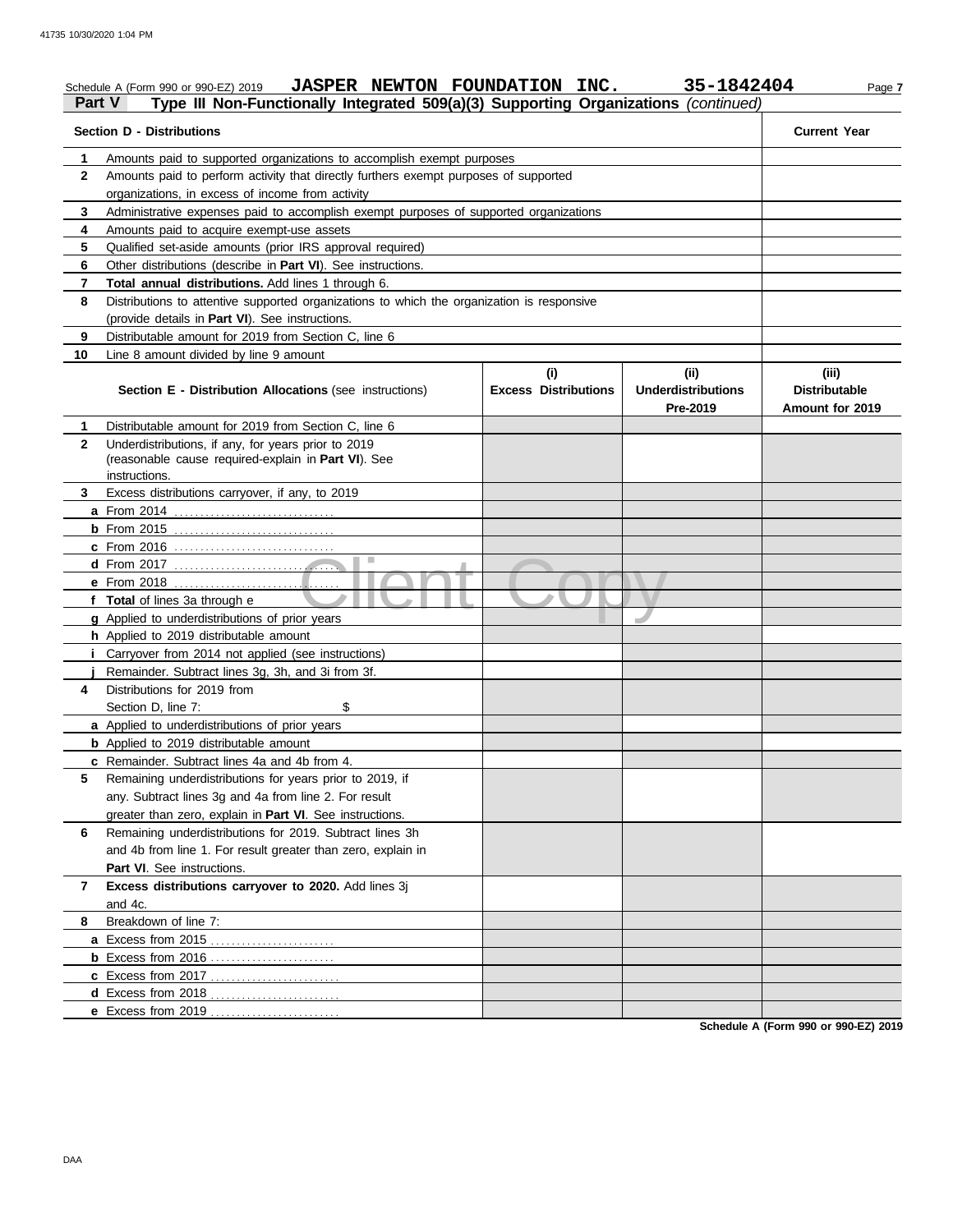| Schedule A (Form 990 or 990-EZ) 2019 |  | <b>JASPER NEWTON FOUNDATION INC.</b>   |    |             | 35-1842404                                                                                                                                                                                                                              | Page 8 |
|--------------------------------------|--|----------------------------------------|----|-------------|-----------------------------------------------------------------------------------------------------------------------------------------------------------------------------------------------------------------------------------------|--------|
| Part VI                              |  |                                        |    |             | Supplemental Information. Provide the explanations required by Part II, line 10; Part II, line 17a or 17b; Part<br>III, line 12; Part IV, Section A, lines 1, 2, 3b, 3c, 4b, 4c, 5a, 6, 9a, 9b, 9c, 11a, 11b, and 11c; Part IV, Section |        |
|                                      |  |                                        |    |             | B, lines 1 and 2; Part IV, Section C, line 1; Part IV, Section D, lines 2 and 3; Part IV, Section E, lines 1c, 2a, 2b,                                                                                                                  |        |
|                                      |  |                                        |    |             | 3a, and 3b; Part V, line 1; Part V, Section B, line 1e; Part V, Section D, lines 5, 6, and 8; and Part V, Section E,<br>lines 2, 5, and 6. Also complete this part for any additional information. (See instructions.)                  |        |
|                                      |  |                                        |    |             |                                                                                                                                                                                                                                         |        |
|                                      |  | PART II, LINE 10 - OTHER INCOME DETAIL |    |             |                                                                                                                                                                                                                                         |        |
|                                      |  |                                        | \$ | $\mathbf 0$ |                                                                                                                                                                                                                                         |        |
|                                      |  |                                        |    |             |                                                                                                                                                                                                                                         |        |
|                                      |  |                                        |    |             |                                                                                                                                                                                                                                         |        |
|                                      |  |                                        |    |             |                                                                                                                                                                                                                                         |        |
|                                      |  |                                        |    |             |                                                                                                                                                                                                                                         |        |
|                                      |  |                                        |    |             |                                                                                                                                                                                                                                         |        |
|                                      |  |                                        |    |             |                                                                                                                                                                                                                                         |        |
|                                      |  |                                        |    |             |                                                                                                                                                                                                                                         |        |
|                                      |  |                                        |    |             |                                                                                                                                                                                                                                         |        |
|                                      |  |                                        |    |             |                                                                                                                                                                                                                                         |        |
|                                      |  |                                        |    |             |                                                                                                                                                                                                                                         |        |
|                                      |  |                                        |    |             |                                                                                                                                                                                                                                         |        |
|                                      |  | Client Co                              |    |             |                                                                                                                                                                                                                                         |        |
|                                      |  |                                        |    |             |                                                                                                                                                                                                                                         |        |
|                                      |  |                                        |    |             |                                                                                                                                                                                                                                         |        |
|                                      |  |                                        |    |             |                                                                                                                                                                                                                                         |        |
|                                      |  |                                        |    |             |                                                                                                                                                                                                                                         |        |
|                                      |  |                                        |    |             |                                                                                                                                                                                                                                         |        |
|                                      |  |                                        |    |             |                                                                                                                                                                                                                                         |        |
|                                      |  |                                        |    |             |                                                                                                                                                                                                                                         |        |
|                                      |  |                                        |    |             |                                                                                                                                                                                                                                         |        |
|                                      |  |                                        |    |             |                                                                                                                                                                                                                                         |        |
|                                      |  |                                        |    |             |                                                                                                                                                                                                                                         |        |
|                                      |  |                                        |    |             |                                                                                                                                                                                                                                         |        |
|                                      |  |                                        |    |             |                                                                                                                                                                                                                                         |        |
|                                      |  |                                        |    |             |                                                                                                                                                                                                                                         |        |
|                                      |  |                                        |    |             |                                                                                                                                                                                                                                         |        |
|                                      |  |                                        |    |             |                                                                                                                                                                                                                                         |        |
|                                      |  |                                        |    |             |                                                                                                                                                                                                                                         |        |
|                                      |  |                                        |    |             |                                                                                                                                                                                                                                         |        |
|                                      |  |                                        |    |             |                                                                                                                                                                                                                                         |        |
|                                      |  |                                        |    |             |                                                                                                                                                                                                                                         |        |
|                                      |  |                                        |    |             |                                                                                                                                                                                                                                         |        |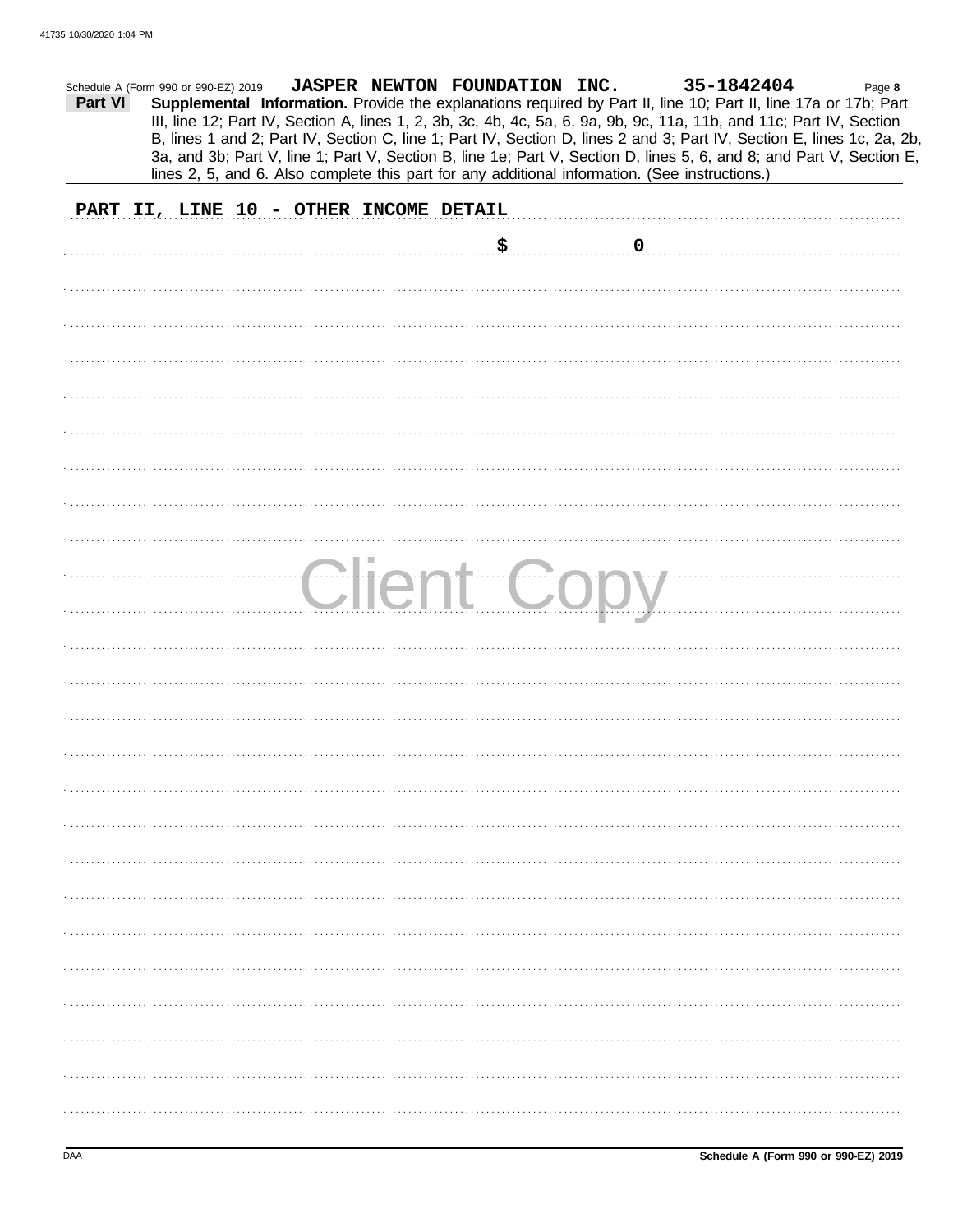| <b>Schedule B</b>                                              | <b>Schedule of Contributors</b>                                                                                                                                                                                                                                                                                                                                                                                                                                                                                            |            | OMB No. 1545-0047              |  |  |  |  |
|----------------------------------------------------------------|----------------------------------------------------------------------------------------------------------------------------------------------------------------------------------------------------------------------------------------------------------------------------------------------------------------------------------------------------------------------------------------------------------------------------------------------------------------------------------------------------------------------------|------------|--------------------------------|--|--|--|--|
| (Form 990, 990-EZ,<br>or 990-PF)<br>Department of the Treasury | u Attach to Form 990, Form 990-EZ, or Form 990-PF.                                                                                                                                                                                                                                                                                                                                                                                                                                                                         |            |                                |  |  |  |  |
| Internal Revenue Service                                       | u Go to www.irs.gov/Form990 for the latest information.                                                                                                                                                                                                                                                                                                                                                                                                                                                                    |            |                                |  |  |  |  |
| Name of the organization                                       |                                                                                                                                                                                                                                                                                                                                                                                                                                                                                                                            |            | Employer identification number |  |  |  |  |
| <b>JASPER NEWTON</b>                                           | FOUNDATION INC.                                                                                                                                                                                                                                                                                                                                                                                                                                                                                                            | 35-1842404 |                                |  |  |  |  |
| Organization type (check one):                                 |                                                                                                                                                                                                                                                                                                                                                                                                                                                                                                                            |            |                                |  |  |  |  |
| Filers of:                                                     | Section:                                                                                                                                                                                                                                                                                                                                                                                                                                                                                                                   |            |                                |  |  |  |  |
| Form 990 or 990-EZ                                             | 3 ) (enter number) organization<br>$ \mathbf{X} $ 501(c)(                                                                                                                                                                                                                                                                                                                                                                                                                                                                  |            |                                |  |  |  |  |
|                                                                | $4947(a)(1)$ nonexempt charitable trust not treated as a private foundation                                                                                                                                                                                                                                                                                                                                                                                                                                                |            |                                |  |  |  |  |
|                                                                | 527 political organization                                                                                                                                                                                                                                                                                                                                                                                                                                                                                                 |            |                                |  |  |  |  |
| Form 990-PF                                                    | 501(c)(3) exempt private foundation                                                                                                                                                                                                                                                                                                                                                                                                                                                                                        |            |                                |  |  |  |  |
|                                                                | 4947(a)(1) nonexempt charitable trust treated as a private foundation                                                                                                                                                                                                                                                                                                                                                                                                                                                      |            |                                |  |  |  |  |
|                                                                | 501(c)(3) taxable private foundation                                                                                                                                                                                                                                                                                                                                                                                                                                                                                       |            |                                |  |  |  |  |
|                                                                |                                                                                                                                                                                                                                                                                                                                                                                                                                                                                                                            |            |                                |  |  |  |  |
| instructions.                                                  | Check if your organization is covered by the General Rule or a Special Rule.<br>Note: Only a section 501(c)(7), (8), or (10) organization can check boxes for both the General Rule and a Special Rule. See                                                                                                                                                                                                                                                                                                                |            |                                |  |  |  |  |
| <b>General Rule</b>                                            |                                                                                                                                                                                                                                                                                                                                                                                                                                                                                                                            |            |                                |  |  |  |  |
| contributor's total contributions.                             | For an organization filing Form 990, 990-EZ, or 990-PF that received, during the year, contributions totaling \$5,000<br>or more (in money or property) from any one contributor. Complete Parts I and II. See instructions for determining a                                                                                                                                                                                                                                                                              |            |                                |  |  |  |  |
| <b>Special Rules</b>                                           |                                                                                                                                                                                                                                                                                                                                                                                                                                                                                                                            |            |                                |  |  |  |  |
| X                                                              | For an organization described in section 501(c)(3) filing Form 990 or 990-EZ that met the 33 <sup>1</sup> /3% support test of the<br>regulations under sections $509(a)(1)$ and $170(b)(1)(A)(vi)$ , that checked Schedule A (Form 990 or 990-EZ), Part II, line<br>13, 16a, or 16b, and that received from any one contributor, during the year, total contributions of the greater of (1)<br>\$5,000; or (2) 2% of the amount on (i) Form 990, Part VIII, line 1h; or (ii) Form 990-EZ, line 1. Complete Parts I and II. |            |                                |  |  |  |  |
|                                                                | For an organization described in section 501(c)(7), (8), or (10) filing Form 990 or 990-EZ that received from any one<br>contributor, during the year, total contributions of more than \$1,000 exclusively for religious, charitable, scientific,                                                                                                                                                                                                                                                                         |            |                                |  |  |  |  |

literary, or educational purposes, or for the prevention of cruelty to children or animals. Complete Parts I (entering contributor, during the year, total contributions of more than \$1,000 *exclusively* for religious, charitable, scientific, "N/A" in column (b) instead of the contributor name and address), II, and III.

For an organization described in section  $501(c)(7)$ ,  $(8)$ , or  $(10)$  filing Form 990 or 990-EZ that received from any one contributor, during the year, contributions *exclusively* for religious, charitable, etc., purposes, but no such contributions totaled more than \$1,000. If this box is checked, enter here the total contributions that were received during the year for an *exclusively* religious, charitable, etc., purpose. Don't complete any of the parts unless the **General Rule** applies to this organization because it received *nonexclusively* religious, charitable, etc., contributions totaling \$5,000 or more during the year . . . . . . . . . . . . . . . . . . . . . . . . . . . . . . . . . . . . . . . . . . . . . . . . . . . . . . . . . . . . . . . . . . . . . . . . . . . . \$ . . . . . . . . . . . . . . . . . . . . . . . . . . .

990-EZ, or 990-PF), but it **must** answer "No" on Part IV, line 2, of its Form 990; or check the box on line H of its Form 990-EZ or on its Form 990-PF, Part I, line 2, to certify that it doesn't meet the filing requirements of Schedule B (Form 990, 990-EZ, or 990-PF). **Caution:** An organization that isn't covered by the General Rule and/or the Special Rules doesn't file Schedule B (Form 990,

**For Paperwork Reduction Act Notice, see the instructions for Form 990, 990-EZ, or 990-PF.**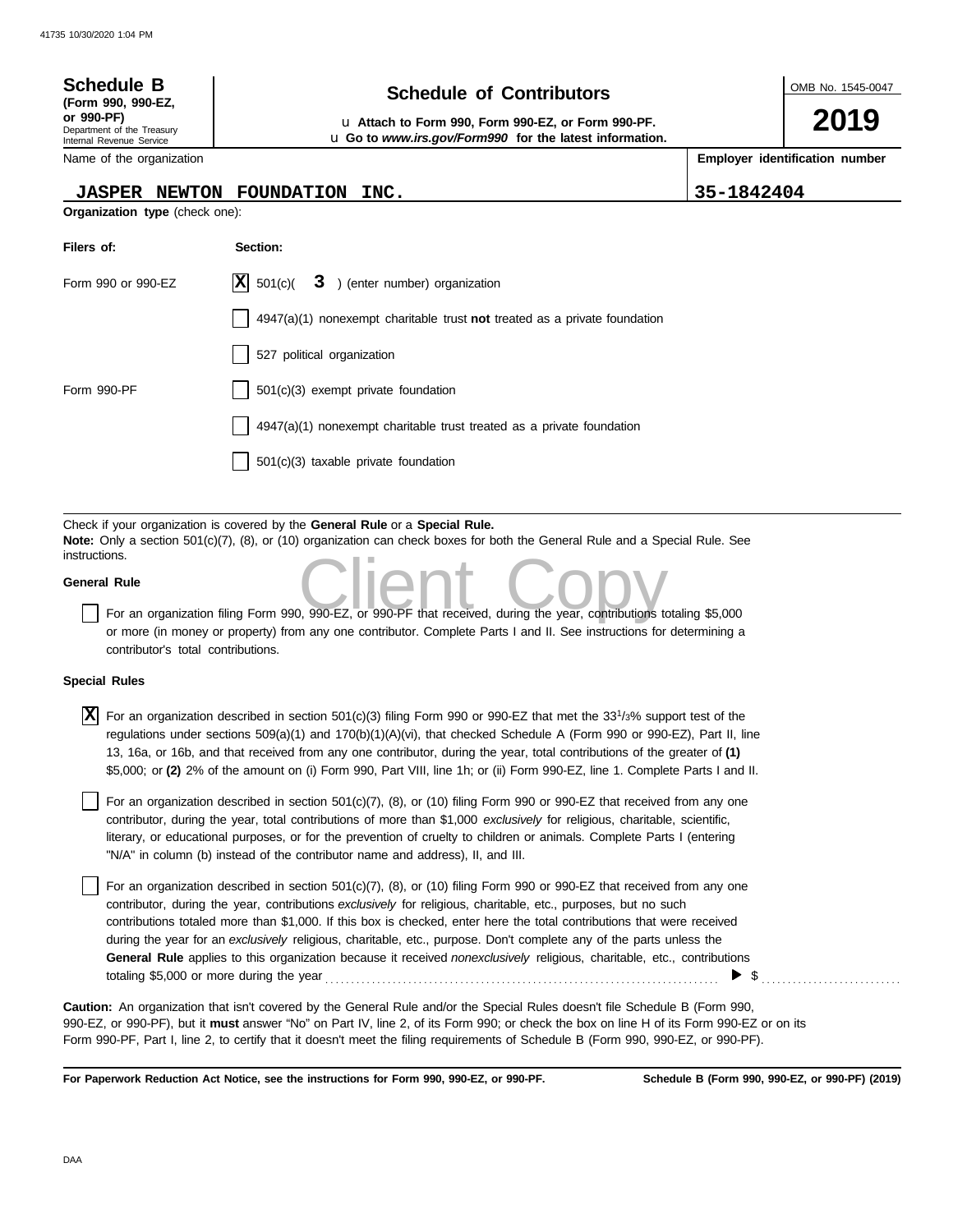|                 | Schedule B (Form 990, 990-EZ, or 990-PF) (2019)<br>Name of organization                                                           |                                   | PAGE 1 OF 1<br>Page 2<br>Employer identification number                                                            |
|-----------------|-----------------------------------------------------------------------------------------------------------------------------------|-----------------------------------|--------------------------------------------------------------------------------------------------------------------|
|                 | <b>JASPER NEWTON FOUNDATION</b><br>INC.                                                                                           |                                   | 35-1842404                                                                                                         |
| Part I          | <b>Contributors</b> (see instructions). Use duplicate copies of Part I if additional space is needed.                             |                                   |                                                                                                                    |
| (a)<br>No.      | (b)<br>Name, address, and ZIP + 4                                                                                                 | (c)<br><b>Total contributions</b> | (d)<br>Type of contribution                                                                                        |
| $1$             | NEWTON COUNTY TREASURER<br>201 NORTH THIRD STREET<br>IN 47951<br><b>KENTLAND</b>                                                  | 525,000<br>$\mathsf{\$}$          | X<br>Person<br>Payroll<br><b>Noncash</b><br>(Complete Part II for<br>noncash contributions.)                       |
| (a)<br>No.      | (b)<br>Name, address, and ZIP + 4                                                                                                 | (c)<br><b>Total contributions</b> | (d)<br>Type of contribution                                                                                        |
| $\frac{2}{\pi}$ | BLACKER CITY OF RENSSELAER<br>REX O<br>CHARITABLE TRUST<br><b>PARKS</b><br>119 W HARRISON STREET<br>IN 47978<br><b>RENSSELAER</b> | 219,560<br>\$                     | X<br>Person<br>Payroll<br><b>Noncash</b><br>(Complete Part II for<br>noncash contributions.)                       |
| (a)<br>No.      | (b)<br>Name, address, and ZIP + 4                                                                                                 | (c)<br><b>Total contributions</b> | (d)<br>Type of contribution                                                                                        |
| $3$             | DON E. WILSON<br>967<br><b>WESTMINSTER CIRCLE</b><br><b>APT 613</b><br>WEST LAFAYETTE<br>IN 47960-1680                            | 100,000                           | $\overline{\mathbf{x}}$<br>Person<br>Payroll<br><b>Noncash</b><br>(Complete Part II for<br>noncash contributions.) |
| (a)<br>No.      | (b)<br>Name, address, and ZIP + 4                                                                                                 | (c)<br><b>Total contributions</b> | (d)<br>Type of contribution                                                                                        |
| $\frac{4}{2}$   | HOLLEY FARM TRUST<br><b>BERTHA</b><br>11247<br><b>W BUNKUM RD</b><br>IN 47978-8862<br><b>RENSSELAER</b>                           | 533,400<br>\$                     | X<br>Person<br>Payroll<br><b>Noncash</b><br>(Complete Part II for<br>noncash contributions.)                       |
| (a)<br>No.      | (b)<br>Name, address, and ZIP + 4                                                                                                 | (c)<br><b>Total contributions</b> | (d)<br>Type of contribution                                                                                        |
| $\overline{5}$  | R KRAUD ADMINISTRATIVE<br><b>HELEN</b><br><b>TRUST</b><br>18403 REDRIVER DAWN<br>TX 78259-3554<br>SAN ANTONIO                     | 200,000<br>\$                     | X<br>Person<br>Payroll<br><b>Noncash</b><br>(Complete Part II for<br>noncash contributions.)                       |
| (a)<br>No.      | (b)<br>Name, address, and ZIP + 4                                                                                                 | (c)<br><b>Total contributions</b> | (d)<br>Type of contribution                                                                                        |
|                 |                                                                                                                                   | \$                                | Person<br>Payroll<br><b>Noncash</b><br>(Complete Part II for<br>noncash contributions.)                            |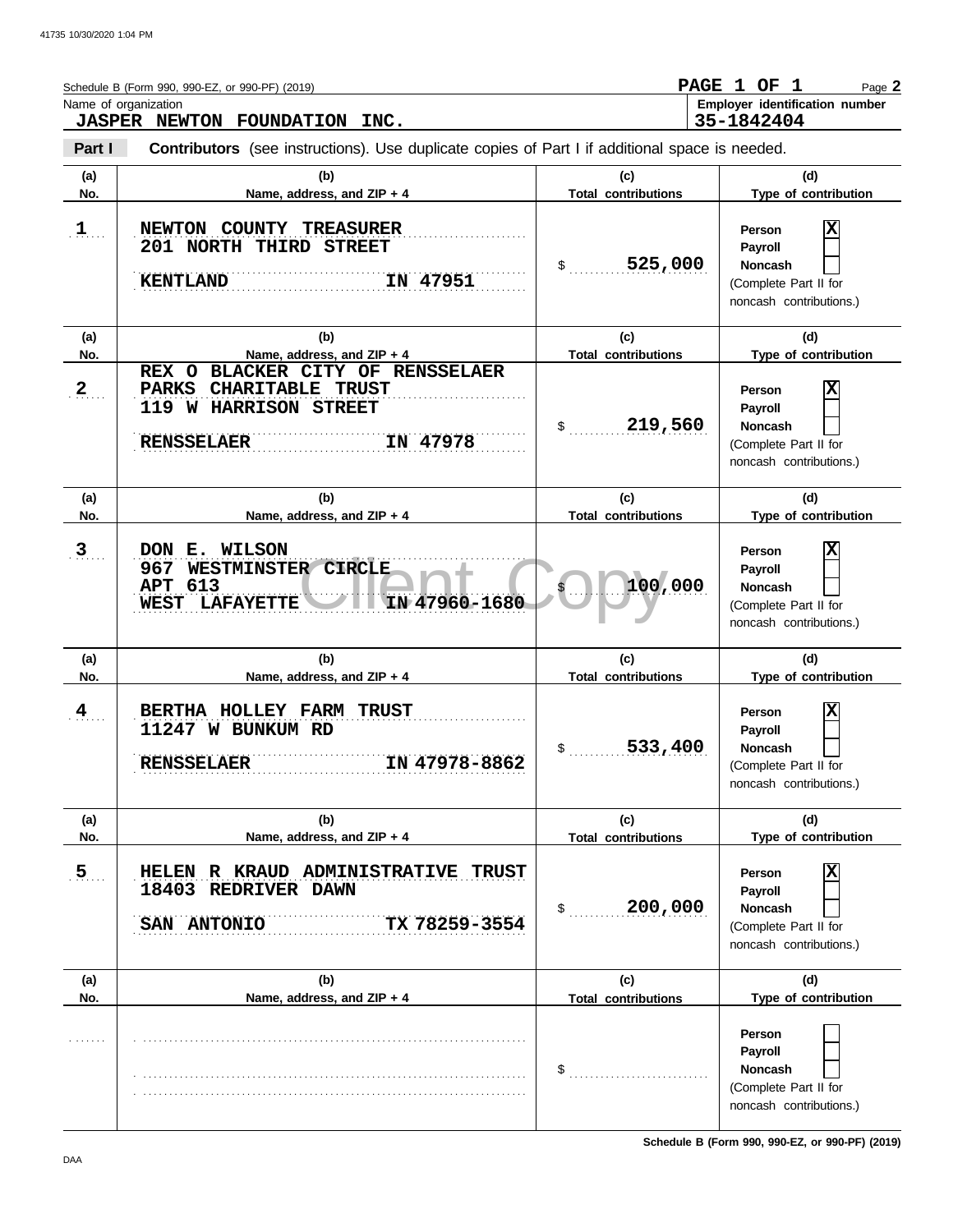|              |                                                        |                                                                                                                                                                                                   |                                                                                                   |          | OMB No. 1545-0047               |
|--------------|--------------------------------------------------------|---------------------------------------------------------------------------------------------------------------------------------------------------------------------------------------------------|---------------------------------------------------------------------------------------------------|----------|---------------------------------|
|              | <b>SCHEDULE D</b><br>(Form 990)                        |                                                                                                                                                                                                   | Supplemental Financial Statements<br>u Complete if the organization answered "Yes" on Form 990,   |          |                                 |
|              |                                                        |                                                                                                                                                                                                   | Part IV, line 6, 7, 8, 9, 10, 11a, 11b, 11c, 11d, 11e, 11f, 12a, or 12b.                          |          | 9                               |
|              | Department of the Treasury<br>Internal Revenue Service |                                                                                                                                                                                                   | u Attach to Form 990.<br>u Go to www.irs.gov/Form990 for instructions and the latest information. |          | Open to Public<br>Inspection    |
|              | Name of the organization                               |                                                                                                                                                                                                   |                                                                                                   |          | Employer identification number  |
|              |                                                        |                                                                                                                                                                                                   |                                                                                                   |          |                                 |
|              |                                                        | JASPER NEWTON FOUNDATION INC.                                                                                                                                                                     |                                                                                                   |          | 35-1842404                      |
|              | Part I                                                 | Organizations Maintaining Donor Advised Funds or Other Similar Funds or Accounts.<br>Complete if the organization answered "Yes" on Form 990, Part IV, line 6.                                    |                                                                                                   |          |                                 |
|              |                                                        |                                                                                                                                                                                                   | (a) Donor advised funds                                                                           |          | (b) Funds and other accounts    |
| 1            |                                                        |                                                                                                                                                                                                   | 8                                                                                                 |          | 60                              |
| 2            |                                                        |                                                                                                                                                                                                   | 69,283                                                                                            |          | 1,323,042                       |
| 3            |                                                        |                                                                                                                                                                                                   | 5,668                                                                                             |          | 801,178                         |
| 4            |                                                        |                                                                                                                                                                                                   | 498,009                                                                                           |          | 2,539,369                       |
| 5            |                                                        | Did the organization inform all donors and donor advisors in writing that the assets held in donor advised                                                                                        |                                                                                                   |          |                                 |
|              |                                                        |                                                                                                                                                                                                   |                                                                                                   |          | X Yes<br><b>No</b>              |
| 6            |                                                        | Did the organization inform all grantees, donors, and donor advisors in writing that grant funds can be used                                                                                      |                                                                                                   |          |                                 |
|              |                                                        | only for charitable purposes and not for the benefit of the donor or donor advisor, or for any other purpose                                                                                      |                                                                                                   |          | $ X $ Yes<br>No.                |
|              | Part II                                                | <b>Conservation Easements.</b>                                                                                                                                                                    |                                                                                                   |          |                                 |
|              |                                                        | Complete if the organization answered "Yes" on Form 990, Part IV, line 7.                                                                                                                         |                                                                                                   |          |                                 |
| 1            |                                                        | Purpose(s) of conservation easements held by the organization (check all that apply).                                                                                                             |                                                                                                   |          |                                 |
|              |                                                        | Preservation of land for public use (for example, recreation or education                                                                                                                         | Preservation of a historically important land area                                                |          |                                 |
|              | Protection of natural habitat                          |                                                                                                                                                                                                   | Preservation of a certified historic structure                                                    |          |                                 |
|              | Preservation of open space                             |                                                                                                                                                                                                   |                                                                                                   |          |                                 |
| $\mathbf{2}$ |                                                        | Complete lines 2a through 2d if the organization held a qualified conservation contribution in the form of a conservation                                                                         |                                                                                                   |          |                                 |
|              | easement on the last day of the tax year.              |                                                                                                                                                                                                   |                                                                                                   |          | Held at the End of the Tax Year |
|              |                                                        | <b>a</b> Total number of conservation easements<br><b>b</b> Total acreage restricted by conservation easements                                                                                    |                                                                                                   | 2a<br>2b |                                 |
| c            |                                                        | Number of conservation easements on a certified historic structure included in (a)                                                                                                                |                                                                                                   | 2c       |                                 |
| d            |                                                        | Number of conservation easements included in (c) acquired after 7/25/06, and not on a                                                                                                             |                                                                                                   |          |                                 |
|              |                                                        | historic structure listed in the National Register                                                                                                                                                |                                                                                                   | 2d       |                                 |
| 3            |                                                        | Number of conservation easements modified, transferred, released, extinguished, or terminated by the organization during the                                                                      |                                                                                                   |          |                                 |
|              | tax year <b>u</b><br>.                                 |                                                                                                                                                                                                   |                                                                                                   |          |                                 |
|              |                                                        | Number of states where property subject to conservation easement is located <b>u</b>                                                                                                              |                                                                                                   |          |                                 |
| 5            |                                                        | Does the organization have a written policy regarding the periodic monitoring, inspection, handling of                                                                                            |                                                                                                   |          |                                 |
|              |                                                        | violations, and enforcement of the conservation easements it holds?                                                                                                                               |                                                                                                   |          | Yes<br>No                       |
| 6            |                                                        | Staff and volunteer hours devoted to monitoring, inspecting, handling of violations, and enforcing conservation easements during the year                                                         |                                                                                                   |          |                                 |
| 7            | u <sub></sub>                                          | Amount of expenses incurred in monitoring, inspecting, handling of violations, and enforcing conservation easements during the year                                                               |                                                                                                   |          |                                 |
|              |                                                        |                                                                                                                                                                                                   |                                                                                                   |          |                                 |
| 8            |                                                        | Does each conservation easement reported on line 2(d) above satisfy the requirements of section 170(h)(4)(B)(i)                                                                                   |                                                                                                   |          |                                 |
|              |                                                        |                                                                                                                                                                                                   |                                                                                                   |          | Yes<br>No                       |
| 9            |                                                        | In Part XIII, describe how the organization reports conservation easements in its revenue and expense statement and                                                                               |                                                                                                   |          |                                 |
|              |                                                        | balance sheet, and include, if applicable, the text of the footnote to the organization's financial statements that describes the                                                                 |                                                                                                   |          |                                 |
|              |                                                        | organization's accounting for conservation easements.                                                                                                                                             |                                                                                                   |          |                                 |
|              | Part III                                               | Organizations Maintaining Collections of Art, Historical Treasures, or Other Similar Assets.<br>Complete if the organization answered "Yes" on Form 990, Part IV, line 8.                         |                                                                                                   |          |                                 |
|              |                                                        | 1a If the organization elected, as permitted under FASB ASC 958, not to report in its revenue statement and balance sheet works                                                                   |                                                                                                   |          |                                 |
|              |                                                        | of art, historical treasures, or other similar assets held for public exhibition, education, or research in furtherance of public                                                                 |                                                                                                   |          |                                 |
|              |                                                        | service, provide in Part XIII the text of the footnote to its financial statements that describes these items.                                                                                    |                                                                                                   |          |                                 |
|              |                                                        | b If the organization elected, as permitted under FASB ASC 958, to report in its revenue statement and balance sheet works of                                                                     |                                                                                                   |          |                                 |
|              |                                                        | art, historical treasures, or other similar assets held for public exhibition, education, or research in furtherance of public service,<br>provide the following amounts relating to these items: |                                                                                                   |          |                                 |
|              | (i)                                                    |                                                                                                                                                                                                   |                                                                                                   |          |                                 |
|              |                                                        |                                                                                                                                                                                                   |                                                                                                   |          | $\mathbf{u}$ \$                 |
| 2            |                                                        | If the organization received or held works of art, historical treasures, or other similar assets for financial gain, provide the                                                                  |                                                                                                   |          |                                 |
|              |                                                        | following amounts required to be reported under FASB ASC 958 relating to these items:                                                                                                             |                                                                                                   |          |                                 |
| a            |                                                        |                                                                                                                                                                                                   |                                                                                                   |          |                                 |
| b            |                                                        |                                                                                                                                                                                                   |                                                                                                   |          |                                 |
|              |                                                        | For Paperwork Reduction Act Notice, see the Instructions for Form 990.                                                                                                                            |                                                                                                   |          | Schedule D (Form 990) 2019      |

**For Paperwork Reduction Act Notice, see the Instructions for Form 990.**<br><sub>DAA</sub>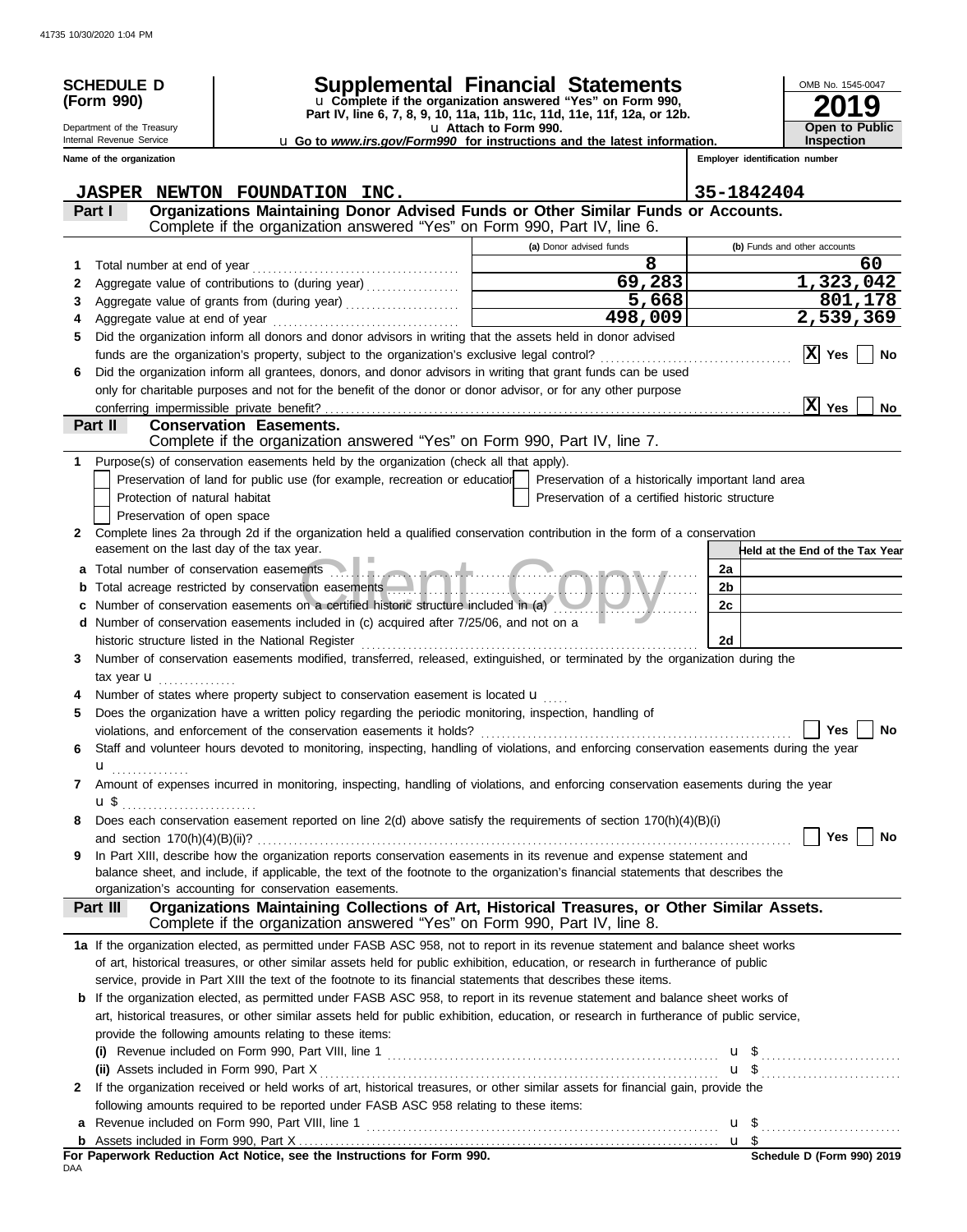|    | Schedule D (Form 990) 2019 JASPER NEWTON FOUNDATION INC.<br>Part III                                                                                                                                                                         |                         |                          |                        | 35-1842404           | Page 2                 |  |  |  |  |
|----|----------------------------------------------------------------------------------------------------------------------------------------------------------------------------------------------------------------------------------------------|-------------------------|--------------------------|------------------------|----------------------|------------------------|--|--|--|--|
|    | Organizations Maintaining Collections of Art, Historical Treasures, or Other Similar Assets (continued)<br>3 Using the organization's acquisition, accession, and other records, check any of the following that make significant use of its |                         |                          |                        |                      |                        |  |  |  |  |
|    | collection items (check all that apply):                                                                                                                                                                                                     |                         |                          |                        |                      |                        |  |  |  |  |
| a  | Public exhibition                                                                                                                                                                                                                            | d                       | Loan or exchange program |                        |                      |                        |  |  |  |  |
| b  | Scholarly research                                                                                                                                                                                                                           | е                       |                          |                        |                      |                        |  |  |  |  |
| c  | Preservation for future generations                                                                                                                                                                                                          |                         |                          |                        |                      |                        |  |  |  |  |
|    | 4 Provide a description of the organization's collections and explain how they further the organization's exempt purpose in Part<br>XIII.                                                                                                    |                         |                          |                        |                      |                        |  |  |  |  |
| 5. | During the year, did the organization solicit or receive donations of art, historical treasures, or other similar                                                                                                                            |                         |                          |                        |                      |                        |  |  |  |  |
|    | assets to be sold to raise funds rather than to be maintained as part of the organization's collection?                                                                                                                                      |                         |                          |                        |                      | Yes<br><b>No</b>       |  |  |  |  |
|    | <b>Escrow and Custodial Arrangements.</b><br><b>Part IV</b>                                                                                                                                                                                  |                         |                          |                        |                      |                        |  |  |  |  |
|    | Complete if the organization answered "Yes" on Form 990, Part IV, line 9, or reported an amount on Form                                                                                                                                      |                         |                          |                        |                      |                        |  |  |  |  |
|    | 990, Part X, line 21.                                                                                                                                                                                                                        |                         |                          |                        |                      |                        |  |  |  |  |
|    | 1a Is the organization an agent, trustee, custodian or other intermediary for contributions or other assets not                                                                                                                              |                         |                          |                        |                      |                        |  |  |  |  |
|    | included on Form 990, Part X?                                                                                                                                                                                                                |                         |                          |                        |                      | Yes<br>No              |  |  |  |  |
|    | <b>b</b> If "Yes," explain the arrangement in Part XIII and complete the following table:                                                                                                                                                    |                         |                          |                        |                      |                        |  |  |  |  |
|    |                                                                                                                                                                                                                                              |                         |                          |                        |                      | Amount                 |  |  |  |  |
|    | c Beginning balance                                                                                                                                                                                                                          |                         |                          |                        | 1c                   |                        |  |  |  |  |
|    |                                                                                                                                                                                                                                              |                         |                          |                        | 1d<br>1e             |                        |  |  |  |  |
|    |                                                                                                                                                                                                                                              |                         |                          |                        | 1f                   |                        |  |  |  |  |
|    | 2a Did the organization include an amount on Form 990, Part X, line 21, for escrow or custodial account liability?                                                                                                                           |                         |                          |                        |                      | <b>Yes</b><br>No       |  |  |  |  |
|    |                                                                                                                                                                                                                                              |                         |                          |                        |                      |                        |  |  |  |  |
|    | <b>Endowment Funds.</b><br><b>Part V</b>                                                                                                                                                                                                     |                         |                          |                        |                      |                        |  |  |  |  |
|    | Complete if the organization answered "Yes" on Form 990, Part IV, line 10.                                                                                                                                                                   |                         |                          |                        |                      |                        |  |  |  |  |
|    |                                                                                                                                                                                                                                              | (a) Current year        | (b) Prior year           | (c) Two years back     | (d) Three years back | (e) Four years back    |  |  |  |  |
|    | 1a Beginning of year balance                                                                                                                                                                                                                 | 18,731,934              | 18,546,667               | 16,692,840             | 15,455,839           | 15,414,591             |  |  |  |  |
|    |                                                                                                                                                                                                                                              | 2,459,940               | 1,250,191                | 957,001                | 1,128,290            | 767,895                |  |  |  |  |
|    | c Net investment earnings, gains, and                                                                                                                                                                                                        |                         |                          |                        |                      |                        |  |  |  |  |
|    | losses                                                                                                                                                                                                                                       | 2,444,935<br>1,540,002  | $-584,796$<br>480,128    | 2,471,018<br>1,574,192 | 851,786<br>743,075   | 49,353<br>776,000      |  |  |  |  |
|    | d Grants or scholarships<br>e Other expenditures for facilities and                                                                                                                                                                          |                         |                          |                        |                      |                        |  |  |  |  |
|    | programs                                                                                                                                                                                                                                     |                         |                          |                        |                      |                        |  |  |  |  |
|    | f Administrative expenses                                                                                                                                                                                                                    |                         |                          |                        |                      |                        |  |  |  |  |
|    | g End of year balance                                                                                                                                                                                                                        | 22,096,807              | 18,731,934               | 18,546,667             |                      | 16,692,840 15,455,839  |  |  |  |  |
|    | 2 Provide the estimated percentage of the current year end balance (line 1g, column (a)) held as:                                                                                                                                            |                         |                          |                        |                      |                        |  |  |  |  |
|    | a Board designated or quasi-endowment u                                                                                                                                                                                                      |                         |                          |                        |                      |                        |  |  |  |  |
|    | <b>b</b> Permanent endowment $\mathbf{u}$ 70.11 %                                                                                                                                                                                            |                         |                          |                        |                      |                        |  |  |  |  |
|    | c Term endowment <b>u</b> 29.89 %                                                                                                                                                                                                            |                         |                          |                        |                      |                        |  |  |  |  |
|    | The percentages on lines 2a, 2b, and 2c should equal 100%.                                                                                                                                                                                   |                         |                          |                        |                      |                        |  |  |  |  |
|    | 3a Are there endowment funds not in the possession of the organization that are held and administered for the                                                                                                                                |                         |                          |                        |                      | Yes<br>No              |  |  |  |  |
|    | organization by:                                                                                                                                                                                                                             |                         |                          |                        |                      | X<br>3a(i)             |  |  |  |  |
|    |                                                                                                                                                                                                                                              |                         |                          |                        |                      | $\mathbf X$<br> 3a(ii) |  |  |  |  |
|    |                                                                                                                                                                                                                                              |                         |                          |                        |                      | 3b                     |  |  |  |  |
|    | Describe in Part XIII the intended uses of the organization's endowment funds.                                                                                                                                                               |                         |                          |                        |                      |                        |  |  |  |  |
|    | Land, Buildings, and Equipment.<br><b>Part VI</b>                                                                                                                                                                                            |                         |                          |                        |                      |                        |  |  |  |  |
|    | Complete if the organization answered "Yes" on Form 990, Part IV, line 11a. See Form 990, Part X, line 10.                                                                                                                                   |                         |                          |                        |                      |                        |  |  |  |  |
|    | Description of property                                                                                                                                                                                                                      | (a) Cost or other basis | (b) Cost or other basis  |                        | (c) Accumulated      | (d) Book value         |  |  |  |  |
|    |                                                                                                                                                                                                                                              | (investment)            | (other)                  |                        | depreciation         |                        |  |  |  |  |
|    |                                                                                                                                                                                                                                              |                         |                          |                        |                      |                        |  |  |  |  |
|    | c Leasehold improvements                                                                                                                                                                                                                     |                         |                          | 406,204                | 183,261              | 222,943                |  |  |  |  |
|    |                                                                                                                                                                                                                                              |                         |                          | 35,896                 | 11,031               | 24,865                 |  |  |  |  |
|    | e Other                                                                                                                                                                                                                                      |                         |                          |                        |                      |                        |  |  |  |  |
|    | Total. Add lines 1a through 1e. (Column (d) must equal Form 990, Part X, column (B), line 10c.)                                                                                                                                              |                         |                          |                        | $\mathbf u$          | 247,808                |  |  |  |  |

**Schedule D (Form 990) 2019**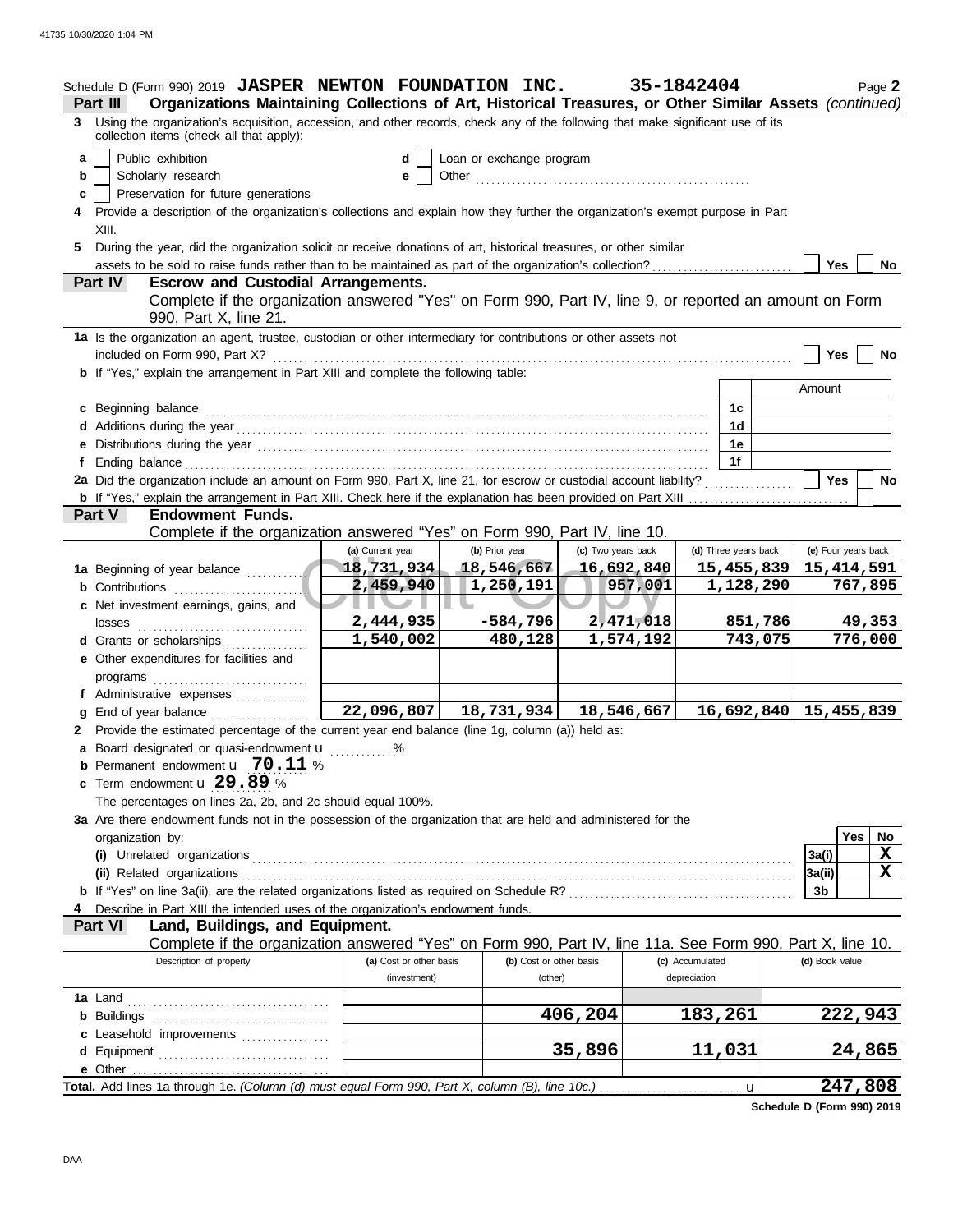| Part VII                                     | Schedule D (Form 990) 2019 JASPER NEWTON FOUNDATION INC.<br><b>Investments - Other Securities.</b>                   |                |   |                                                              |
|----------------------------------------------|----------------------------------------------------------------------------------------------------------------------|----------------|---|--------------------------------------------------------------|
|                                              | Complete if the organization answered "Yes" on Form 990, Part IV, line 11b. See Form 990, Part X, line 12.           |                |   |                                                              |
|                                              | (a) Description of security or category<br>(including name of security)                                              | (b) Book value |   | (c) Method of valuation:<br>Cost or end-of-year market value |
| (1) Financial derivatives                    |                                                                                                                      |                |   |                                                              |
|                                              |                                                                                                                      |                |   |                                                              |
| $(3)$ Other                                  |                                                                                                                      |                |   |                                                              |
|                                              |                                                                                                                      |                |   |                                                              |
|                                              |                                                                                                                      |                |   |                                                              |
|                                              |                                                                                                                      |                |   |                                                              |
|                                              |                                                                                                                      |                |   |                                                              |
|                                              |                                                                                                                      |                |   |                                                              |
| (G)                                          |                                                                                                                      |                |   |                                                              |
| (H)                                          |                                                                                                                      |                |   |                                                              |
|                                              | Total. (Column (b) must equal Form 990, Part X, col. (B) line 12.)<br>u                                              |                |   |                                                              |
|                                              | Part VIII Investments - Program Related.                                                                             |                |   |                                                              |
|                                              | Complete if the organization answered "Yes" on Form 990, Part IV, line 11c. See Form 990, Part X, line 13.           |                |   |                                                              |
|                                              | (a) Description of investment                                                                                        | (b) Book value |   | (c) Method of valuation:<br>Cost or end-of-year market value |
| (1)                                          |                                                                                                                      |                |   |                                                              |
| (2)                                          |                                                                                                                      |                |   |                                                              |
| (3)                                          |                                                                                                                      |                |   |                                                              |
| (4)                                          |                                                                                                                      |                |   |                                                              |
| (5)                                          |                                                                                                                      |                |   |                                                              |
| (6)                                          |                                                                                                                      |                |   |                                                              |
| (7)                                          |                                                                                                                      |                |   |                                                              |
| (8)                                          |                                                                                                                      |                |   |                                                              |
| (9)                                          | Total. (Column (b) must equal Form 990, Part X, col. (B) line 13.)<br>u                                              |                |   |                                                              |
| Part IX                                      | Other Assets.                                                                                                        |                |   |                                                              |
|                                              | Complete if the organization answered "Yes" on Form 990, Part IV, line 11d. See Form 990, Part X, line 15.           |                |   |                                                              |
|                                              | (a) Description                                                                                                      |                |   | (b) Book value                                               |
| (1)                                          |                                                                                                                      |                |   |                                                              |
| (2)                                          |                                                                                                                      |                |   |                                                              |
| (3)                                          |                                                                                                                      |                |   |                                                              |
| (4)                                          |                                                                                                                      |                |   |                                                              |
|                                              |                                                                                                                      |                |   |                                                              |
|                                              |                                                                                                                      |                |   |                                                              |
|                                              |                                                                                                                      |                |   |                                                              |
|                                              |                                                                                                                      |                |   |                                                              |
|                                              |                                                                                                                      |                |   |                                                              |
|                                              | Total. (Column (b) must equal Form 990, Part X, col. (B) line 15.)                                                   |                | u |                                                              |
| Part X                                       | Other Liabilities.                                                                                                   |                |   |                                                              |
|                                              | Complete if the organization answered "Yes" on Form 990, Part IV, line 11e or 11f. See Form 990, Part X,<br>line 25. |                |   |                                                              |
|                                              | (a) Description of liability                                                                                         |                |   | (b) Book value                                               |
| (1)                                          | Federal income taxes                                                                                                 |                |   |                                                              |
| (5)<br>(6)<br>(7)<br>(8)<br>(9)<br>1.<br>(2) | <b>FUNDS-HELD</b>                                                                                                    |                |   | 335,333                                                      |
| (3)                                          | GIFT 7 REIMBURSABLES                                                                                                 |                |   | 52,398                                                       |
|                                              |                                                                                                                      |                |   |                                                              |
| (4)<br>(5)<br>(6)                            |                                                                                                                      |                |   |                                                              |

Total. *(Column (b) must equal Form 990, Part X, col. (B) line 25.)* (9)

Liability for uncertain tax positions. In Part XIII, provide the text of the footnote to the organization's financial statements that reports the **2.** u **387,731**

organization's liability for uncertain tax positions under FASB ASC 740. Check here if the text of the footnote has been provided in Part XIII..

**X**

 $(8)$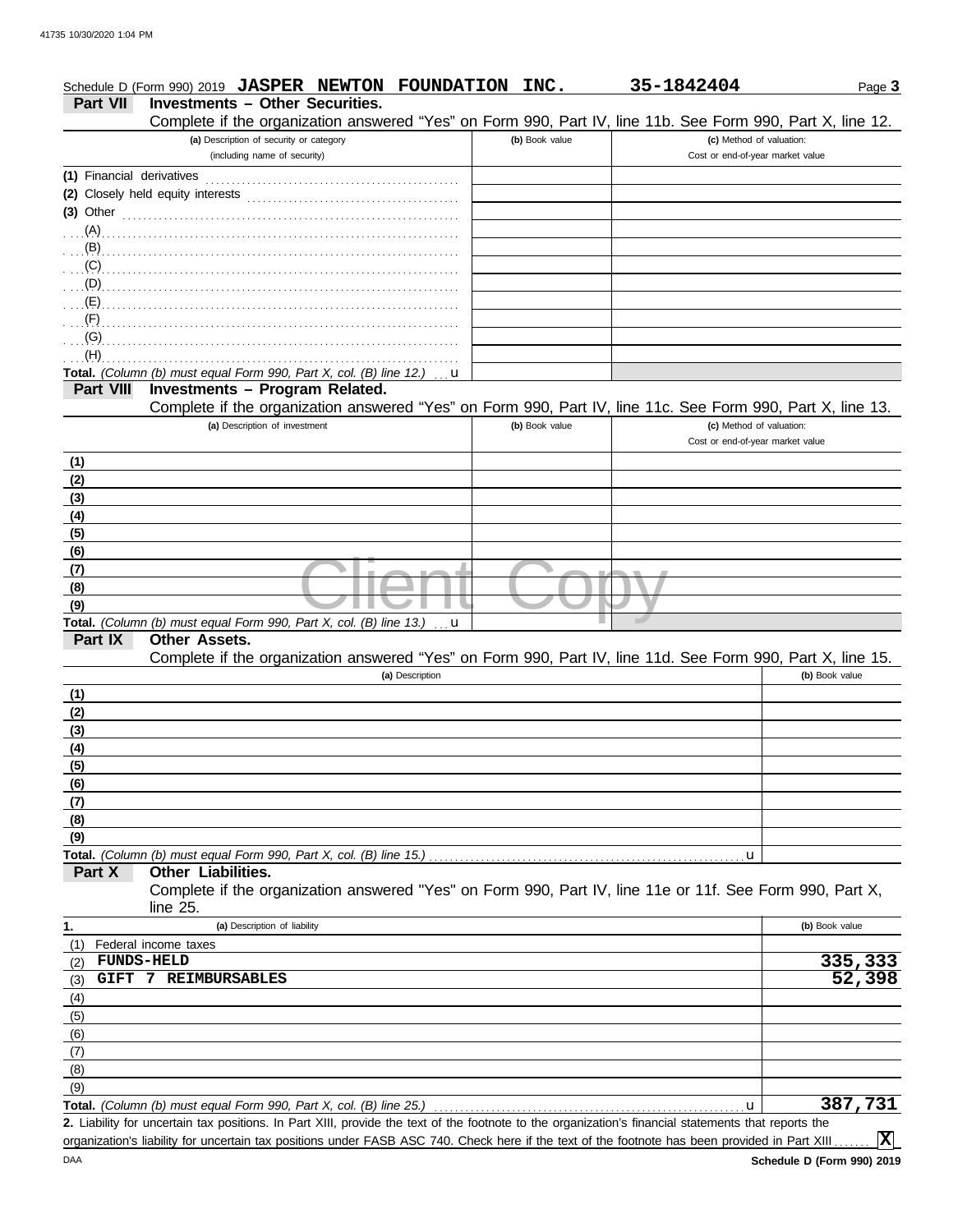|    | Schedule D (Form 990) 2019 JASPER NEWTON FOUNDATION INC.                                                                                                                                                                       | 35-1842404 |              | Page 4                 |
|----|--------------------------------------------------------------------------------------------------------------------------------------------------------------------------------------------------------------------------------|------------|--------------|------------------------|
|    | Reconciliation of Revenue per Audited Financial Statements With Revenue per Return.<br><b>Part XI</b>                                                                                                                          |            |              |                        |
|    | Complete if the organization answered "Yes" on Form 990, Part IV, line 12a.                                                                                                                                                    |            |              |                        |
| 1. |                                                                                                                                                                                                                                |            | $\mathbf{1}$ | $\overline{5,010,951}$ |
| 2  | Amounts included on line 1 but not on Form 990, Part VIII, line 12:                                                                                                                                                            |            |              |                        |
| a  | 2a                                                                                                                                                                                                                             | 1,811,829  |              |                        |
|    | 2 <sub>b</sub>                                                                                                                                                                                                                 |            |              |                        |
| c  | 2c                                                                                                                                                                                                                             |            |              |                        |
| d  | 2d                                                                                                                                                                                                                             |            |              |                        |
| е  | Add lines 2a through 2d [11] Martin Martin Martin Martin Martin Martin Martin Martin Martin Martin Martin Martin Martin Martin Martin Martin Martin Martin Martin Martin Martin Martin Martin Martin Martin Martin Martin Mart |            | 2e           | <u>1,811,829</u>       |
| 3  |                                                                                                                                                                                                                                |            | $\mathbf{3}$ | 3,199,122              |
|    | Amounts included on Form 990, Part VIII, line 12, but not on line 1:                                                                                                                                                           |            |              |                        |
| a  | Investment expenses not included on Form 990, Part VIII, line 7b [[[[[[[[[[[[[[[[[[[[[[[[[]]]]]]]]<br>4a                                                                                                                       |            |              |                        |
|    | 4 <sub>b</sub>                                                                                                                                                                                                                 | 63,670     |              |                        |
|    | Add lines 4a and 4b electron contracts and the contracts of the state of the state of the state of the state of the state of the state of the state of the state of the state of the state of the state of the state of the st |            | 4c           | 63,670                 |
|    |                                                                                                                                                                                                                                |            | 5            | 3,262,792              |
|    | Reconciliation of Expenses per Audited Financial Statements With Expenses per Return.<br><b>Part XII</b>                                                                                                                       |            |              |                        |
|    | Complete if the organization answered "Yes" on Form 990, Part IV, line 12a.                                                                                                                                                    |            |              |                        |
| 1. | Total expenses and losses per audited financial statements                                                                                                                                                                     |            | $\mathbf{1}$ | $\overline{1,689,152}$ |
| 2  | Amounts included on line 1 but not on Form 990, Part IX, line 25:                                                                                                                                                              |            |              |                        |
| a  | 2a                                                                                                                                                                                                                             |            |              |                        |
|    | 2 <sub>b</sub>                                                                                                                                                                                                                 |            |              |                        |
|    | 2c                                                                                                                                                                                                                             |            |              |                        |
|    | 2d                                                                                                                                                                                                                             |            |              |                        |
| е  |                                                                                                                                                                                                                                |            | 2e           |                        |
| 3  |                                                                                                                                                                                                                                |            | 3            | 1,689,152              |
|    | Amounts included on Form 990, Part IX, line 25, but not on line 1:                                                                                                                                                             |            |              |                        |
| a  | Investment expenses not included on Form 990, Part VIII, line 7b<br><u>4a</u>                                                                                                                                                  |            |              |                        |
|    | 4 <sub>b</sub>                                                                                                                                                                                                                 | 44,909     |              |                        |
|    | Add lines 4a and 4b<br><u> 1999 - Johann John Stoff, Stoff</u>                                                                                                                                                                 |            | 4с           | 44,909                 |
|    |                                                                                                                                                                                                                                |            | 5            | $\overline{1,734,061}$ |
|    | Part XIII Supplemental Information.                                                                                                                                                                                            |            |              |                        |
|    | Provide the descriptions required for Part II, lines 3, 5, and 9; Part III, lines 1a and 4; Part IV, lines 1b and 2b; Part V, line 4; Part X, line                                                                             |            |              |                        |
|    | 2; Part XI, lines 2d and 4b; and Part XII, lines 2d and 4b. Also complete this part to provide any additional information.                                                                                                     |            |              |                        |
|    | PART X - FIN 48 FOOTNOTE                                                                                                                                                                                                       |            |              |                        |
|    | ACCOUNTING STANDARDS REQUIRE ENTITIES TO DISCLOSE IN THEIR FINANCIAL                                                                                                                                                           |            |              |                        |
|    | STATEMENTS THE NATURE OF ANY UNCERTAINTIES IN THEIR TAX POSITION. TAX YEARS                                                                                                                                                    |            |              |                        |
|    | INCLUDING 2014 AND LATER ARE SUBJECT TO EXAMINATION BY TAX AUTHORITIES.                                                                                                                                                        |            |              |                        |
|    | AREAS THAT IRS AND STATE TAX AUTHORITIES CONSIDER WHEN EXAMINING TAX                                                                                                                                                           |            |              |                        |
|    | RETURNS OF A CHARITY INCLUDE, BUT MAY NOT BE LIMITED TO, TAX-EXEMPT STATUS                                                                                                                                                     |            |              |                        |
|    | AND THE EXISTENCE AND AMOUNT OF UNRELATED BUSINESS INCOME. THE FOUNDATION                                                                                                                                                      |            |              |                        |
|    | DOES NOT BELIEVE THAT IT HAS ANY UNCERTAIN TAX POSITIONS WITH RESPECT TO                                                                                                                                                       |            |              |                        |
|    | THESE OR OTHER MATTERS, AND THEREFORE HAS NOT RECORDED ANY UNRECOGNIZED TAX                                                                                                                                                    |            |              |                        |
|    | BENEFITS OR LIABILITIES. THE FOUNDATION IS NOT AWARE OF ANY CIRCUMSTANCES                                                                                                                                                      |            |              |                        |
|    | OR EVENTS THAT MAKE IT REASONABLY POSSIBLE THAT THE TAX BENEFITS MAY                                                                                                                                                           |            |              |                        |
|    | INCREASE OR DECREASE WITHIN 12 MONTHS OF THE DATE OF THESE FINANCIAL                                                                                                                                                           |            |              |                        |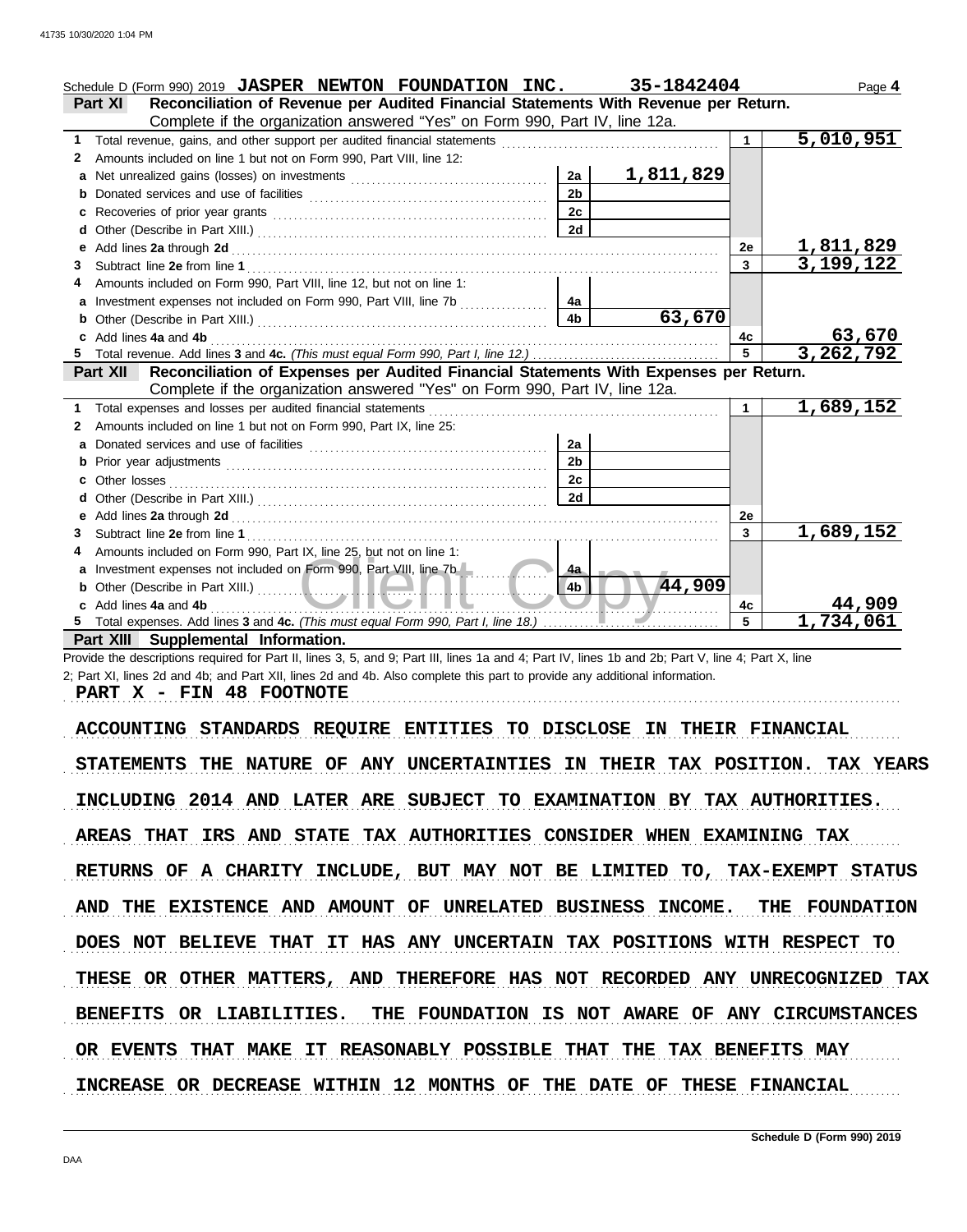| Schedule D (Form 990) 2019 JASPER NEWTON FOUNDATION INC.      | 35-1842404 | Page 5 |
|---------------------------------------------------------------|------------|--------|
| Part XIII Supplemental Information (continued)<br>STATEMENTS. |            |        |
| PART XI, LINE 4B - REVENUE AMOUNTS INCLUDED ON RETURN         | - OTHER    |        |
| FASB 136 ADJUSTMENT                                           | \$         | 40,198 |
| INVESTMENT FEES                                               | \$         | 23,474 |
| <b>ROUNDING</b>                                               | \$         | $-2$   |
| PART XII, LINE 4B - EXPENSE AMOUNTS<br>INCLUDED ON RETURN     | - OTHER    |        |
| FASB 136 ADJUSTMENT                                           | \$         | 21,436 |
| INVESTMENT FEES                                               | \$         | 23,474 |
| <b>ROUNDING</b>                                               | \$         | -1     |
|                                                               |            |        |
|                                                               |            |        |
|                                                               |            |        |
|                                                               |            |        |
|                                                               |            |        |
|                                                               |            |        |
|                                                               |            |        |
|                                                               |            |        |
|                                                               |            |        |
|                                                               |            |        |
|                                                               |            |        |
|                                                               |            |        |
|                                                               |            |        |
|                                                               |            |        |
|                                                               |            |        |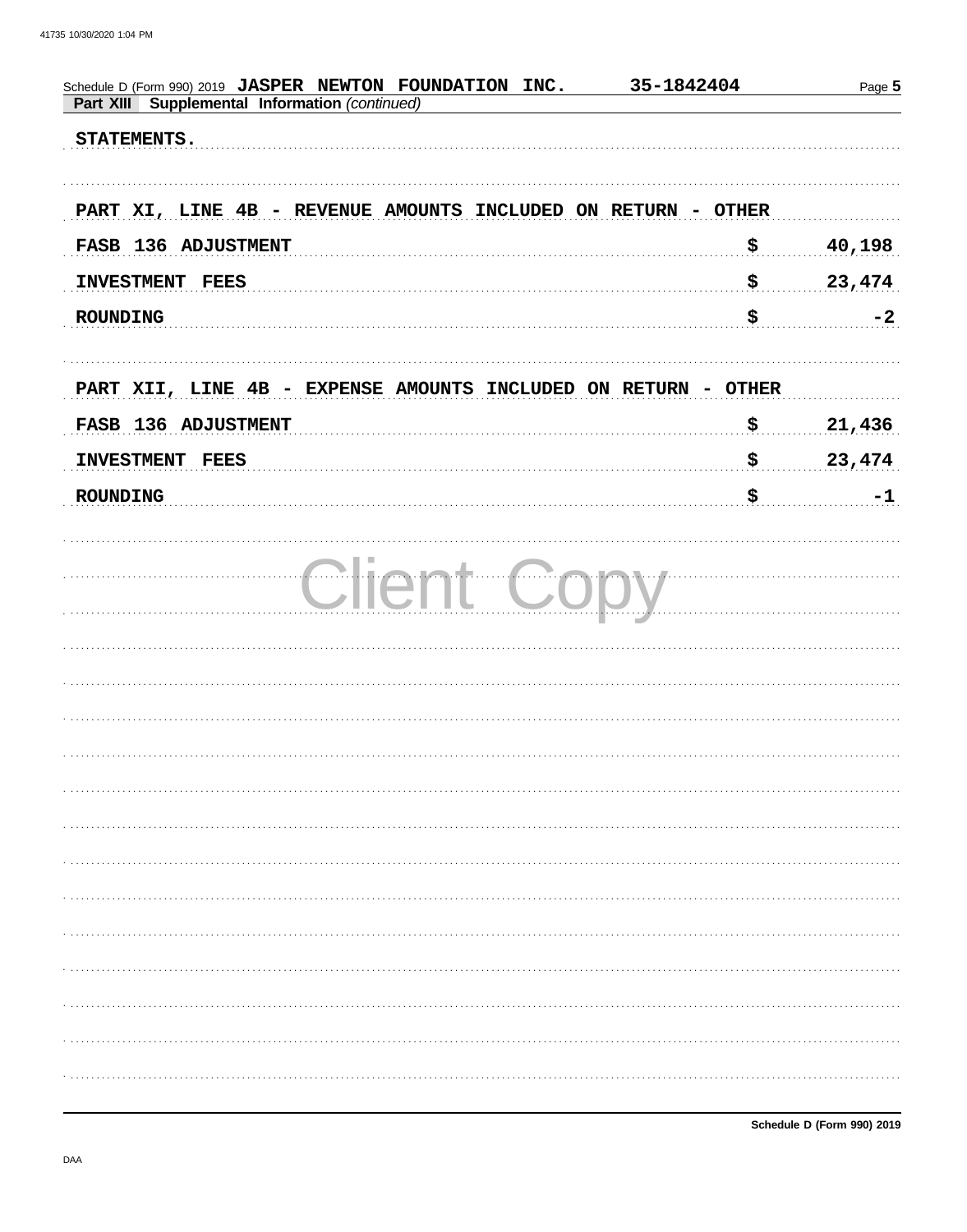| <b>SCHEDULE I</b>                                                                 |                                                                                                                                                                                                                                                                                                                                                 |                  |                                        | Grants and Other Assistance to Organizations,                                                                                         |                                       |                                                             |                                          |                                              | OMB No. 1545-0047                     |
|-----------------------------------------------------------------------------------|-------------------------------------------------------------------------------------------------------------------------------------------------------------------------------------------------------------------------------------------------------------------------------------------------------------------------------------------------|------------------|----------------------------------------|---------------------------------------------------------------------------------------------------------------------------------------|---------------------------------------|-------------------------------------------------------------|------------------------------------------|----------------------------------------------|---------------------------------------|
| (Form 990)                                                                        |                                                                                                                                                                                                                                                                                                                                                 |                  |                                        | Governments, and Individuals in the United States<br>Complete if the organization answered "Yes" on Form 990, Part IV, line 21 or 22. |                                       |                                                             |                                          |                                              |                                       |
| Department of the Treasury<br>Internal Revenue Service                            |                                                                                                                                                                                                                                                                                                                                                 |                  |                                        | u Attach to Form 990.<br>u Go to www.irs.gov/Form990 for the latest information.                                                      |                                       |                                                             |                                          |                                              | <b>Open to Public</b><br>Inspection   |
| Name of the organization                                                          | JASPER NEWTON FOUNDATION INC.                                                                                                                                                                                                                                                                                                                   |                  |                                        |                                                                                                                                       |                                       |                                                             |                                          | Employer identification number<br>35-1842404 |                                       |
| Part I                                                                            | <b>General Information on Grants and Assistance</b>                                                                                                                                                                                                                                                                                             |                  |                                        |                                                                                                                                       |                                       |                                                             |                                          |                                              |                                       |
|                                                                                   | Does the organization maintain records to substantiate the amount of the grants or assistance, the grantees' eligibility for the grants or assistance, and<br>the selection criteria used to award the grants or assistance?<br>2 Describe in Part IV the organization's procedures for monitoring the use of grant funds in the United States. |                  |                                        |                                                                                                                                       |                                       |                                                             |                                          |                                              | $ \mathbf{X} $ Yes<br>No              |
| Part II                                                                           | Grants and Other Assistance to Domestic Organizations and Domestic Governments. Complete if the organization answered "Yes" on Form 990,<br>Part IV, line 21, for any recipient that received more than \$5,000. Part II can be duplicated if additional space is needed.                                                                       |                  |                                        |                                                                                                                                       |                                       |                                                             |                                          |                                              |                                       |
| -1                                                                                | (a) Name and address of organization<br>or government                                                                                                                                                                                                                                                                                           | $(b)$ EIN        | $(c)$ IRC<br>séction<br>if applicable) | (d) Amount of cash<br>grant                                                                                                           | (e) Amount of non-<br>cash assistance | (f) Method of valuation<br>(book, FMV, appraisal,<br>other) | (g) Description of<br>noncash assistance |                                              | (h) Purpose of grant<br>or assistance |
| (1) CITY OF RENSSELAER PPF                                                        |                                                                                                                                                                                                                                                                                                                                                 |                  |                                        |                                                                                                                                       |                                       |                                                             |                                          | <b>COMMUNITY</b>                             |                                       |
|                                                                                   |                                                                                                                                                                                                                                                                                                                                                 | 35-6001172 GOV   |                                        | 473,477                                                                                                                               |                                       |                                                             |                                          |                                              |                                       |
|                                                                                   | (2) FENDIG CHILDREN'S SUMMER THEATRE                                                                                                                                                                                                                                                                                                            | 35-1691308 501C3 |                                        | 15,407                                                                                                                                |                                       |                                                             |                                          | <b>COMMUNITY</b>                             |                                       |
| (3) INDIANA TEEN CHALLENGE                                                        |                                                                                                                                                                                                                                                                                                                                                 | 35-1262844 501C3 |                                        | 20,680                                                                                                                                |                                       |                                                             |                                          | <b>COMMUNITY</b>                             |                                       |
| (4) KANKAKEE VALLEY MIDDLE SCHOOL<br>5258 WEST STATE ROAD 10<br><b>WHEATFIELD</b> | IN 46392                                                                                                                                                                                                                                                                                                                                        | 35-1105539  GOV  |                                        | 13,000                                                                                                                                |                                       |                                                             |                                          | <b>EDUCATIONAL</b>                           |                                       |
|                                                                                   | (5) KEENER TOWNSHIP VOLUNTEER FIRE DEPT                                                                                                                                                                                                                                                                                                         |                  |                                        |                                                                                                                                       |                                       |                                                             |                                          |                                              |                                       |
| 321 15TH STREET SE<br><b>DEMOTTE</b>                                              | .<br>IN 46310                                                                                                                                                                                                                                                                                                                                   | 35-1627504  GOV  |                                        | 12,500                                                                                                                                |                                       |                                                             |                                          | <b>COMMUNITY</b>                             |                                       |
| PO BOX 140<br><b>MOROCCO</b>                                                      | (6) NEWTON COUNTY COMMUNITY SERVICES<br>IN 47963                                                                                                                                                                                                                                                                                                | 35-1368530 501C3 |                                        | 68,000                                                                                                                                |                                       |                                                             |                                          | <b>COMMUNITY</b>                             |                                       |
| PO BOX 65<br><b>REMINGTON</b>                                                     | (7) REMINGTON/CARPENTER TWP LIBRARY<br>IN 47977                                                                                                                                                                                                                                                                                                 | 35-1141372  GOV  |                                        | 14,549                                                                                                                                |                                       |                                                             |                                          | <b>COMMUNITY</b>                             |                                       |
| (8) CARNEGIE PLAYERS INC<br>PO BOX 173                                            |                                                                                                                                                                                                                                                                                                                                                 |                  |                                        |                                                                                                                                       |                                       |                                                             |                                          | COMMUNITY                                    |                                       |
| <b>RENSSELAER</b>                                                                 | IN 47978                                                                                                                                                                                                                                                                                                                                        | 35–1979837       | 501C3                                  | 19,197                                                                                                                                |                                       |                                                             |                                          |                                              |                                       |
| (9) COMMUNITY CHRISTIAN<br>10498 N 450 E<br><b>DEMOTTE</b>                        | IN 46310                                                                                                                                                                                                                                                                                                                                        |                  | 501C3                                  | 26,000                                                                                                                                |                                       |                                                             |                                          | COMMUNITY                                    |                                       |
|                                                                                   | 2 Enter total number of section 501(c)(3) and government organizations listed in the line 1 table                                                                                                                                                                                                                                               |                  |                                        |                                                                                                                                       |                                       |                                                             |                                          | u 17                                         |                                       |
|                                                                                   | Enter total number of other organizations listed in the line 1 table                                                                                                                                                                                                                                                                            |                  |                                        |                                                                                                                                       |                                       |                                                             |                                          | u 0                                          |                                       |
|                                                                                   | For Departually Reduction, Act Notice, and the Instructions for Form 000                                                                                                                                                                                                                                                                        |                  |                                        |                                                                                                                                       |                                       |                                                             |                                          |                                              | <b>Cohodule I (Form 000) (2040</b>    |

**For Paperwork Reduction Act Notice, see the Instructions for Form 990. Schedule I (Form 990) (2019)**

DAA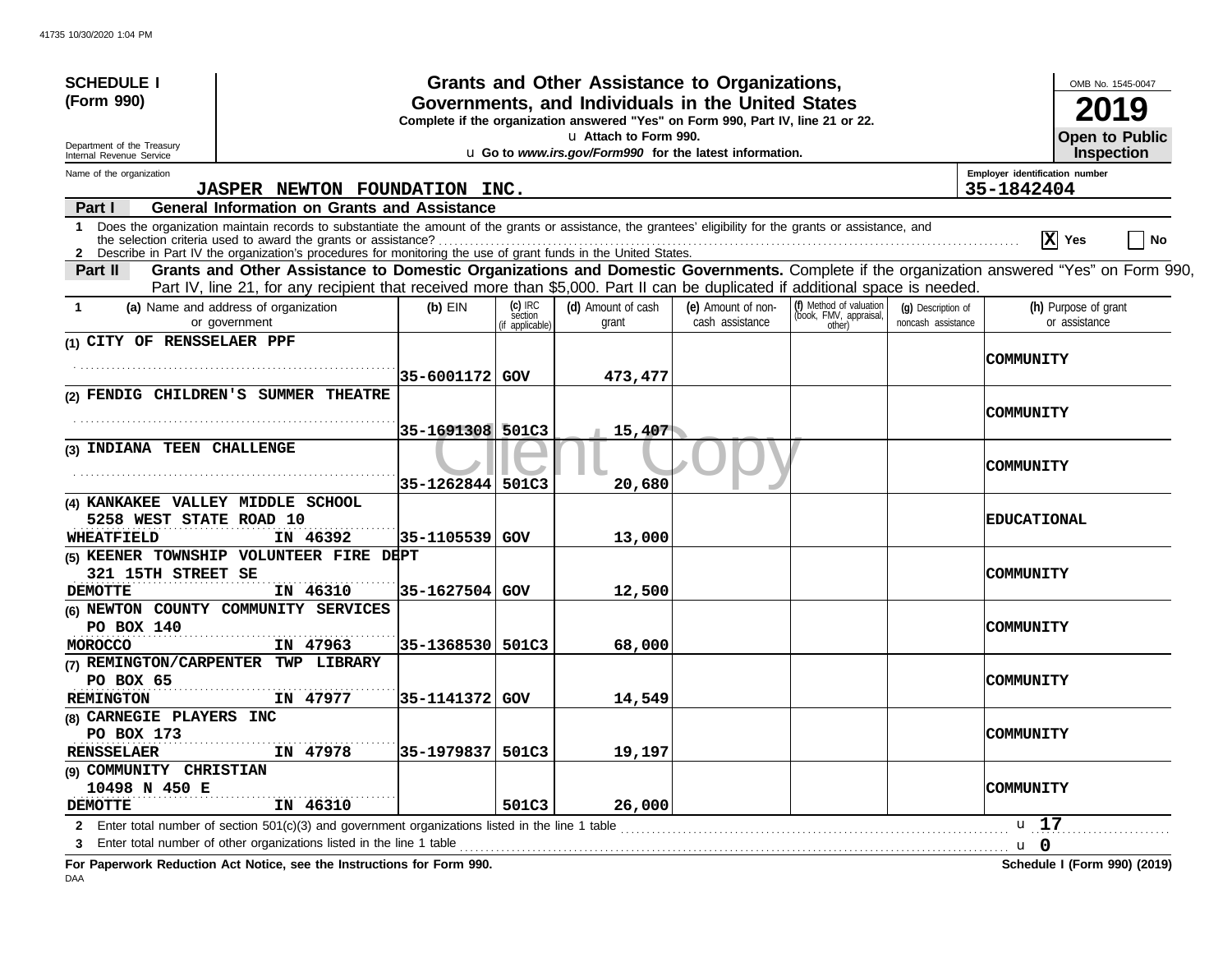| <b>SCHEDULE I</b>                                                                  |                                                                                                                                                                                                                                                                                 |                       |                                        | Grants and Other Assistance to Organizations,                                                                                         |                                       |                                                             |                                          |                                | OMB No. 1545-0047                     |
|------------------------------------------------------------------------------------|---------------------------------------------------------------------------------------------------------------------------------------------------------------------------------------------------------------------------------------------------------------------------------|-----------------------|----------------------------------------|---------------------------------------------------------------------------------------------------------------------------------------|---------------------------------------|-------------------------------------------------------------|------------------------------------------|--------------------------------|---------------------------------------|
| (Form 990)                                                                         |                                                                                                                                                                                                                                                                                 |                       |                                        | Governments, and Individuals in the United States<br>Complete if the organization answered "Yes" on Form 990, Part IV, line 21 or 22. |                                       |                                                             |                                          |                                |                                       |
| Department of the Treasury                                                         | u Attach to Form 990.<br>u Go to www.irs.gov/Form990 for the latest information.                                                                                                                                                                                                |                       |                                        |                                                                                                                                       |                                       |                                                             |                                          |                                | <b>Open to Public</b><br>Inspection   |
| Internal Revenue Service<br>Name of the organization                               |                                                                                                                                                                                                                                                                                 |                       |                                        |                                                                                                                                       |                                       |                                                             |                                          | Employer identification number |                                       |
|                                                                                    | JASPER NEWTON FOUNDATION INC.                                                                                                                                                                                                                                                   |                       |                                        |                                                                                                                                       |                                       |                                                             |                                          | 35-1842404                     |                                       |
| Part I                                                                             | <b>General Information on Grants and Assistance</b>                                                                                                                                                                                                                             |                       |                                        |                                                                                                                                       |                                       |                                                             |                                          |                                |                                       |
|                                                                                    | 1 Does the organization maintain records to substantiate the amount of the grants or assistance, the grantees' eligibility for the grants or assistance, and<br>2 Describe in Part IV the organization's procedures for monitoring the use of grant funds in the United States. |                       |                                        |                                                                                                                                       |                                       |                                                             |                                          |                                | No<br>Yes                             |
| Part II                                                                            | Grants and Other Assistance to Domestic Organizations and Domestic Governments. Complete if the organization answered "Yes" on Form 990,<br>Part IV, line 21, for any recipient that received more than \$5,000. Part II can be duplicated if additional space is needed.       |                       |                                        |                                                                                                                                       |                                       |                                                             |                                          |                                |                                       |
| -1                                                                                 | (a) Name and address of organization<br>or government                                                                                                                                                                                                                           | $(b)$ EIN             | $(c)$ IRC<br>section<br>if applicable) | (d) Amount of cash<br>grant                                                                                                           | (e) Amount of non-<br>cash assistance | (f) Method of valuation<br>(book, FMV, appraisal,<br>other) | (q) Description of<br>noncash assistance |                                | (h) Purpose of grant<br>or assistance |
| (1) RENSSELAER CENTRAL HIGH SCHOOL<br>1106 EAST GRACE STREET<br><b>RENSSELAER</b>  | IN 47978                                                                                                                                                                                                                                                                        | 35–1067971   GOV      |                                        | 49,892                                                                                                                                |                                       |                                                             |                                          | <b>EDUCATIONAL</b>             |                                       |
| 1144 NORTH MELVILLE STREET<br><b>RENSSELAER</b>                                    | (2) RENSSELAER CENTRAL PRIMARTY SCHOOL<br>IN 47978                                                                                                                                                                                                                              | 35-1067971 GOV        |                                        | 7,292                                                                                                                                 |                                       |                                                             |                                          | <b>EDUCATIONAL</b>             |                                       |
| (3) RENSSELAER FFA<br>1106 E GRACE ST<br><b>RENSSELAER</b>                         | IN 47978                                                                                                                                                                                                                                                                        |                       | GOV                                    | 24,200                                                                                                                                |                                       |                                                             |                                          | <b>EDUCATIONAL</b>             |                                       |
| (4) SAINT JOSEPH'S COLLEGE<br>127 S COLLEGE AVE<br><b>RENSSELAER</b>               | IN 47978                                                                                                                                                                                                                                                                        | 35-0868152 501C3      |                                        | 142,847                                                                                                                               |                                       |                                                             |                                          | <b>EDUCATIONAL</b>             |                                       |
| (5) ST AUGUSTINE CATHOLIC SCHOOL<br>328 NORTH MCKINLEY AVENUE<br><b>RENSSELAER</b> | IN 47978                                                                                                                                                                                                                                                                        | 35-0957097  501C3     |                                        | 8,000                                                                                                                                 |                                       |                                                             |                                          | <b>EDUCATIONAL</b>             |                                       |
| (6) TOWN OF BROOK<br>PO BOX 182<br><b>BROOK</b>                                    | IN 47922                                                                                                                                                                                                                                                                        | 35-6000961  GOV       |                                        | 5,800                                                                                                                                 |                                       |                                                             |                                          | <b>COMMUNITY</b>               |                                       |
| (7) WHEATFIELD VOLUNTEER FIRE DEPT<br>PO BOX 353<br><b>WHEATFIELD</b>              | IN 46392                                                                                                                                                                                                                                                                        | 16-1689527 501C3      |                                        | 30,000                                                                                                                                |                                       |                                                             |                                          | <b>COMMUNITY</b>               |                                       |
| PO BOX 1154<br><b>MONTICELLO</b>                                                   | (8) WHITE COUNTY COMMUNITY FOUNDATION<br>IN 47960                                                                                                                                                                                                                               | $ 23 - 7147996 501C3$ |                                        | 6,110                                                                                                                                 |                                       |                                                             |                                          | COMMUNITY                      |                                       |
| (9)                                                                                |                                                                                                                                                                                                                                                                                 |                       |                                        |                                                                                                                                       |                                       |                                                             |                                          |                                |                                       |
| З                                                                                  | Enter total number of section 501(c)(3) and government organizations listed in the line 1 table<br>Enter total number of other organizations listed in the line 1 table<br>For Paperwork Reduction Act Notice, see the Instructions for Form 990.                               |                       |                                        |                                                                                                                                       |                                       |                                                             |                                          | u<br>. <b>. . U</b>            | Schedule I (Form 990) (2019)          |

DAA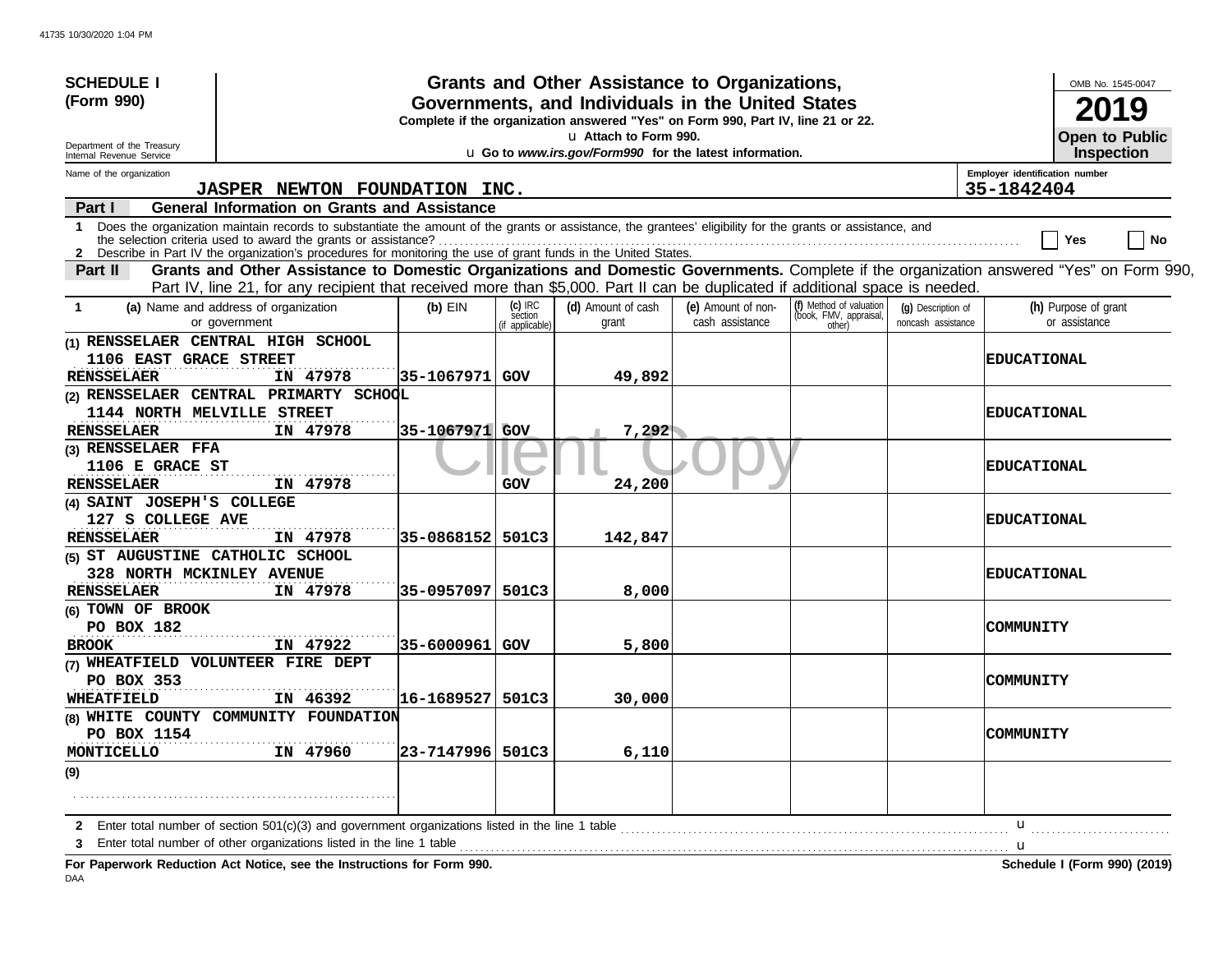## Schedule I (Form 990) (2019) JASPER NEWTON FOUNDATION INC. 35-1842404 Page 2

**Part III Grants and Other Assistance to Domestic Individuals.** Complete if the organization answered "Yes" on Form 990, Part IV, line 22. Part III can be duplicated if additional space is needed.

| (a) Type of grant or assistance                                                                                                                      | (b) Number of<br>recipients | (c) Amount of<br>cash grant | (d) Amount of<br>noncash assistance | FMV, appraisal, other) | $\vert$ (e) Method of valuation (book, $\vert$ (f) Description of noncash assistance |  |  |
|------------------------------------------------------------------------------------------------------------------------------------------------------|-----------------------------|-----------------------------|-------------------------------------|------------------------|--------------------------------------------------------------------------------------|--|--|
| 1 SCHOLARSHIPS                                                                                                                                       | 156                         | 257,499                     |                                     |                        |                                                                                      |  |  |
| $\overline{2}$                                                                                                                                       |                             |                             |                                     |                        |                                                                                      |  |  |
| $\overline{\mathbf{3}}$                                                                                                                              |                             |                             |                                     |                        |                                                                                      |  |  |
| $\overline{\mathbf{4}}$                                                                                                                              |                             |                             |                                     |                        |                                                                                      |  |  |
| $5\overline{5}$                                                                                                                                      |                             |                             |                                     |                        |                                                                                      |  |  |
| $6\phantom{.}6$                                                                                                                                      |                             |                             |                                     |                        |                                                                                      |  |  |
| 7                                                                                                                                                    |                             |                             |                                     |                        |                                                                                      |  |  |
| Supplemental Information. Provide the information required in Part I, line 2; Part III, column (b); and any other additional information.<br>Part IV |                             |                             |                                     |                        |                                                                                      |  |  |
| PART I, LINE 2 - PROCEDURES FOR MONITORING THE USE OF GRANT FUNDS<br>ONCE APPROVED BY THE BOARD OF DIRECTORS, GRANTEES ARE NOTIFIED OF THEIR         |                             |                             |                                     |                        |                                                                                      |  |  |
| AWARD AND RECEIVE A TERMS OF GRANT FORM WHICH NEEDS TO BE SIGNED AND                                                                                 |                             |                             |                                     |                        |                                                                                      |  |  |
| RETURNED IN ORDER TO RECEIVE THE GRANT AWARD. ONCE RECEIVED, THE                                                                                     |                             |                             |                                     |                        |                                                                                      |  |  |
| FOUNDATION MAKES PAYMENT TO THE ORGANIZATION FOR THE AMOUNT OF THE AWARD.                                                                            |                             |                             |                                     |                        |                                                                                      |  |  |
| AT THE CONCLUSION OF THE GRANT TERM OR PROJECT, WHICHEVER COMES FIRST,                                                                               |                             |                             |                                     |                        |                                                                                      |  |  |
| GRANTEES ARE REQUIRED TO COMPLETE A FINAL REPORT. THIS REPORT IS REVIEWED                                                                            |                             |                             |                                     |                        |                                                                                      |  |  |
| BY THE FOUNDATION'S EXECUTIVE DIRECTOR.                                                                                                              |                             |                             |                                     |                        |                                                                                      |  |  |
|                                                                                                                                                      |                             |                             |                                     |                        |                                                                                      |  |  |
|                                                                                                                                                      |                             |                             |                                     |                        |                                                                                      |  |  |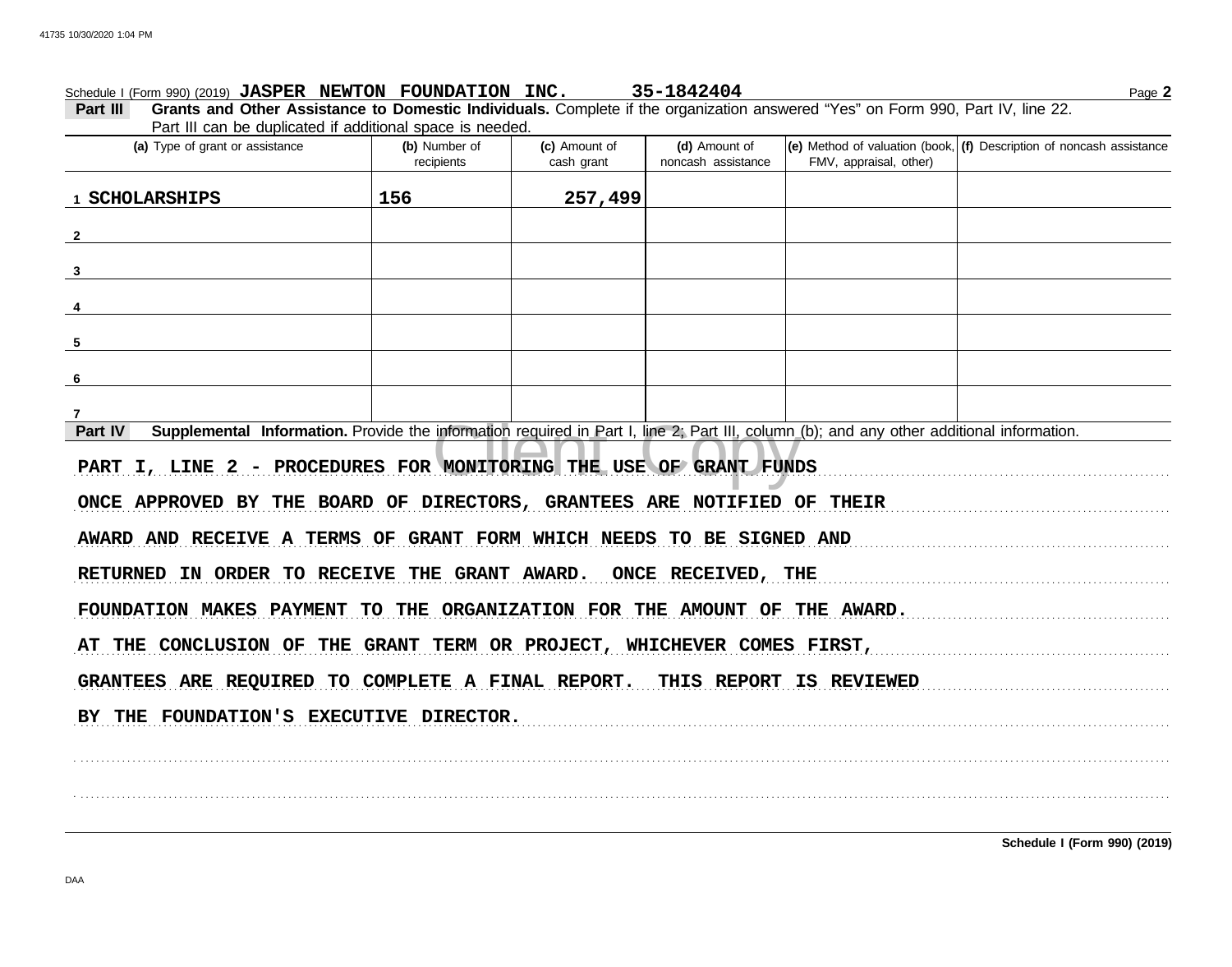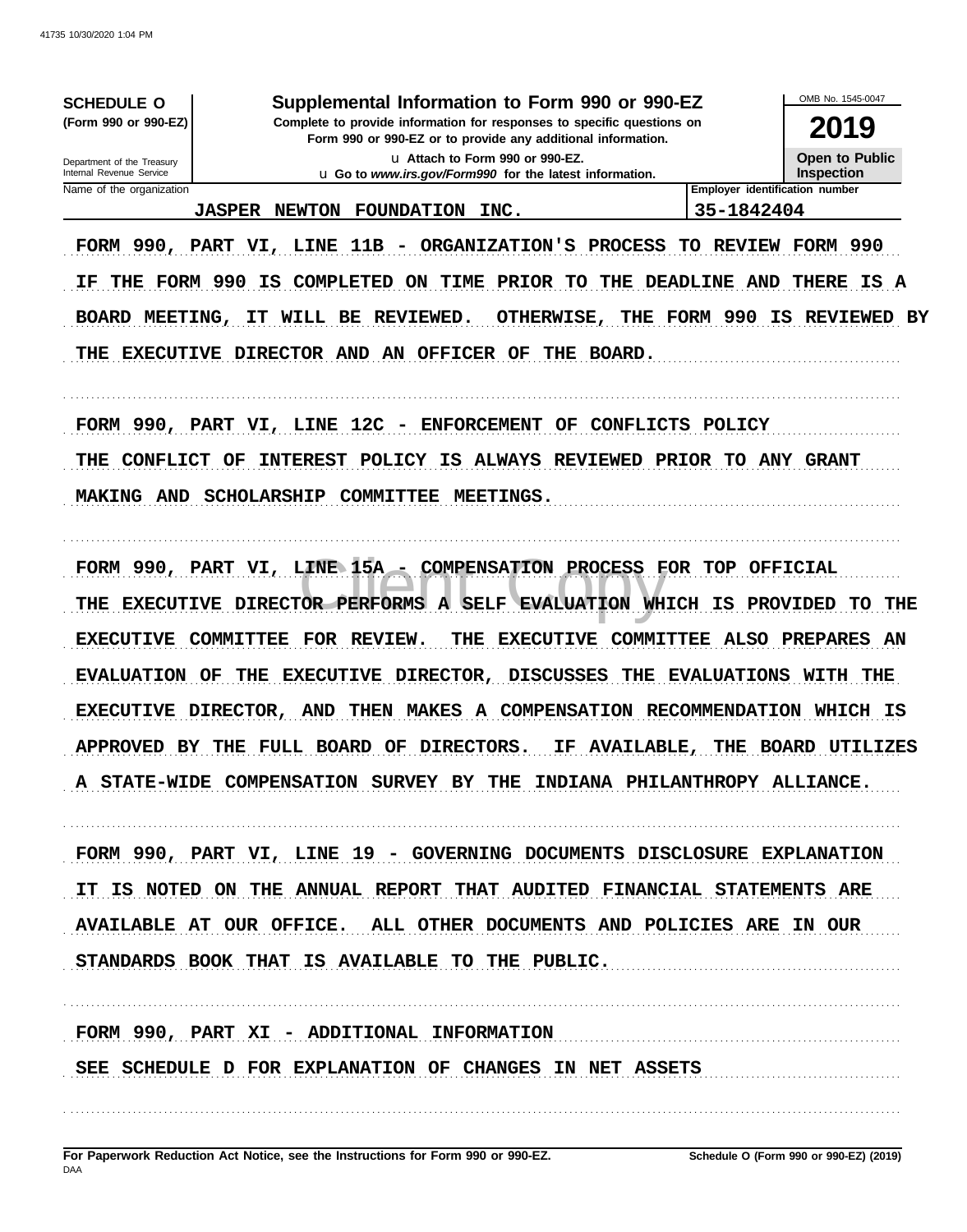| Schedule O (Form 990 or 990-EZ) (2019)<br>Name of the organization<br>JASPER NEWTON FOUNDATION INC. | Employer identification number<br>35-1842404 |
|-----------------------------------------------------------------------------------------------------|----------------------------------------------|
|                                                                                                     |                                              |
| FORM 990, PART XI, LINE 9 - OTHER CHANGES IN NET ASSETS EXPLANATION                                 |                                              |
| FASB 136 ADJUSTMENT                                                                                 | $\boldsymbol{\mathsf{S}}$<br>$-40,198$       |
| INVESTMENT FEES                                                                                     | \$<br>$-23,474$                              |
| <b>ROUNDING</b>                                                                                     | \$<br>$\mathbf{2}$                           |
| FASB 136 ADJUSTMENT                                                                                 | \$<br>21,436                                 |
| <b>INVESTMENT</b><br><b>FEES</b>                                                                    | \$<br>23,474                                 |
| ROUNDING                                                                                            | \$<br>$-1$                                   |
| <b>TOTAL</b>                                                                                        | \$<br>$-18,761$                              |
|                                                                                                     |                                              |
|                                                                                                     |                                              |
|                                                                                                     |                                              |
|                                                                                                     |                                              |
|                                                                                                     |                                              |
|                                                                                                     |                                              |
|                                                                                                     |                                              |
|                                                                                                     |                                              |
|                                                                                                     |                                              |
|                                                                                                     |                                              |
|                                                                                                     |                                              |
|                                                                                                     |                                              |
|                                                                                                     |                                              |
|                                                                                                     |                                              |
|                                                                                                     |                                              |
|                                                                                                     |                                              |
|                                                                                                     |                                              |
|                                                                                                     |                                              |
|                                                                                                     |                                              |
|                                                                                                     | PAGE 1 OF 1                                  |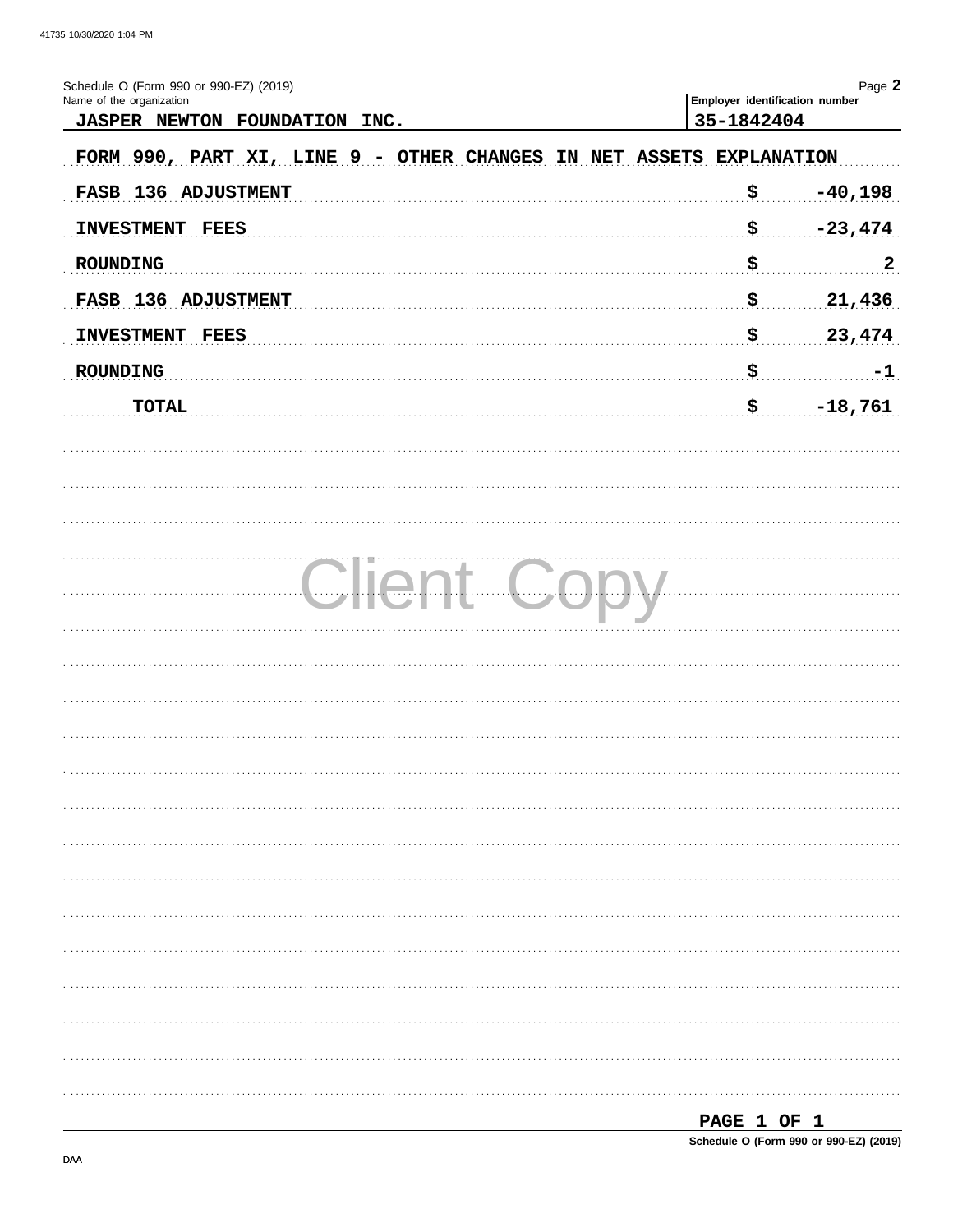|             | <b>Depreciation and Amortization</b><br>Form 4562<br>(Including Information on Listed Property)<br>u Attach to your tax return.                                                              |                                    |                                              |                                                                                                   |                              |                |                    | OMB No. 1545-0172<br>9                  |                                                                                                          |
|-------------|----------------------------------------------------------------------------------------------------------------------------------------------------------------------------------------------|------------------------------------|----------------------------------------------|---------------------------------------------------------------------------------------------------|------------------------------|----------------|--------------------|-----------------------------------------|----------------------------------------------------------------------------------------------------------|
|             | Department of the Treasury<br>(99)<br>Internal Revenue Service                                                                                                                               |                                    |                                              | <b>u</b> Go to www.irs.gov/Form4562 for instructions and the latest information.                  |                              |                |                    |                                         | Attachment<br>179<br>Sequence No.                                                                        |
|             | Name(s) shown on return                                                                                                                                                                      |                                    |                                              |                                                                                                   |                              |                | Identifying number |                                         |                                                                                                          |
|             |                                                                                                                                                                                              |                                    |                                              | JASPER NEWTON FOUNDATION INC.                                                                     |                              |                | 35-1842404         |                                         |                                                                                                          |
|             | Business or activity to which this form relates                                                                                                                                              |                                    |                                              |                                                                                                   |                              |                |                    |                                         |                                                                                                          |
|             | INDIRECT DEPRECIATION                                                                                                                                                                        |                                    |                                              |                                                                                                   |                              |                |                    |                                         |                                                                                                          |
|             | Part I                                                                                                                                                                                       |                                    |                                              | Election To Expense Certain Property Under Section 179                                            |                              |                |                    |                                         |                                                                                                          |
|             |                                                                                                                                                                                              |                                    |                                              | <b>Note:</b> If you have any listed property, complete Part V before you complete Part I.         |                              |                |                    |                                         |                                                                                                          |
| $\mathbf 1$ | Maximum amount (see instructions)                                                                                                                                                            |                                    |                                              |                                                                                                   |                              |                |                    | 1                                       | 1,020,000                                                                                                |
| 2           |                                                                                                                                                                                              |                                    |                                              |                                                                                                   |                              |                |                    | $\mathbf{2}$<br>$\overline{\mathbf{3}}$ |                                                                                                          |
| 3<br>4      | Threshold cost of section 179 property before reduction in limitation (see instructions) [111] [11] Threshold cost of section 179 property before reduction in limitation (see instructions) |                                    |                                              |                                                                                                   |                              |                |                    | 4                                       | 2,550,000                                                                                                |
| 5           | Dollar limitation for tax year. Subtract line 4 from line 1. If zero or less, enter -0-. If married filing separately, see instructions                                                      |                                    |                                              |                                                                                                   |                              |                |                    | 5                                       |                                                                                                          |
| 6           |                                                                                                                                                                                              | (a) Description of property        |                                              |                                                                                                   | (b) Cost (business use only) |                | (c) Elected cost   |                                         |                                                                                                          |
|             |                                                                                                                                                                                              |                                    |                                              |                                                                                                   |                              |                |                    |                                         |                                                                                                          |
|             |                                                                                                                                                                                              |                                    |                                              |                                                                                                   |                              |                |                    |                                         |                                                                                                          |
| 7           |                                                                                                                                                                                              |                                    |                                              |                                                                                                   |                              | $\overline{7}$ |                    |                                         |                                                                                                          |
| 8           | Total elected cost of section 179 property. Add amounts in column (c), lines 6 and 7 [[[[[[[[[[[[[[[[[[[[[[[[                                                                                |                                    |                                              |                                                                                                   |                              |                |                    | 8                                       |                                                                                                          |
| 9           | Tentative deduction. Enter the smaller of line 5 or line 8                                                                                                                                   |                                    |                                              |                                                                                                   |                              |                |                    | 9                                       |                                                                                                          |
| 10          |                                                                                                                                                                                              |                                    |                                              |                                                                                                   |                              |                |                    | 10                                      |                                                                                                          |
| 11          | Business income limitation. Enter the smaller of business income (not less than zero) or line 5. See instructions                                                                            |                                    |                                              |                                                                                                   |                              |                |                    | 11                                      |                                                                                                          |
| 12          | Section 179 expense deduction. Add lines 9 and 10, but don't enter more than line 11                                                                                                         |                                    |                                              |                                                                                                   |                              |                |                    | 12                                      |                                                                                                          |
| 13          | Carryover of disallowed deduction to 2020. Add lines 9 and 10, less line 12  ▶                                                                                                               |                                    |                                              |                                                                                                   |                              | 13             |                    |                                         |                                                                                                          |
|             | Note: Don't use Part II or Part III below for listed property. Instead, use Part V.                                                                                                          |                                    |                                              |                                                                                                   |                              |                |                    |                                         |                                                                                                          |
|             | Part II                                                                                                                                                                                      |                                    |                                              |                                                                                                   |                              |                |                    |                                         | Special Depreciation Allowance and Other Depreciation (Don't include listed property. See instructions.) |
| 14          | Special depreciation allowance for qualified property (other than listed property) placed in service                                                                                         |                                    |                                              |                                                                                                   |                              |                |                    |                                         |                                                                                                          |
|             | during the tax year. See instructions<br>Property subject to section 168(f)(1) election                                                                                                      |                                    |                                              |                                                                                                   |                              |                |                    | 14                                      |                                                                                                          |
| 15          |                                                                                                                                                                                              |                                    |                                              |                                                                                                   |                              |                |                    | 15                                      |                                                                                                          |
| 16          |                                                                                                                                                                                              |                                    |                                              |                                                                                                   |                              |                |                    | 16                                      | 4,451                                                                                                    |
|             | Part III                                                                                                                                                                                     |                                    |                                              | <b>MACRS Depreciation (Don't include listed property. See instructions.)</b><br>Section A         |                              |                |                    |                                         |                                                                                                          |
| 17          | MACRS deductions for assets placed in service in tax years beginning before 2019                                                                                                             |                                    |                                              |                                                                                                   |                              |                |                    | 17                                      | 8,702                                                                                                    |
| 18          | If you are electing to group any assets placed in service during the tax year into one or more general asset accounts, check here                                                            |                                    |                                              |                                                                                                   |                              |                |                    |                                         |                                                                                                          |
|             |                                                                                                                                                                                              |                                    |                                              | Section B—Assets Placed in Service During 2019 Tax Year Using the General Depreciation System     |                              |                |                    |                                         |                                                                                                          |
|             | (a) Classification of property                                                                                                                                                               |                                    | (b) Month and year  <br>placed in<br>service | (c) Basis for depreciation<br>(business/investment use<br>only-see instructions)                  | (d) Recovery<br>period       | (e) Convention | (f) Method         |                                         | (g) Depreciation deduction                                                                               |
| 19a         | 3-year property                                                                                                                                                                              |                                    |                                              |                                                                                                   |                              |                |                    |                                         |                                                                                                          |
| b           | 5-year property                                                                                                                                                                              |                                    |                                              |                                                                                                   |                              |                |                    |                                         |                                                                                                          |
| c           | 7-year property                                                                                                                                                                              |                                    |                                              |                                                                                                   |                              |                |                    |                                         |                                                                                                          |
| d           | 10-year property                                                                                                                                                                             |                                    |                                              |                                                                                                   |                              |                |                    |                                         |                                                                                                          |
| е           | 15-year property                                                                                                                                                                             |                                    |                                              |                                                                                                   |                              |                |                    |                                         |                                                                                                          |
| f           | 20-year property                                                                                                                                                                             |                                    |                                              |                                                                                                   |                              |                |                    |                                         |                                                                                                          |
| g           | 25-year property                                                                                                                                                                             |                                    |                                              |                                                                                                   | 25 yrs.                      |                | S/L                |                                         |                                                                                                          |
|             | h Residential rental                                                                                                                                                                         |                                    |                                              |                                                                                                   | 27.5 yrs.                    | ΜМ             | S/L                |                                         |                                                                                                          |
|             | property                                                                                                                                                                                     |                                    |                                              |                                                                                                   | 27.5 yrs.                    | ΜМ             | S/L                |                                         |                                                                                                          |
| i.          | Nonresidential real                                                                                                                                                                          |                                    |                                              |                                                                                                   | 39 yrs.                      | ΜМ             | S/L                |                                         |                                                                                                          |
|             | property                                                                                                                                                                                     |                                    |                                              |                                                                                                   |                              | ΜМ             | S/L                |                                         |                                                                                                          |
|             |                                                                                                                                                                                              |                                    |                                              | Section C-Assets Placed in Service During 2019 Tax Year Using the Alternative Depreciation System |                              |                |                    |                                         |                                                                                                          |
| 20a         | Class life                                                                                                                                                                                   |                                    |                                              |                                                                                                   |                              |                | S/L                |                                         |                                                                                                          |
| b           | 12-year                                                                                                                                                                                      |                                    |                                              |                                                                                                   | 12 yrs.                      |                | S/L                |                                         |                                                                                                          |
| c           | 30-year<br>$d$ 40-year                                                                                                                                                                       |                                    |                                              |                                                                                                   | 30 yrs.                      | <b>MM</b>      | S/L<br>S/L         |                                         |                                                                                                          |
|             | Part IV                                                                                                                                                                                      |                                    |                                              |                                                                                                   | 40 yrs.                      | ΜМ             |                    |                                         |                                                                                                          |
|             |                                                                                                                                                                                              | <b>Summary</b> (See instructions.) |                                              |                                                                                                   |                              |                |                    | 21                                      |                                                                                                          |
| 21<br>22    | Listed property. Enter amount from line 28<br>Total. Add amounts from line 12, lines 14 through 17, lines 19 and 20 in column (g), and line 21. Enter                                        |                                    |                                              |                                                                                                   |                              |                |                    |                                         |                                                                                                          |
|             | here and on the appropriate lines of your return. Partnerships and S corporations—see instructions                                                                                           |                                    |                                              |                                                                                                   |                              |                |                    | 22                                      | 13,153                                                                                                   |
| 23          | For assets shown above and placed in service during the current year, enter the                                                                                                              |                                    |                                              |                                                                                                   |                              |                |                    |                                         |                                                                                                          |
|             |                                                                                                                                                                                              |                                    |                                              |                                                                                                   |                              | 23             |                    |                                         |                                                                                                          |
| DAA         | For Paperwork Reduction Act Notice, see separate instructions.                                                                                                                               |                                    |                                              |                                                                                                   |                              |                |                    |                                         | Form 4562 (2019)<br>THERE ARE NO AMOUNTS FOR PAGE 2                                                      |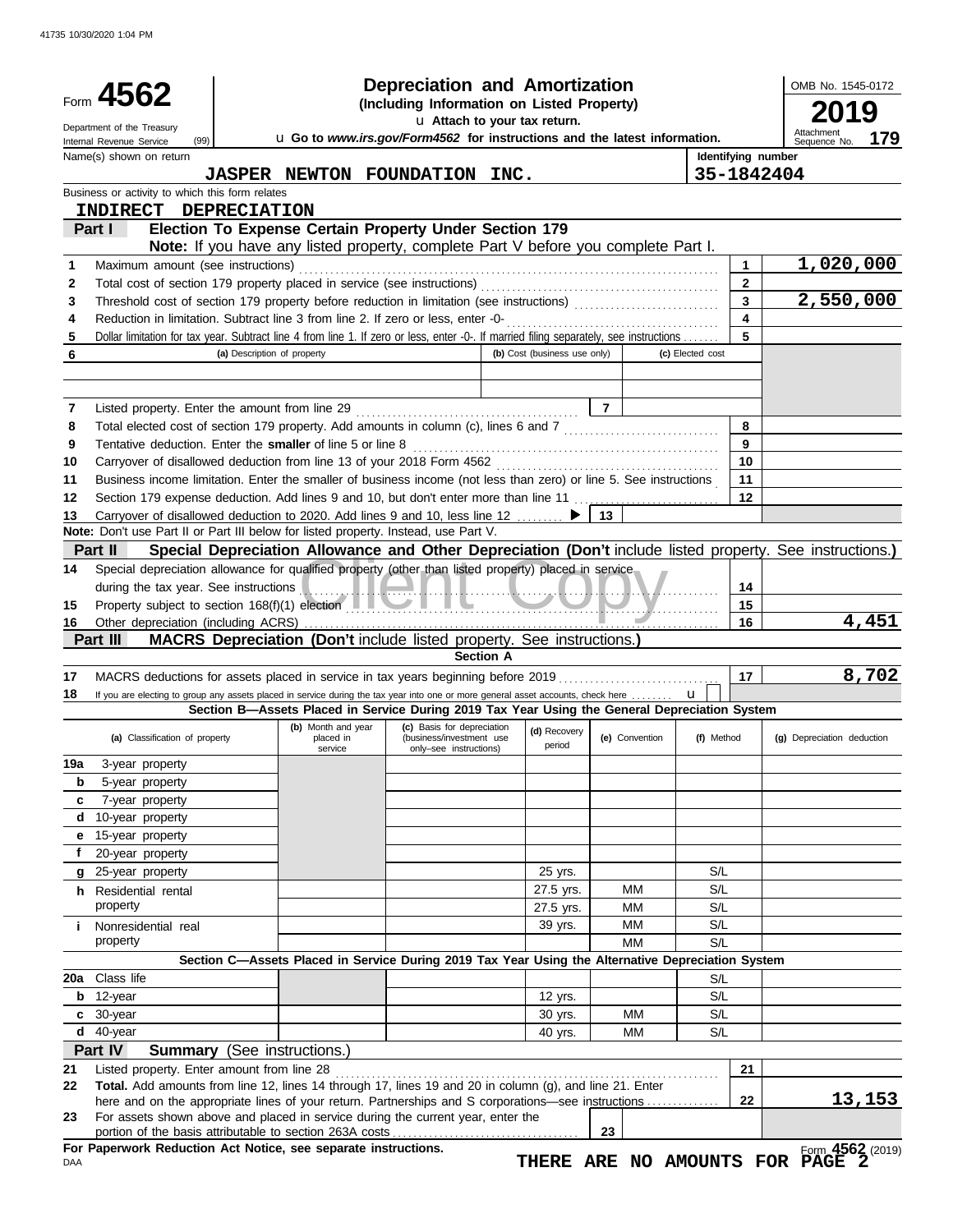# 41735 JASPER NEWTON FOUNDATION INC. 10/30/2020 1:03 PM 35-1842404 **Federal Asset Report** FYE: 12/31/2019 **Form 990, Page 1**

| Asset                                                                                                                                                                                                   | Description                                                                                                                                                                                                                                                                                                                                                                                                                                                                                                                                                                                                                                                                                                                                                                                                                                                                                                                                                                                                                                                                                                                                                                                          | Date<br>In Service                                                                                                                                                                                                                                                                                                                                         | Cost                                                                                                                                                                                                                                                                                                            | % | Bus Sec<br>179 Bonus | Basis<br>for Depr                                                                                                                                                                                                                                                                               | <b>PerConv Meth</b>                                                                                                                                                                                                                                                                                                                                                                                                                                                                          | Prior                                                                                                                                                                                                                                                                                | Current                                                                                                                                                                                                                                                                                                                                     |
|---------------------------------------------------------------------------------------------------------------------------------------------------------------------------------------------------------|------------------------------------------------------------------------------------------------------------------------------------------------------------------------------------------------------------------------------------------------------------------------------------------------------------------------------------------------------------------------------------------------------------------------------------------------------------------------------------------------------------------------------------------------------------------------------------------------------------------------------------------------------------------------------------------------------------------------------------------------------------------------------------------------------------------------------------------------------------------------------------------------------------------------------------------------------------------------------------------------------------------------------------------------------------------------------------------------------------------------------------------------------------------------------------------------------|------------------------------------------------------------------------------------------------------------------------------------------------------------------------------------------------------------------------------------------------------------------------------------------------------------------------------------------------------------|-----------------------------------------------------------------------------------------------------------------------------------------------------------------------------------------------------------------------------------------------------------------------------------------------------------------|---|----------------------|-------------------------------------------------------------------------------------------------------------------------------------------------------------------------------------------------------------------------------------------------------------------------------------------------|----------------------------------------------------------------------------------------------------------------------------------------------------------------------------------------------------------------------------------------------------------------------------------------------------------------------------------------------------------------------------------------------------------------------------------------------------------------------------------------------|--------------------------------------------------------------------------------------------------------------------------------------------------------------------------------------------------------------------------------------------------------------------------------------|---------------------------------------------------------------------------------------------------------------------------------------------------------------------------------------------------------------------------------------------------------------------------------------------------------------------------------------------|
| 5                                                                                                                                                                                                       | <b>Prior MACRS:</b><br><b>BUILDING IMPROVEMENTS</b>                                                                                                                                                                                                                                                                                                                                                                                                                                                                                                                                                                                                                                                                                                                                                                                                                                                                                                                                                                                                                                                                                                                                                  | 1/01/00                                                                                                                                                                                                                                                                                                                                                    | 339,353<br>339,353                                                                                                                                                                                                                                                                                              |   |                      | 339,353<br>339,353                                                                                                                                                                                                                                                                              | 39 MM S/L                                                                                                                                                                                                                                                                                                                                                                                                                                                                                    | 164,963<br>164,963                                                                                                                                                                                                                                                                   | 8,702<br>8,702                                                                                                                                                                                                                                                                                                                              |
| 8<br>11<br>21<br>27<br>28<br>30<br>34<br>35<br>37<br>38<br>39<br>40<br>41<br>42<br>43<br>44<br>46<br>47<br>48<br>49<br>50<br>51<br>52<br>53<br>54<br>55<br>56<br>57<br>58<br>59<br>61<br>62<br>63<br>64 | <b>Other Depreciation:</b><br>FINAL BUILDING IMPROVEMENTS<br><b>FILING CABINET</b><br><b>PROJECTOR</b><br><b>PRINTER</b><br><b>FILE CABINET</b><br><b>TABLES</b><br><b>INTERN COMPUTER</b><br><b>CINDY COMPUTER</b><br>Roof<br>Gutters<br><b>BACKUP SYSTEM</b><br><b>LAPTOP EQUIPMENT</b><br><b>MASONRY WORK</b><br>L Desk Benching Set w/ Privacy Screen<br>KIRBY RISK LIGHT FIXTURES<br>KYOCERA COPIER/PRINTER<br>Reception Desk w/ Glass<br>Dell Inspiron 7775 - ED Desktop Computer<br>2 Drawer Lateral File-Reception<br>Poly Stack Chairs - Conference Room<br>Dell Inspiron 17 7000 - Communications La 7/06/18<br>L Desk w/Adj Ht Left Return - ED Office<br>KEVIN MOORE LIGHTING INSTALLAT 11/01/18<br>Office Door - 36" Glass - Side Office<br><b>CONFERENCE ROOM TABLES</b><br>Wardrobe with File-Reception<br>Wardrobe with File - ED Office<br>2 Drawer Lateral File - ED Office<br>Bookcase w/ Doors - ED Office<br>3 Drawer Mobile File - ED Office<br><b>DEPOSIT OFFICE WORKS FURNITURE 12/06/19</b><br>DELL DESKTOP COMPUTERS<br>Schoberg Window Jamb Work<br>Schoberg deposit applied to start work<br><b>Total Other Depreciation</b><br><b>Total ACRS and Other Depreciation</b> | 12/31/00<br>12/01/03<br>4/26/06<br>10/15/07<br>5/29/08<br>3/02/08<br>1/21/14<br>8/15/13<br>7/01/14<br>6/04/14<br>12/31/16<br>6/19/17<br>12/13/17<br>4/20/18<br>4/26/18<br>5/21/18<br>6/07/18<br>6/20/18<br>6/07/18<br>6/26/18<br>7/20/18<br>11/16/18<br>12/17/18<br>6/07/18<br>7/20/18<br>7/20/18<br>7/20/18<br>7/20/18<br>2/19/19<br>12/31/19<br>12/31/19 | 10,882<br>175<br>1,535<br>106<br>266<br>1,954<br>994<br>1,160<br>14,318<br>5,200<br>945<br>562<br>21,250<br>2,796<br>3,069<br>849<br>991<br>1,017<br>652<br>4,366<br>995<br>1,274<br>2.404<br>1,096<br>3,187<br>1,081<br>1.031<br>1.041<br>635<br>446<br>2,755<br>2,367<br>3,850<br>7,500<br>102,749<br>102,749 |   |                      | 10,882<br>175<br>1,535<br>106<br>266<br>1,954<br>994<br>1.160<br>14,318<br>5,200<br>945<br>562<br>21,250<br>2.796<br>3,069<br>849<br>1.017<br>652<br>4,366<br>995<br>1,274<br>2,404<br>1,096<br>3.187<br>1.031<br>1.041<br>635<br>446<br>2,755<br>2,367<br>3,850<br>7,500<br>102,749<br>102,749 | 39 HY S/L<br>7 HY S/L<br>5 HY S/L<br>5 HY S/L<br>7 HY S/L<br>7 HY S/L<br>5 HY S/L<br>5 HY S/L<br>39 HY S/L<br>39 HY S/L<br>5 HY S/L<br>5 HY S/L<br>39 HY S/L<br>$10$ HY S/L<br>$10$ HY S/L<br>$10$ HY S/L<br>991 10 HY S/L<br>10 HY S/L<br>10 HY S/L<br>10 HY S/L<br>10 HY S/L<br>10<br>HY S/L<br>10 HY S/L<br>40 HY S/L<br>$10$ HY S/L<br>$1,081$ $10$ HY S/L<br>10 HY S/L<br>10 HY S/L<br>10<br>HY S/L<br>10 HY S/L<br>10<br>Memo<br>$\sim$<br>10 HY S/L<br>$0 -$<br>Memo<br>$0 -$<br>Memo | 5,162<br>175<br>1,535<br>106<br>266<br>1,954<br>895<br>1,160<br>1,652<br>600<br>378<br>169<br>817<br>140<br>153<br>42<br>50<br>51<br>33<br>218<br>50<br>64<br>120<br>14<br>159<br>54<br>52<br>52<br>32<br>22<br>$\Omega$<br>$\Omega$<br>$\mathbf{0}$<br>$\Omega$<br>16,175<br>16,175 | 279<br>$\overline{0}$<br>$\Omega$<br>$\overline{0}$<br>$\overline{0}$<br>$\overline{0}$<br>99<br>$\overline{0}$<br>367<br>133<br>189<br>112<br>545<br>279<br>307<br>85<br>99<br>101<br>65<br>437<br>99<br>127<br>241<br>27<br>319<br>108<br>103<br>104<br>63<br>45<br>$\Omega$<br>118<br>$\overline{0}$<br>$\overline{0}$<br>4,451<br>4,451 |
|                                                                                                                                                                                                         | <b>Grand Totals</b><br><b>Less: Dispositions and Transfers</b><br>Less: Start-up/Org Expense<br><b>Net Grand Totals</b>                                                                                                                                                                                                                                                                                                                                                                                                                                                                                                                                                                                                                                                                                                                                                                                                                                                                                                                                                                                                                                                                              |                                                                                                                                                                                                                                                                                                                                                            | 442,102<br>$\boldsymbol{0}$<br>$\boldsymbol{0}$<br>442,102                                                                                                                                                                                                                                                      |   |                      | 442,102<br>0<br>$\boldsymbol{0}$<br>442,102                                                                                                                                                                                                                                                     |                                                                                                                                                                                                                                                                                                                                                                                                                                                                                              | 181,138<br>$\boldsymbol{0}$<br>$\mathbf{0}$<br>181,138                                                                                                                                                                                                                               | 13,153<br>$\overline{0}$<br>$\overline{0}$<br>13,153                                                                                                                                                                                                                                                                                        |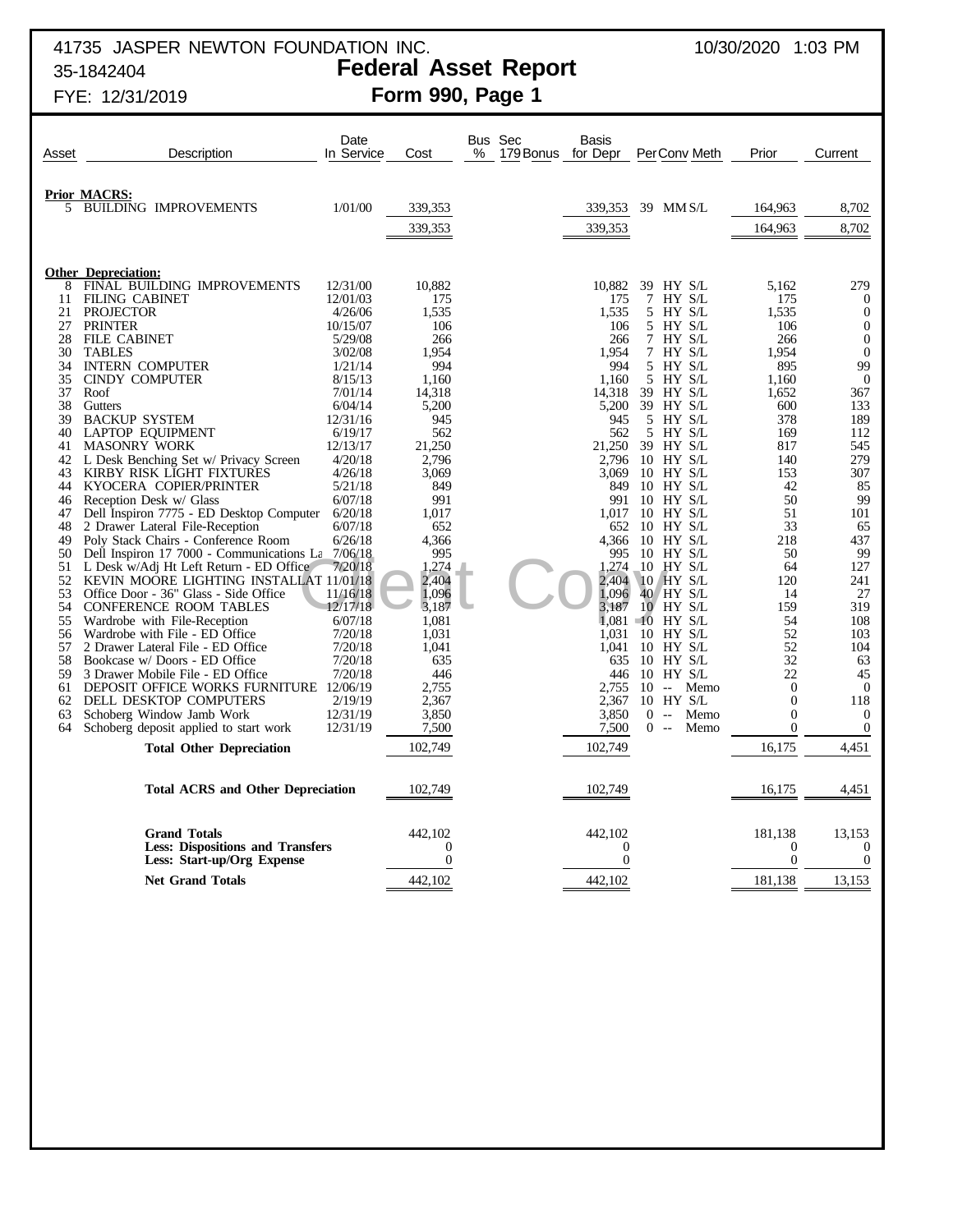| 41735 JASPER NEWTON FOUNDATION INC.<br>35-1842404<br>FYE: 12/31/2019                          | 10/30/2020 1:03 PM<br><b>Federal Statements</b>                                                                                                                                 |  |  |  |  |  |  |
|-----------------------------------------------------------------------------------------------|---------------------------------------------------------------------------------------------------------------------------------------------------------------------------------|--|--|--|--|--|--|
| Description<br>Amount<br>INTEREST INCOME<br>317,581<br>\$<br>\$<br>317,581<br>TOTAL           | <b>Tax-Exempt Interest on Investments</b><br>Unrelated Exclusion Postal Acquired after<br><b>InState</b><br>Code<br>Code<br>Muni $($ or %)$<br><b>Business</b><br>6/30/75<br>14 |  |  |  |  |  |  |
|                                                                                               | <b>Tax-Exempt Dividends from Securities</b>                                                                                                                                     |  |  |  |  |  |  |
| Description<br>Amount<br>DIVIDEND<br><b>INCOME</b><br>178,494<br>\$<br>\$<br>178,494<br>TOTAL | Unrelated Exclusion Postal Acquired after<br><b>InState</b><br>6/30/75<br>Muni $($ or  %)$<br><b>Business</b><br>Code<br>Code<br>14                                             |  |  |  |  |  |  |
| Schedule A, Part II, Line 1(e)<br><b>Description</b><br>Amount                                |                                                                                                                                                                                 |  |  |  |  |  |  |
| DONATIONS-AVAIL TO<br>SPEND                                                                   | \$<br>1,357,006                                                                                                                                                                 |  |  |  |  |  |  |
| DONATIONS-HISTORIC<br>GIFTS                                                                   | 1,085,336                                                                                                                                                                       |  |  |  |  |  |  |
| CHANGE IN VALUE SPLIT INT AGRE                                                                | 12,351                                                                                                                                                                          |  |  |  |  |  |  |
| ICI PROMOTIONAL INCOME                                                                        | 19,246                                                                                                                                                                          |  |  |  |  |  |  |
| GRANTS RECEIVED                                                                               | 47,602                                                                                                                                                                          |  |  |  |  |  |  |
| ANNUAL GALA                                                                                   |                                                                                                                                                                                 |  |  |  |  |  |  |
| CASH CONTRIBUTION<br>TOTAL                                                                    | 4,000<br>2,525,541                                                                                                                                                              |  |  |  |  |  |  |

# **Schedule A, Part II, Line 5 - Excess Gifts**

| Donor Name                         | Total     | <b>Excess</b> |
|------------------------------------|-----------|---------------|
| CHARLOTTE AD STEVE FILSON          | 120,000   |               |
| REX O BLACKER CHARITABLE TRUST     | 429,560   | 245,031       |
| BERTHA HOLLEY FARM TRUST           | 533,400   | 348,871       |
| HELEN R KRAUD ADMINISTRATIVE TRUST | 200,000   | 15,471        |
| TOTAL                              | 1,282,960 | 609,373       |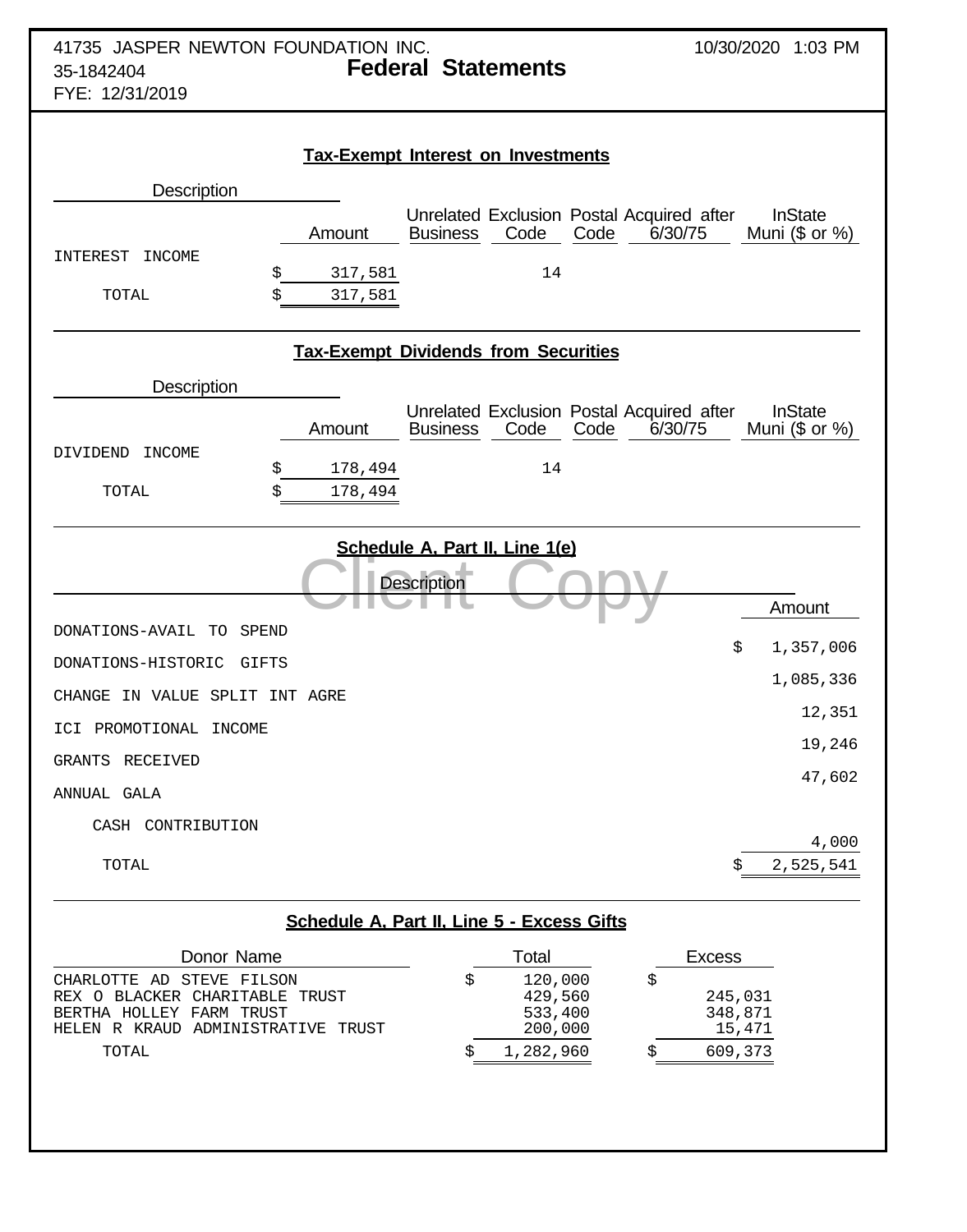| 41735 JASPER NEWTON FOUNDATION INC. |                           |
|-------------------------------------|---------------------------|
| 35-1842404                          | <b>Federal Statements</b> |
| FYE: 12/31/2019                     |                           |

| Schedule A, Part II, Line 8(e) |  |
|--------------------------------|--|
|--------------------------------|--|

| Description        |   |         |
|--------------------|---|---------|
|                    |   | Amount  |
| INTEREST<br>INCOME | S | 317,581 |
| DIVIDEND<br>INCOME |   | 178,494 |
| INCOME<br>RENT     |   | 4,905   |
| TOTAL              |   | 500,980 |

Client Copy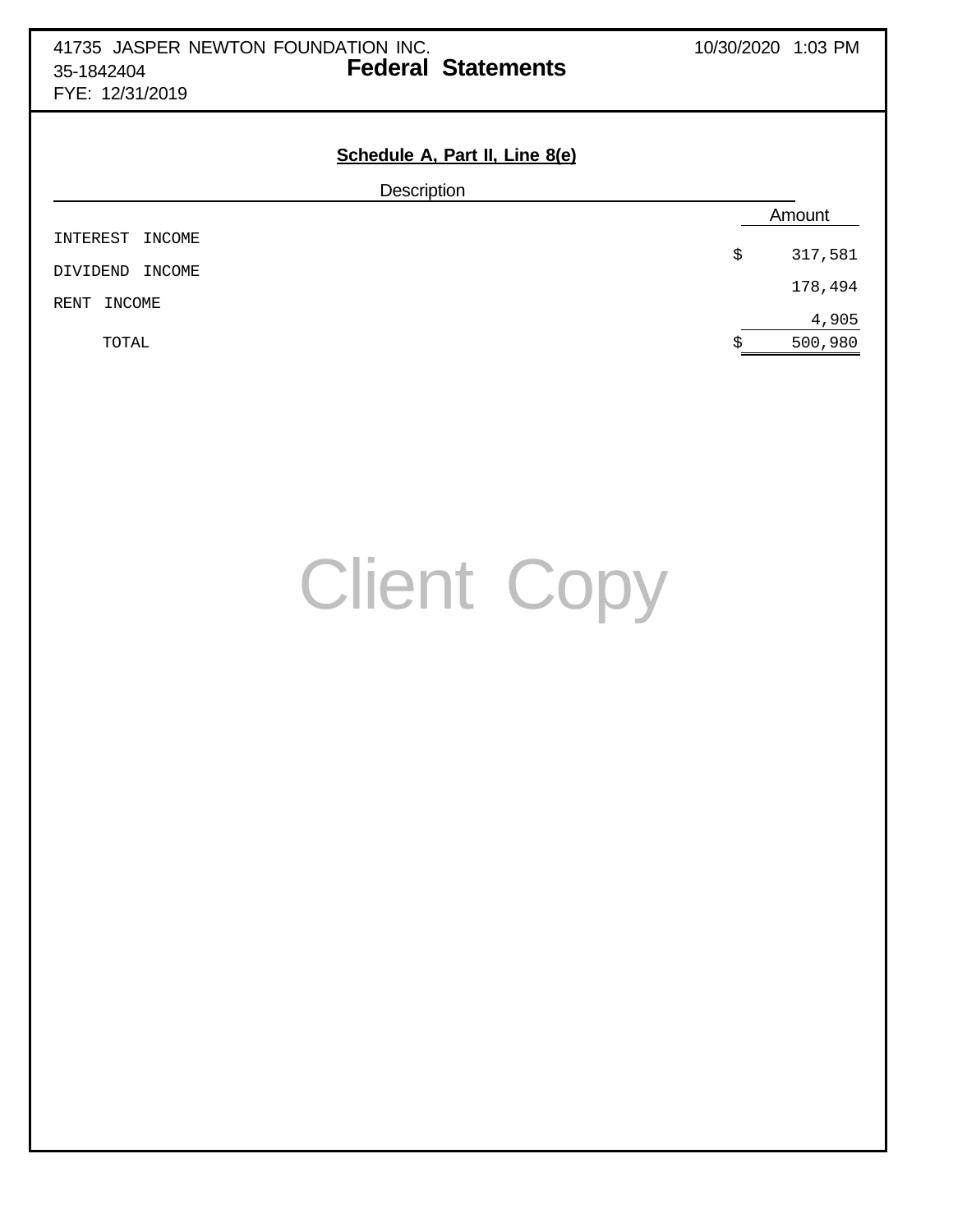| Form 8879-EO                                                                               | OMB No. 1545-1878                                                                                                                                                                                                                                                                                                                                                                                                                                                                                                                                                                                                                                                                                                                                                                                                                                                                                                                                                                                                                                                                                 |                                                                                                                |                                                   |                                       |
|--------------------------------------------------------------------------------------------|---------------------------------------------------------------------------------------------------------------------------------------------------------------------------------------------------------------------------------------------------------------------------------------------------------------------------------------------------------------------------------------------------------------------------------------------------------------------------------------------------------------------------------------------------------------------------------------------------------------------------------------------------------------------------------------------------------------------------------------------------------------------------------------------------------------------------------------------------------------------------------------------------------------------------------------------------------------------------------------------------------------------------------------------------------------------------------------------------|----------------------------------------------------------------------------------------------------------------|---------------------------------------------------|---------------------------------------|
|                                                                                            | for an Exempt Organization                                                                                                                                                                                                                                                                                                                                                                                                                                                                                                                                                                                                                                                                                                                                                                                                                                                                                                                                                                                                                                                                        |                                                                                                                |                                                   |                                       |
| Department of the Treasury<br>Internal Revenue Service                                     |                                                                                                                                                                                                                                                                                                                                                                                                                                                                                                                                                                                                                                                                                                                                                                                                                                                                                                                                                                                                                                                                                                   | u Do not send to the IRS. Keep for your records.<br>u Go to www.irs.gov/Form8879EO for the latest information. |                                                   | 2019                                  |
| Name of exempt organization                                                                |                                                                                                                                                                                                                                                                                                                                                                                                                                                                                                                                                                                                                                                                                                                                                                                                                                                                                                                                                                                                                                                                                                   |                                                                                                                | Employer identification number                    |                                       |
|                                                                                            | JASPER NEWTON FOUNDATION INC.                                                                                                                                                                                                                                                                                                                                                                                                                                                                                                                                                                                                                                                                                                                                                                                                                                                                                                                                                                                                                                                                     |                                                                                                                | 35-1842404                                        |                                       |
| Name and title of officer                                                                  | <b>HOOKER</b><br><b>BRIENNE</b>                                                                                                                                                                                                                                                                                                                                                                                                                                                                                                                                                                                                                                                                                                                                                                                                                                                                                                                                                                                                                                                                   |                                                                                                                |                                                   |                                       |
| Part I                                                                                     | EXECUTIVE DIRECTOR<br>Type of Return and Return Information (Whole Dollars Only)                                                                                                                                                                                                                                                                                                                                                                                                                                                                                                                                                                                                                                                                                                                                                                                                                                                                                                                                                                                                                  |                                                                                                                |                                                   |                                       |
|                                                                                            | Check the box for the return for which you are using this Form 8879-EO and enter the applicable amount, if any, from the return. If you                                                                                                                                                                                                                                                                                                                                                                                                                                                                                                                                                                                                                                                                                                                                                                                                                                                                                                                                                           |                                                                                                                |                                                   |                                       |
|                                                                                            | check the box on line 1a, 2a, 3a, 4a, or 5a, below, and the amount on that line for the return being filed with this form was blank, then                                                                                                                                                                                                                                                                                                                                                                                                                                                                                                                                                                                                                                                                                                                                                                                                                                                                                                                                                         |                                                                                                                |                                                   |                                       |
|                                                                                            | leave line 1b, 2b, 3b, 4b, or 5b, whichever is applicable, blank (do not enter -0-). But, if you entered -0- on the return, then enter -0- on                                                                                                                                                                                                                                                                                                                                                                                                                                                                                                                                                                                                                                                                                                                                                                                                                                                                                                                                                     |                                                                                                                |                                                   |                                       |
|                                                                                            | the applicable line below. Do not complete more than one line in Part I.                                                                                                                                                                                                                                                                                                                                                                                                                                                                                                                                                                                                                                                                                                                                                                                                                                                                                                                                                                                                                          |                                                                                                                |                                                   |                                       |
| 1a Form 990 check here                                                                     | $X_{n}$ Total revenue, if any (Form 990, Part VIII, column (A), line 12)  1b $3,262,792$                                                                                                                                                                                                                                                                                                                                                                                                                                                                                                                                                                                                                                                                                                                                                                                                                                                                                                                                                                                                          |                                                                                                                |                                                   |                                       |
| 2a Form 990-EZ check here ▶                                                                |                                                                                                                                                                                                                                                                                                                                                                                                                                                                                                                                                                                                                                                                                                                                                                                                                                                                                                                                                                                                                                                                                                   |                                                                                                                |                                                   | 2b                                    |
| 3a Form 1120-POL check here ▶                                                              |                                                                                                                                                                                                                                                                                                                                                                                                                                                                                                                                                                                                                                                                                                                                                                                                                                                                                                                                                                                                                                                                                                   |                                                                                                                |                                                   |                                       |
| 4a Form 990-PF check here ▶<br>5a Form 8868 check here $\blacktriangleright$ $\mid$ $\mid$ |                                                                                                                                                                                                                                                                                                                                                                                                                                                                                                                                                                                                                                                                                                                                                                                                                                                                                                                                                                                                                                                                                                   | b Tax based on investment income (Form 990-PF, Part VI, line 5) [11, 1200] 4b                                  |                                                   |                                       |
|                                                                                            |                                                                                                                                                                                                                                                                                                                                                                                                                                                                                                                                                                                                                                                                                                                                                                                                                                                                                                                                                                                                                                                                                                   |                                                                                                                |                                                   |                                       |
| Part II                                                                                    | Declaration and Signature Authorization of Officer                                                                                                                                                                                                                                                                                                                                                                                                                                                                                                                                                                                                                                                                                                                                                                                                                                                                                                                                                                                                                                                |                                                                                                                |                                                   |                                       |
|                                                                                            | the transmission, (b) the reason for any delay in processing the return or refund, and (c) the date of any refund. If applicable, I<br>authorize the U.S. Treasury and its designated Financial Agent to initiate an electronic funds withdrawal (direct debit) entry to the<br>financial institution account indicated in the tax preparation software for payment of the organization's federal taxes owed on this<br>return, and the financial institution to debit the entry to this account. To revoke a payment, I must contact the U.S. Treasury Financial<br>Agent at 1-888-353-4537 no later than 2 business days prior to the payment (settlement) date. I also authorize the financial institutions<br>involved in the processing of the electronic payment of taxes to receive confidential information necessary to answer inquiries and<br>resolve issues related to the payment. I have selected a personal identification number (PIN) as my signature for the organization's<br>electronic return and, if applicable, the organization's consent to electronic funds withdrawal. |                                                                                                                |                                                   |                                       |
| Officer's PIN: check one box only                                                          |                                                                                                                                                                                                                                                                                                                                                                                                                                                                                                                                                                                                                                                                                                                                                                                                                                                                                                                                                                                                                                                                                                   |                                                                                                                |                                                   |                                       |
| X                                                                                          | I authorize <b>HUTH THOMPSON LLP</b>                                                                                                                                                                                                                                                                                                                                                                                                                                                                                                                                                                                                                                                                                                                                                                                                                                                                                                                                                                                                                                                              |                                                                                                                | 41735                                             |                                       |
|                                                                                            | ERO firm name                                                                                                                                                                                                                                                                                                                                                                                                                                                                                                                                                                                                                                                                                                                                                                                                                                                                                                                                                                                                                                                                                     | to enter my PIN                                                                                                | Enter five numbers, but<br>do not enter all zeros | as my signature                       |
|                                                                                            | on the organization's tax year 2019 electronically filed return. If I have indicated within this return that a copy of the return is<br>being filed with a state agency(ies) regulating charities as part of the IRS Fed/State program, I also authorize the aforementioned<br>ERO to enter my PIN on the return's disclosure consent screen.                                                                                                                                                                                                                                                                                                                                                                                                                                                                                                                                                                                                                                                                                                                                                     |                                                                                                                |                                                   |                                       |
|                                                                                            | As an officer of the organization, I will enter my PIN as my signature on the organization's tax year 2019 electronically filed return.<br>If I have indicated within this return that a copy of the return is being filed with a state agency(ies) regulating charities as part of<br>the IRS Fed/State program, I will enter my PIN on the return's disclosure consent screen.                                                                                                                                                                                                                                                                                                                                                                                                                                                                                                                                                                                                                                                                                                                  |                                                                                                                |                                                   |                                       |
| Officer's signature                                                                        |                                                                                                                                                                                                                                                                                                                                                                                                                                                                                                                                                                                                                                                                                                                                                                                                                                                                                                                                                                                                                                                                                                   | Date                                                                                                           | 10/30/20                                          |                                       |
| Part III                                                                                   | <b>Certification and Authentication</b>                                                                                                                                                                                                                                                                                                                                                                                                                                                                                                                                                                                                                                                                                                                                                                                                                                                                                                                                                                                                                                                           |                                                                                                                |                                                   |                                       |
|                                                                                            | <b>ERO's EFIN/PIN.</b> Enter your six-digit electronic filing identification<br>number (EFIN) followed by your five-digit self-selected PIN.                                                                                                                                                                                                                                                                                                                                                                                                                                                                                                                                                                                                                                                                                                                                                                                                                                                                                                                                                      |                                                                                                                |                                                   | 35472326000<br>Do not enter all zeros |
|                                                                                            | I certify that the above numeric entry is my PIN, which is my signature on the 2019 electronically filed return for the organization<br>indicated above. I confirm that I am submitting this return in accordance with the requirements of Pub. 4163, Modernized e-File (MeF)<br>Information for Authorized IRS e-file Providers for Business Returns.                                                                                                                                                                                                                                                                                                                                                                                                                                                                                                                                                                                                                                                                                                                                            |                                                                                                                |                                                   |                                       |
| ERO's signature                                                                            | KIMBERLEY R MORISETTE                                                                                                                                                                                                                                                                                                                                                                                                                                                                                                                                                                                                                                                                                                                                                                                                                                                                                                                                                                                                                                                                             | Date                                                                                                           | 10/30/20                                          |                                       |
|                                                                                            |                                                                                                                                                                                                                                                                                                                                                                                                                                                                                                                                                                                                                                                                                                                                                                                                                                                                                                                                                                                                                                                                                                   | <b>ERO Must Retain This Form - See Instructions</b>                                                            |                                                   |                                       |
|                                                                                            | Do Not Submit This Form to the IRS Unless Requested To Do So                                                                                                                                                                                                                                                                                                                                                                                                                                                                                                                                                                                                                                                                                                                                                                                                                                                                                                                                                                                                                                      |                                                                                                                |                                                   |                                       |
|                                                                                            | For Paperwork Reduction Act Notice, see back of form.                                                                                                                                                                                                                                                                                                                                                                                                                                                                                                                                                                                                                                                                                                                                                                                                                                                                                                                                                                                                                                             |                                                                                                                |                                                   | Form 8879-EO (2019)                   |